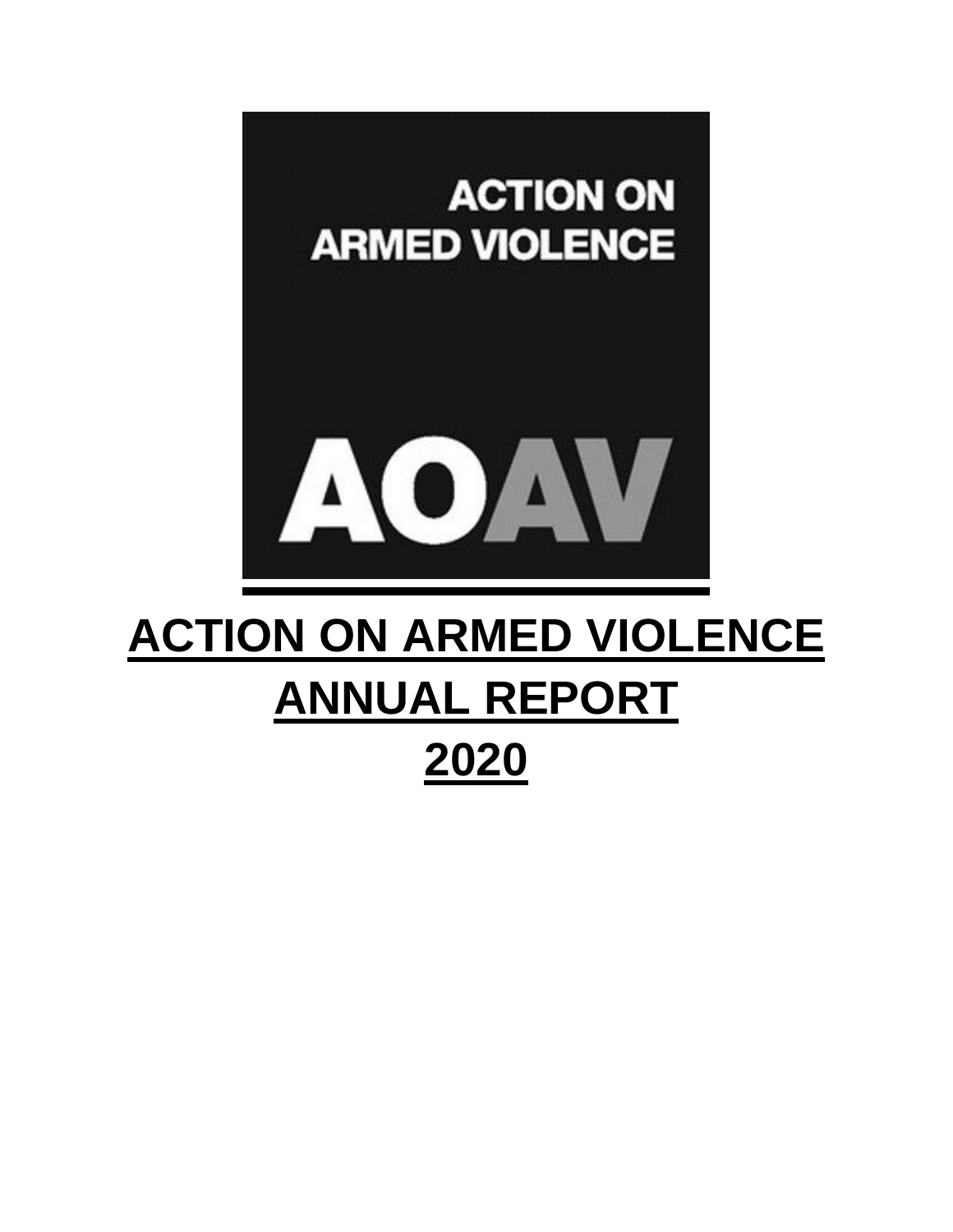### **Contents**

|                                   | Page     |
|-----------------------------------|----------|
| Legal & administrative            | 1        |
| Trustees' report                  | $2 - 24$ |
| Independent examiner's report     | 25       |
| Statement of financial activities | 26       |
| <b>Balance sheet</b>              | 27       |
| Notes to the accounts             | 28-39    |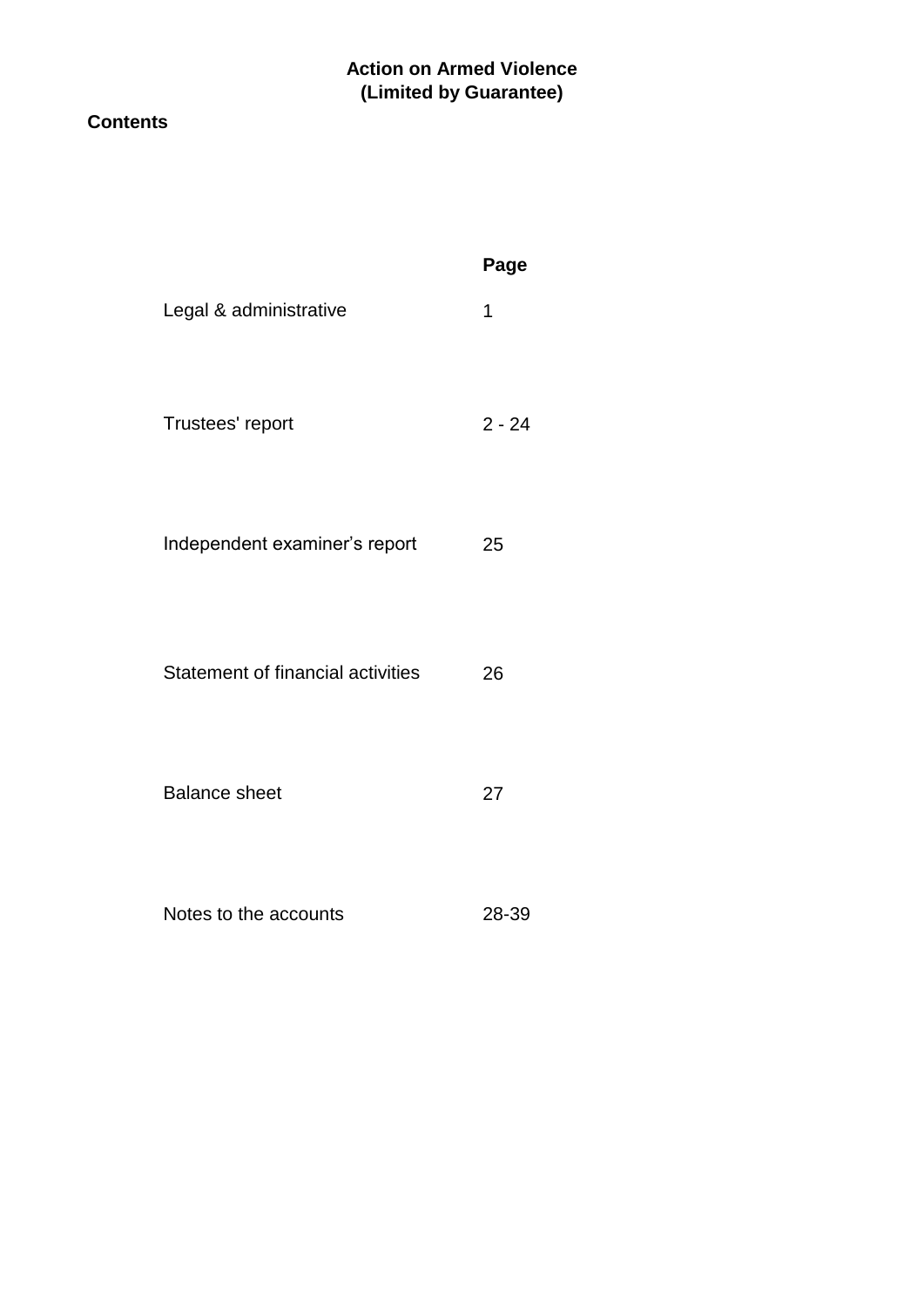### **Legal and Administrative Information**

### **Board (as of 2021)**

Dr Marina Brilman Colonel Steve Smith Malcolm Anthony Rodgers (Resigned: 18 March 2021) Dr Saleyha Ahsan (Appointed: 18 March 2021)

### **Chief Executive**

Iain Overton

#### **Principal Office**

405 Mile End Road London E3 4PB

### **Company Number** 06381573

### **Charity Number**

1122057

### **Independent Examiners**

Shruti Soni Limited 117A St Johns Hill, **Sevenoaks** TN13 3PL

### **Bankers**

Co-operative Bank City Offices 80 Cornhill London EC3V 3NJ

Professor Michael Spagat (Co-Chair in 2020; Chair in 2021)

Olivia Helena Mary Dix (Co-Chair; resigned: 18 March 2021)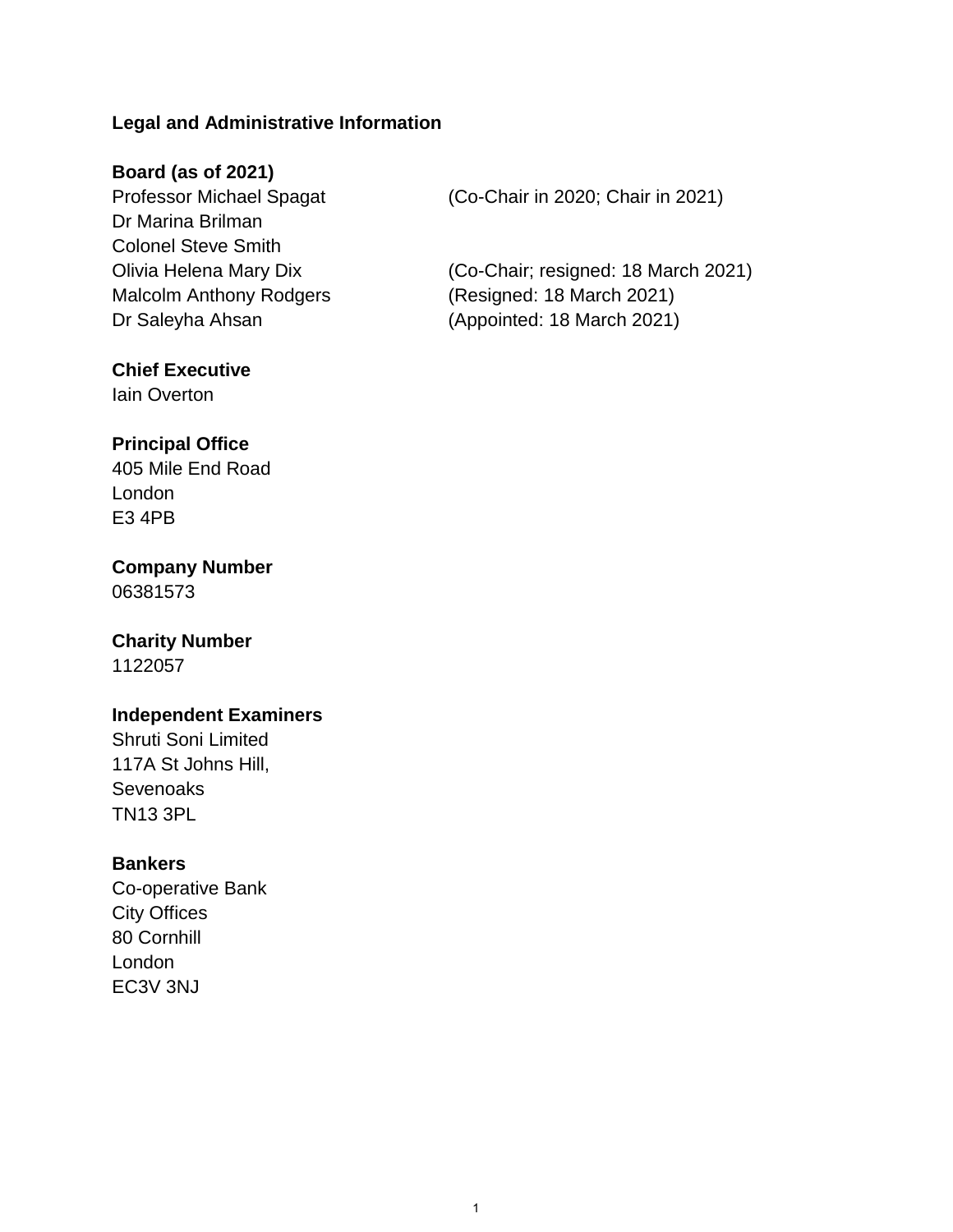### **INTRODUCTION BY THE CHAIR: PROFESSOR MIKE SPAGAT**

Action on Armed Violence (AOAV) is a charity whose work on a range of issues related to the global reduction of armed violence is respected worldwide. It has become one of the outstanding research bodies in its field, despite its modest size and resources. We are grateful to our Executive Director and his small dedicated team of Jennifer Dathan, Murray Jones, Emily Griffith and George Fairhurst who produced high-quality research and advocacy in 2020. With such a small team, AOAV relies on volunteers and we also thank the over 40 volunteers, who have made such a contribution to its research.

AOAV is also well-supported by its Board and we thank our colleague Trustees who give freely of their considerable individual expertise and experience.

The board would also like to thank Olivia Dix and Malcolm Rodgers who stood down from the board in 2021 for their service and dedication.

In common with other organisations in the field of armed violence, fundraising continues to be a challenge, but AOAV moves forward into 2021 with a clear mandate and a stable financial situation. We are very grateful to all the donors who have continued to support our work.

We believe that AOAV is an important voice in advocating for a global reduction of armed violence and it is our privilege to be associated with it.

Professor Mike Spagat

midwel Algat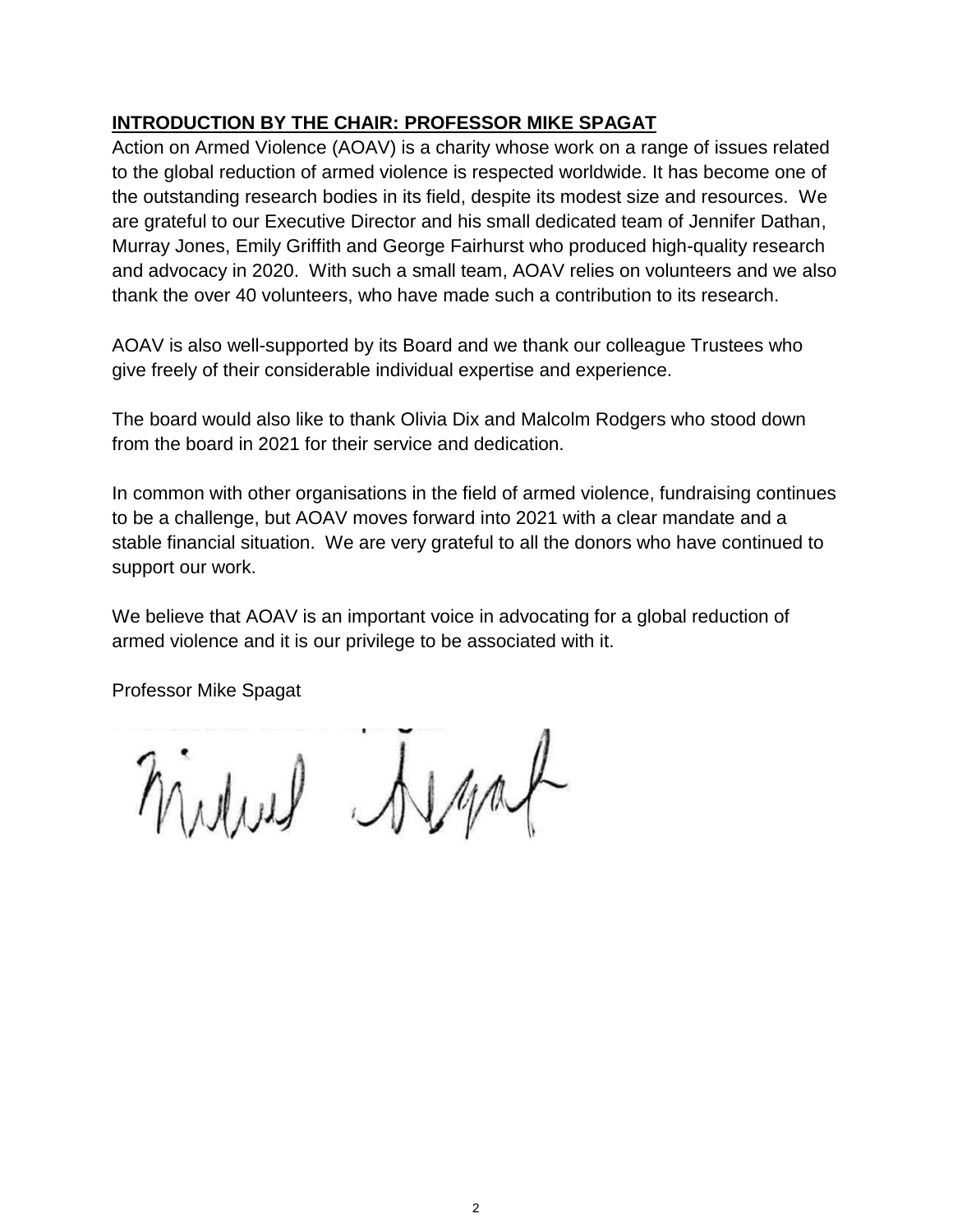### **EXECUTIVE DIRECTOR'S REPORT – IAIN OVERTON**

AOAV continued to undertake research and advocacy in 2020, despite the challenges brought by the Covid19 pandemic. Notably, it was the tenth year of the organisation's Explosive Violence Monitoring Project, enabling us to give a decade worth of data to the debate surrounding the protection of civilians in armed conflict, especially from an explosive violence perspective.

In 2020 we published a series of major reports looking at the impacts of explosive violence on gender, health and environment. We also published numerous reports on issues pertaining to explosive violence and the media. Parallel to this, we also launched a project examining militarism in public life, and published a number of key reports examining the British military through a critical but balanced lens.

As with previous years, we worked through the year towards ensuring that political commitments to refrain from the use of explosive weapons in populated areas was on the agenda at high level fora in the UN and beyond. This work, as part of our lobbying with th[e](http://www.inew.org/declaration-negotiations/) [International Network of Explosive Weapons,](http://www.inew.org/declaration-negotiations/) led to over 100 States stating that they would not use such weapons in towns or cities. We also worked on the issue of IEDs and the harm they bring to ensure such work is now central to the disarmament debate and presented our findings at the United Nations General Assembly.

As in previous years, our monitor had wide pick-up in the national and international media. We partnered with a number of coalitions to achieve our advocacy ends. These include the International Network of Explosive Weapons (INEW), Protect at Imperial College, the International Blast Research Network (IBRN) at Southampton, the Global Forum for the Arms Trade, the Arms Trade Treaty Forum, the APPG on Explosive Threats, Birkbeck's Centre for Human Rights Reporting and the UK Working Group on Arms, to name some.

In 2020, major funding was generously given by both the Norwegian Ministry of Foreign Affairs, the French Government and the Joseph Rowntree Charitable Trust. We thank them. AOAV was also helped enormously by volunteers who selflessly gave their time and assistance to assist our work.

lain Overla.

Iain Overton Executive Director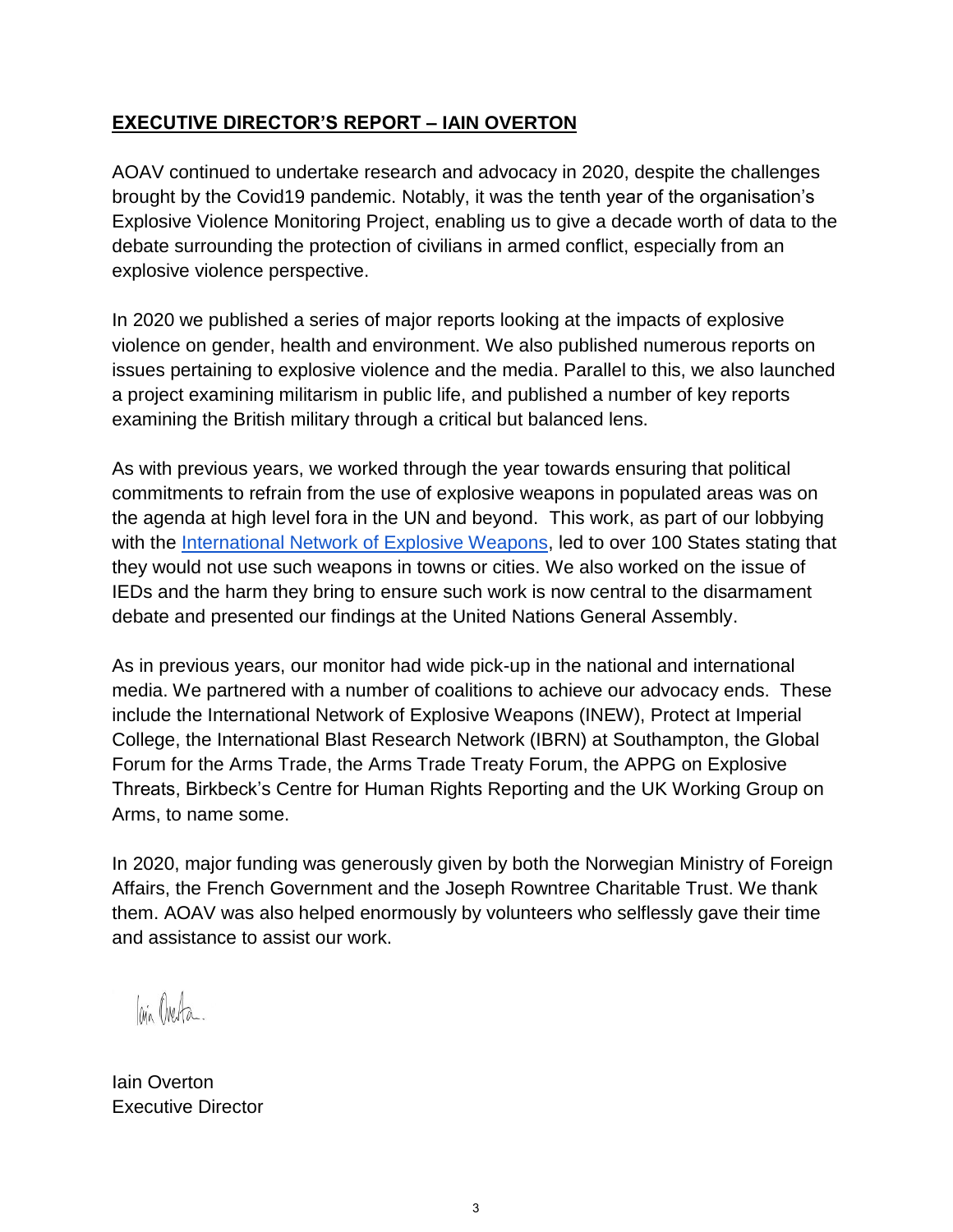### **TRUSTEES' REPORT**

### **MISSION AND APPROACH**

### **Mission**

Action on Armed Violence (AOAV) central mission is to carry out research and advocacy in order to reduce the incidence and impact of global armed violence.

To help reduce this burden, AOAV carries out research and advocacy campaigns to strengthen international laws and standards on the availability and use of conventional and improvised weapons, to build recognition of the rights of victims and survivors of armed violence and to research, understand and act effectively on the root causes of armed violence in affected countries.

To this end, AOAV is committed to:

- *reducing civilian harm from the use of indiscriminate explosive weapons, particularly in populated areas, and securing international support and agreement to this end.*
- *reducing the impact of Improvised Explosive Devices (IEDs) on civilian populations by advocating for international action that prevents the spread and usage of such devices or their precursor materials*
- *addressing the impact of small arms and light weapons against civilian groups, with a focus on abuses by state actors, government responses to gun massacres, and the trade in illicit small arms*
- *recording the harm from explosive violence and gun violence, with an eye to pursuing the above advocacy goals.*

AOAV's advocacy and research can help it reach its goals:

- By increasing awareness of the key issues in the public, private and political spheres, through the dissemination of target research, so that state parties and international bodies are made aware of the immediate and long-term human damage caused by explosive weapons in populated sectors, which affect wide areas, and the repercussions of such use on national and regional insecurity;
- By providing information about the international community's legal and humanitarian responsibilities in relation to tackling the use and dissemination of explosive weapons, and through articulating how existing legal and humanitarian instruments need to be created to foster a cogent, coordinated international response;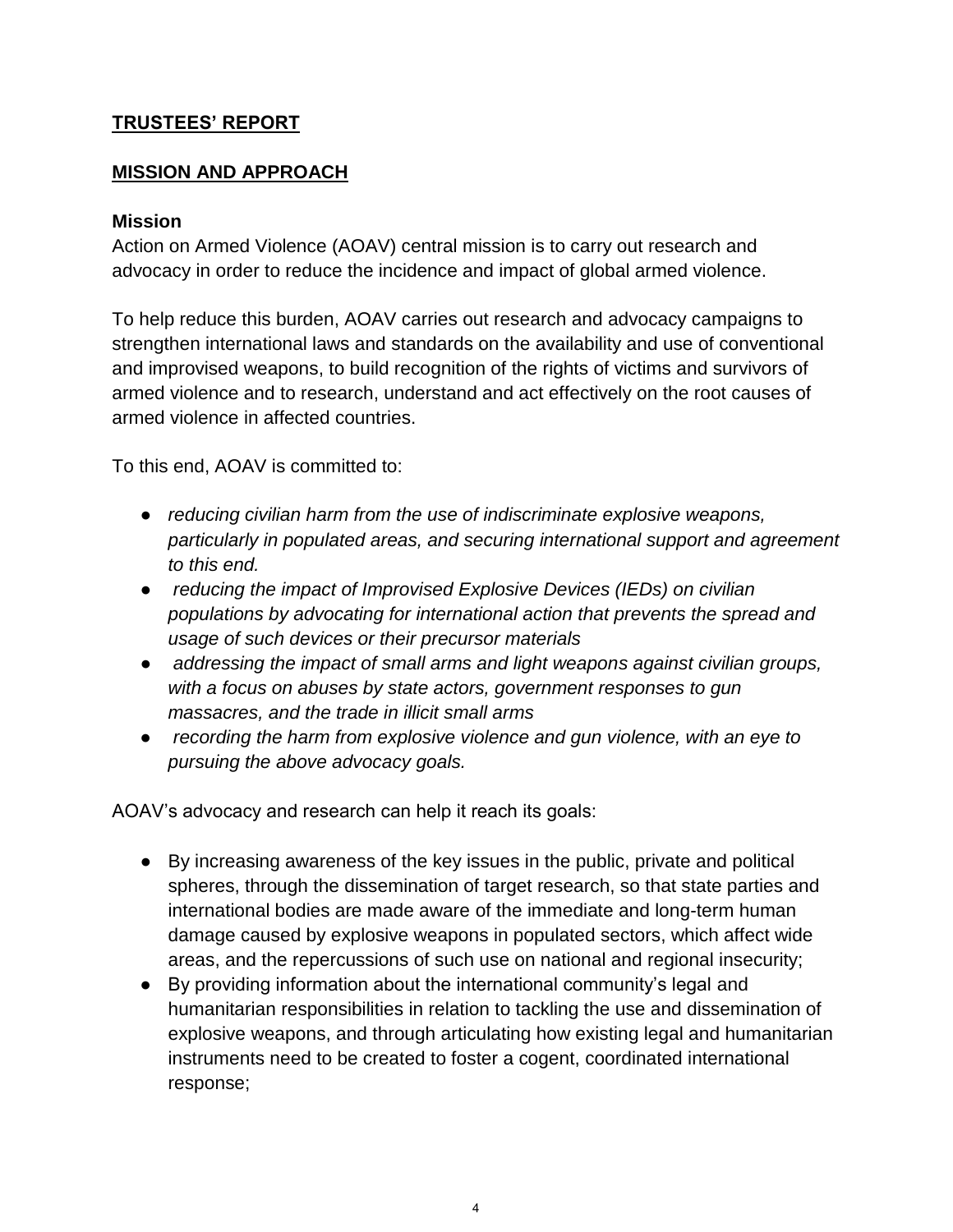- By promulgating policy recommendations and relevant research to key parties so as to strengthen existing humanitarian protection instruments, and to hold governments accountable for disproportionate use of force against civilians
- By fostering dialogue and disseminating research between private, military, governmental and non-governmental parties, so as to share knowledge on how best to reduce the impact of armed violence.

In 2020, we undertook five main projects:

- The Global Explosive Weapons Monitor
- The media and its reporting on explosive violence
- The reverberating effects of explosive violence: three reports on gender, healthcare and the environment.
- The past, present and future of Improvised Explosive Devices
- Militarism examined

Each of these will be addressed in turn, outlining the output, lobbying and impact of each and then our work in advocacy and the media will be highlighted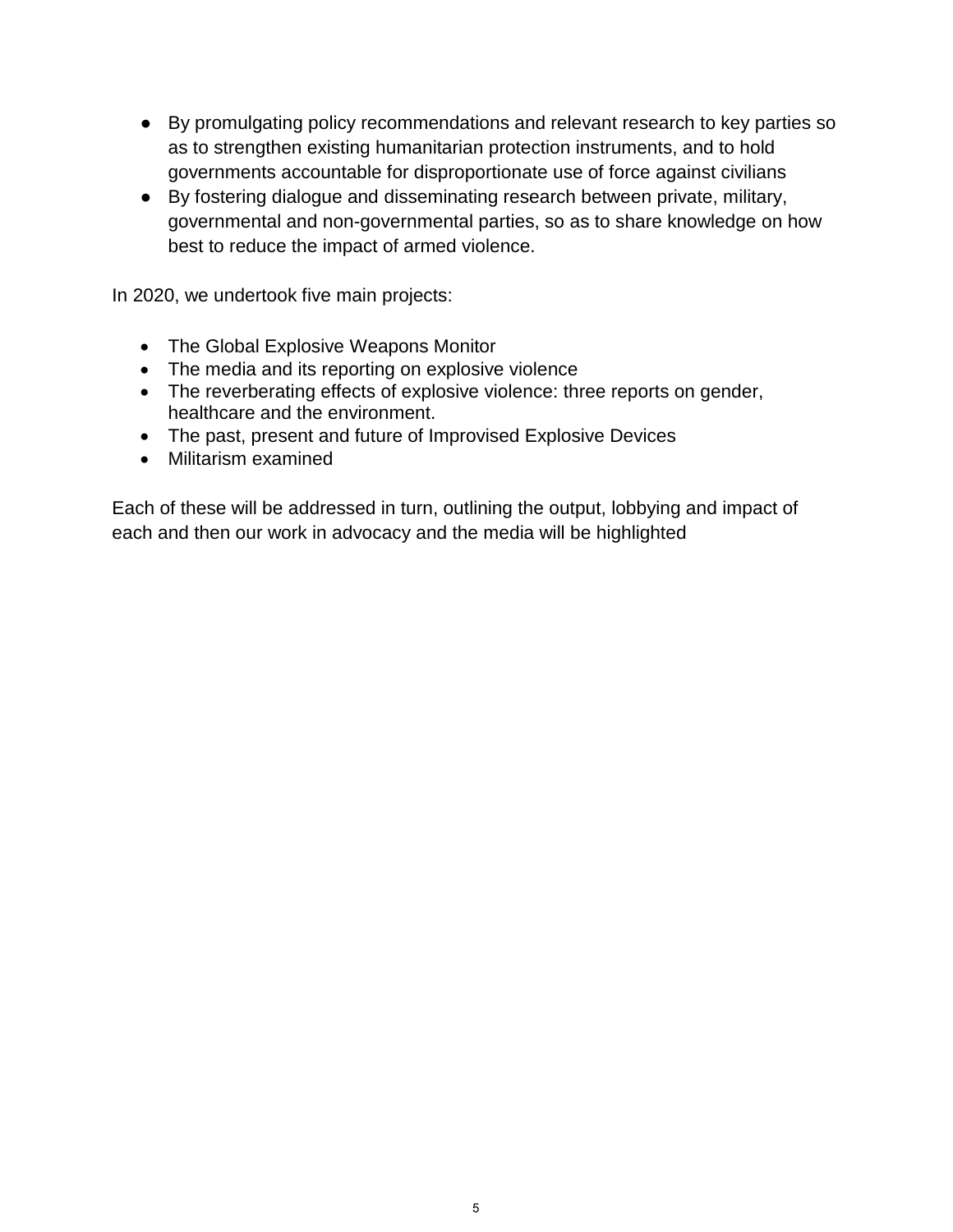# **1. The Global Explosive Weapons Monitor**

In 2020, we published our annual report on explosive violence in 2019. In 2019, we recorded 29,485 deaths and injuries from the use of explosive weapons around the world, as reported in English language media. Civilians continued to bear the burden of this harm, accounting for 66% (or 19,401) of these casualties. Of those civilian casualties, 33% (6,476) were killed, while 67% (12,925) were injured by explosive weapons. This compares to 9,631 civilians killed (43%) and 12,720 injured (57%) in 2018.

In 2020, we recorded 18,747 deaths and injuries from the use of explosive weapons around the world, as reported in English language media. Civilians continued to bear the burden of this harm, accounting for 59% (or 11,056) of these casualties. Of those civilian casualties, 33% (3,668) were killed, while 67% (7,388) were injured by explosive weapons. This ratio compares the same to 33% (6,476) killed, and 67% (12,925) injured by explosive weapons in 2018.

The following articles were published around this dataset:

- [AOAV's preliminary data on civilian harm from explosive weapons](https://aoav.org.uk/2020/explosive-violence-in-2019/) in 2019 (preliminary report in collaboration with the Guardian)
- [2019: a year of explosive violence](https://aoav.org.uk/explosiveviolence/explosive-violence-monitor-2019/)
- [AOAV's 2019 Explosive Violence Monitor](https://aoav.org.uk/wp-content/uploads/2020/09/Explosive-Violence-Monitor-2019-corrected-02.09.pdf)

We also publish key-findings report for ten years of data (2011 – 2020):

- [Explosive Violence Monitor: 2020](https://aoav.org.uk/2021/explosive-violence-in-2020/)
- [Global explosive violence sharply declines during Covid19, new data suggests](https://aoav.org.uk/2020/global-explosive-violence-sharply-declines-during-covid19-new-data-suggests/)

In addition we published our main findings in ten languages for 2019 - namely [Arabic,](https://aoav.org.uk/2020/2019-%d8%b1%d8%b5%d8%af-%d8%a7%d9%84%d8%b9%d9%86%d9%81-%d8%a7%d9%84%d9%86%d8%a7%d8%aa%d8%ac-%d8%b9%d9%86-%d8%a7%d8%b3%d8%aa%d8%ae%d8%af%d8%a7%d9%85-%d8%a7%d9%84%d8%a3%d8%b3%d9%84%d8%ad%d8%a9-%d8%a7/) [Dutch,](https://aoav.org.uk/2020/monitoring-explosief-geweld-in-2019/) [Finnish,](https://aoav.org.uk/2020/rajahdeiskuraportti-2019/) [French,](https://aoav.org.uk/2020/recensement-de-violence-explosives-en-2019/) [German,](https://aoav.org.uk/2020/monitorbericht-gewalt-durch-explosionswaffen-2019/) [Greek,](https://aoav.org.uk/2020/aoav-%cf%80%ce%b1%cf%81%ce%b1%ce%ba%ce%bf%ce%bb%ce%bf%cf%85%ce%b8%ce%b7%cf%83%ce%b7-%ce%b5%ce%ba%cf%81%ce%b7%ce%ba%cf%84%ce%b9%ce%ba%ce%b7%cf%82-%ce%b2%ce%b9%ce%b1%cf%82-2019/) [Italian,](https://aoav.org.uk/2020/monitor-di-violenze-esplosive-2019/) [Mandarin,](https://aoav.org.uk/2020/%e7%88%86%e7%82%b8%e6%80%a7%e6%9a%b4%e5%8a%9b%e7%9b%91%e6%b5%8b-2019/) [Portuguese](https://aoav.org.uk/2020/censo-de-violencia-explosiva-em-2019/) and [Spanish](https://aoav.org.uk/2020/el-monitor-de-la-violencia-explosiva-2019/)

Infographic and video materials were also used to highlight our explosive violence findings. For instance, the videos on each of the 'Hot Spot' pages of [Syria,](https://aoav.org.uk/explosiveviolence/syria/) [Iraq,](https://aoav.org.uk/explosiveviolence/iraq/) [Afghanistan,](https://aoav.org.uk/explosiveviolence/afghanistan/) [Pakistan,](https://aoav.org.uk/explosiveviolence/pakistan/) [Yemen,](https://aoav.org.uk/explosiveviolence/yemen/) [Nigeria,](https://aoav.org.uk/explosiveviolence/nigeria/) [Somalia,](https://aoav.org.uk/explosiveviolence/somalia/) [Gaza,](https://aoav.org.uk/explosiveviolence/gaza/) [Libya](https://aoav.org.uk/explosiveviolence/libya/) and [Turkey](https://aoav.org.uk/explosiveviolence/turkey/)

The following monthly reports were also published: [January](https://aoav.org.uk/2020/explosive-violence-in-january-2020/) 2020 / [February](https://aoav.org.uk/2020/explosive-violence-in-february-2020/) 2020 / [March](https://aoav.org.uk/2020/explosive-violence-in-march-2020/) 2020 / [April 2020](https://aoav.org.uk/2020/explosive-violence-in-april-2020/) / [May 2020](https://aoav.org.uk/2020/explosive-violence-in-may-2020/) / [June 2020](https://aoav.org.uk/2020/explosive-violence-in-june-2020/) / [July 2020](https://aoav.org.uk/2020/explosive-violence-in-july-2020/) / [August 2020](https://aoav.org.uk/2020/explosive-violence-in-august-2020/) / [September 2020](https://aoav.org.uk/2020/explosive-violence-in-september-2020/) / [October 2020](https://aoav.org.uk/2020/explosive-violence-in-october-2020/) / [November 2020](https://aoav.org.uk/2020/explosive-violence-in-november-2020/) / [December 2020](https://aoav.org.uk/2021/explosive-violence-in-december-2020/)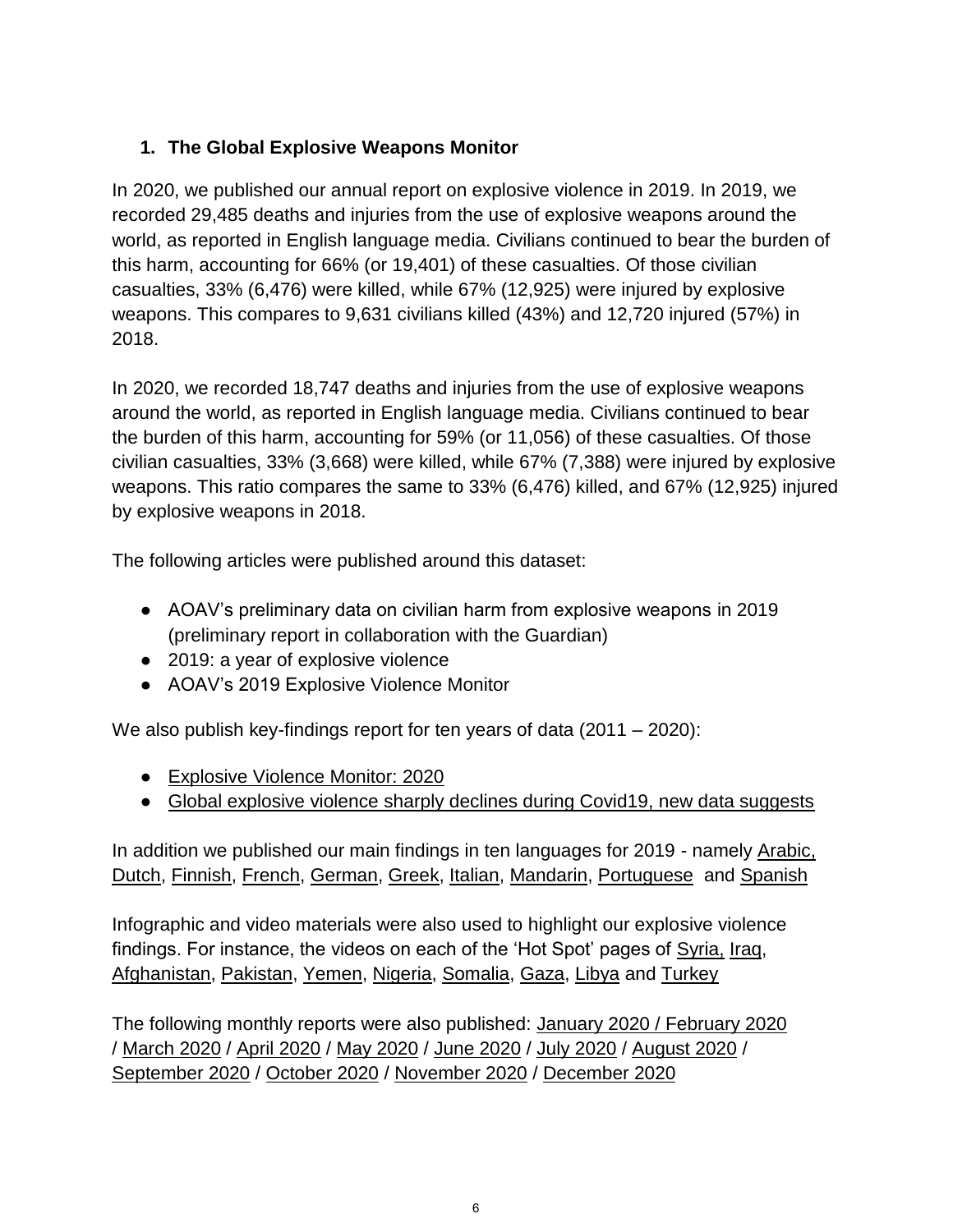We also published the following noteworthy incident articles on AOAV's website:

- [At least five killed and many more wounded by car bomb in Syria's Azaz](https://aoav.org.uk/2020/at-least-five-killed-and-many-more-wounded-by-car-bomb-in-syrias-azaz/)
- [More than 20 killed as artillery shelling hits market in Afghanistan](https://aoav.org.uk/2020/more-than-20-killed-as-artillery-shelling-hits-market-in-afghanistan/)
- [Suicide bomber targets funeral ceremony in Afghanistan's Nangarhar](https://aoav.org.uk/2020/suicide-bomber-targets-funeral-ceremony-in-afghanistans-nangarhar/)
- [Artillery shelling on Libya's capital kills five and wounds many more](https://aoav.org.uk/2020/artillery-shelling-on-libyas-capital-kills-five-and-wounds-many-more/)
- [Airstrikes kill more than 30 in Yemen](https://aoav.org.uk/2020/airstrikes-kill-more-than-30-in-yemen/)
- [12 killed in regime airstrikes on Syria's Idlib](https://aoav.org.uk/2020/12-killed-in-regime-airstrikes-on-syrias-idlib/)
- [Suicide bomber targets funeral ceremony in Afghanistan's Nangarhar](https://aoav.org.uk/2020/suicide-bomber-targets-funeral-ceremony-in-afghanistans-nangarhar/)
- [At least 10 people killed by car bomb](https://aoav.org.uk/2020/at-least-10-people-killed-in-car-bomb-in-afrin-syria/) in Afrin, Syria -
- [10 civilians killed in attack aimed at Afghan Vice President in Kabul](●%09https:/aoav.org.uk/2020/10-civilians-killed-in-attack-aimed-at-afghan-vice-president-in-kabul)
- [Suicide bombers leave 14 dead in attacks on Jolo Island, Philippines](●%09https:/aoav.org.uk/2020/suicide-bombers-leave-14-dead-in-attacks-on-jolo-island-philippines)
- [At least five killed and many more wounded by car bomb in Syria's Azaz](https://aoav.org.uk/2020/at-least-five-killed-and-many-more-wounded-by-car-bomb-in-syrias-azaz/)
- [More than 20 killed as artillery shelling hits market in Afghanistan](https://aoav.org.uk/2020/more-than-20-killed-as-artillery-shelling-hits-market-in-afghanistan/)
- [Suicide bomber targets funeral ceremony in Afghanistan's Nangarhar](https://aoav.org.uk/2020/suicide-bomber-targets-funeral-ceremony-in-afghanistans-nangarhar/)
- [Artillery shelling on Libya's capital kills five and wounds many more](https://aoav.org.uk/2020/artillery-shelling-on-libyas-capital-kills-five-and-wounds-many-more/)
- [RAF implicated in 16 civilian deaths from airstrikes –](https://aoav.org.uk/2020/raf-implicated-in-16-civilian-deaths-from-airstrikes/) new evidence
- [Car bomb kills 19 civilians in northern Syria](https://aoav.org.uk/2020/car-bomb-kills-19-civilians-in-northern-syria/)
- [10 killed in Azerbaijan as Nagorno-Karabakh truce unravels](https://aoav.org.uk/2020/10-killed-in-azerbaijan-as-nagorno-karabakh-truce-unravels/)
- [Twin blasts kill 14 and injure 45 in Bamiyan, Afghanistan](https://aoav.org.uk/2020/twin-blasts-kill-14-and-injure-45-in-bamiyan-afghanistan/)
- [24 killed in education centre bombing in Kabul](https://aoav.org.uk/2020/24-killed-in-education-centre-bombing-in-kabul/)

We also published a series of other web posts relating to explosive weapons in populated areas:

- [As a ceasefire takes hold in northwest Syria, civilians count the costs of a](https://aoav.org.uk/2020/as-a-ceasefire-takes-hold-in-northwest-syria-civilians-count-the-costs-of-a-devastating-government-offensive/) [devastating government offensive](https://aoav.org.uk/2020/as-a-ceasefire-takes-hold-in-northwest-syria-civilians-count-the-costs-of-a-devastating-government-offensive/)
- [Al-Shabaab and increasing civilian harm in Somalia](https://aoav.org.uk/2020/al-shabaab-and-increasing-civilian-harm-in-somalia/)
- [Towards a political declaration on the use of explosive weapons with wide area](https://aoav.org.uk/2020/towards-a-political-declaration-on-the-use-of-explosive-weapons-with-wide-area-effects-in-populated-areas/) [effects in populated areas](https://aoav.org.uk/2020/towards-a-political-declaration-on-the-use-of-explosive-weapons-with-wide-area-effects-in-populated-areas/)
- [Human Rights Watch: Explosive Weapons Devastating for Civilians](https://aoav.org.uk/2020/human-rights-watch-explosive-weapons-devastating-for-civilians/)
- [AOAV condemns government decision to allow new arms sales to Saudi Arabia](https://aoav.org.uk/2020/aoav-condemns-government-decision-to-allow-new-arms-sales-to-saudi-arabia/)
- Getting it right [casualty recording is a human rights issue, as the UN has now](https://aoav.org.uk/2020/getting-it-right-at-last-casualty-recording-is-a-human-rights-issue-as-the-un-has-now-shown/) [shown](https://aoav.org.uk/2020/getting-it-right-at-last-casualty-recording-is-a-human-rights-issue-as-the-un-has-now-shown/)
- [Al-Shabaab and increasing civilian harm in Somalia](https://aoav.org.uk/2020/al-shabaab-and-increasing-civilian-harm-in-somalia/)
- [As a ceasefire takes hold in northwest Syria, civilians count the costs of a](https://aoav.org.uk/2020/as-a-ceasefire-takes-hold-in-northwest-syria-civilians-count-the-costs-of-a-devastating-government-offensive/) [devastating government offensive](https://aoav.org.uk/2020/as-a-ceasefire-takes-hold-in-northwest-syria-civilians-count-the-costs-of-a-devastating-government-offensive/)
- Claims by European allies of [no civilian harm from airstrikes exposed](https://aoav.org.uk/2020/claims-by-european-allies-of-no-civilian-harm-from-airstrikes-exposed/)
- [Towards a political declaration on the use of explosive weapons with wide area](https://aoav.org.uk/2020/towards-a-political-declaration-on-the-use-of-explosive-weapons-with-wide-area-effects-in-populated-areas/) [effects in populated areas](https://aoav.org.uk/2020/towards-a-political-declaration-on-the-use-of-explosive-weapons-with-wide-area-effects-in-populated-areas/)
- [Nagorno-Karabakh: a rapid descent](https://aoav.org.uk/2020/nagorno-karabakh-a-rapid-descent/)
- [Targeting Life in Idlib: HRW report on Syrian and Russian Strikes on Civilian](https://aoav.org.uk/2020/targeting-life-in-idlib-human-rights-watch-releases-report-on-syrian-and-russian-strikes-on-civilian-infrastructure/) [infrastructure](https://aoav.org.uk/2020/targeting-life-in-idlib-human-rights-watch-releases-report-on-syrian-and-russian-strikes-on-civilian-infrastructure/)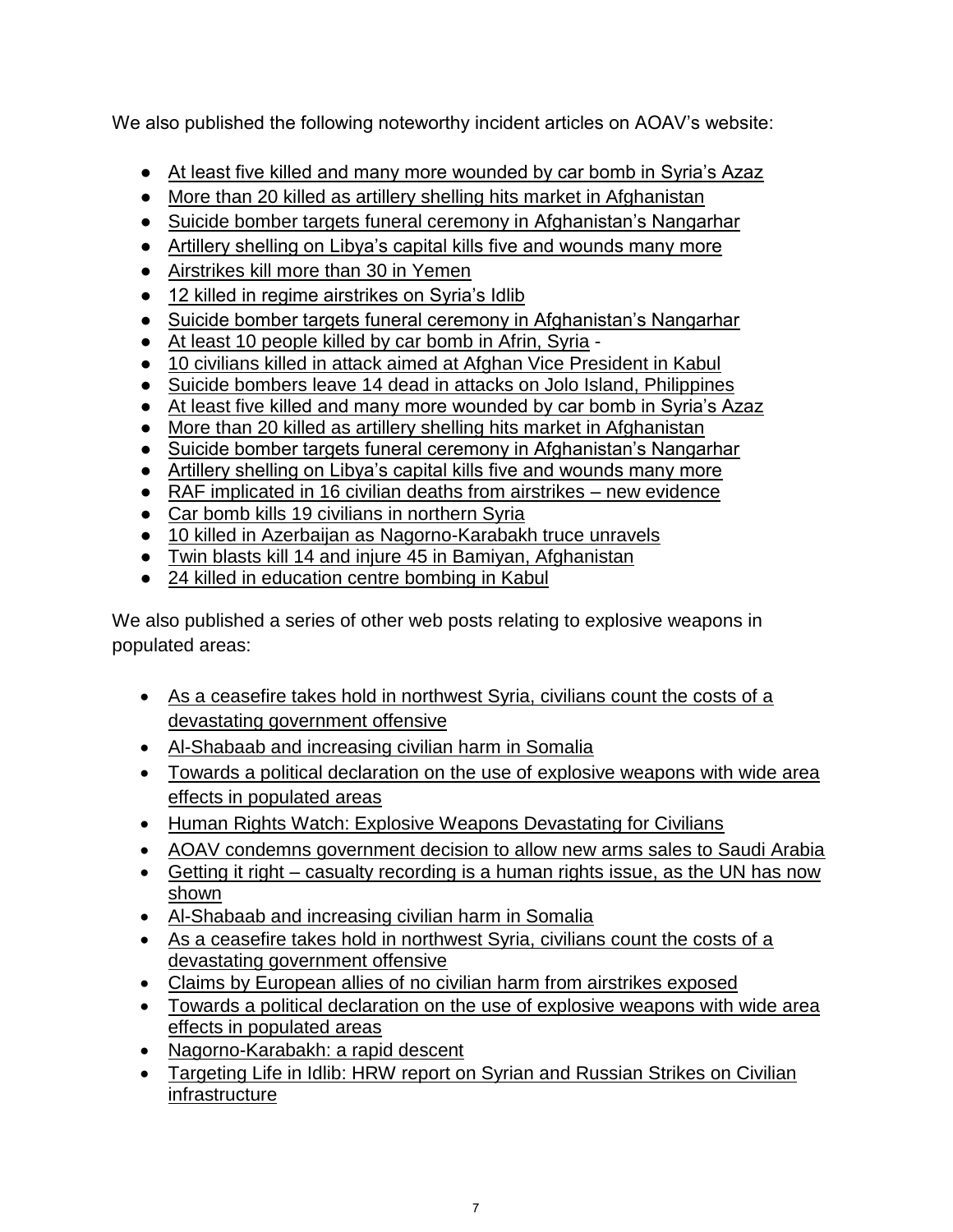- [Is the Afghan peace process working? 101 casualties in two car bombings over](https://aoav.org.uk/2020/is-the-afghan-peace-process-working-101-casualties-in-two-car-bombings-over-three-days-casts-a-shadow/) [three days casts a shadow](https://aoav.org.uk/2020/is-the-afghan-peace-process-working-101-casualties-in-two-car-bombings-over-three-days-casts-a-shadow/)
- [Is Ethiopia lurching towards civil war?](https://aoav.org.uk/2020/is-ethiopia-lurching-towards-civil-war/)
- [Press significantly under-reported explosive violence in Syria, AOAV study](https://aoav.org.uk/2020/uk-media-coverage-of-explosive-violence-in-the-syrian-conflict-examined/)https:/aoav.org.uk/2020/uk-media-coverage-of-explosive-violence-in-the-syrian-conflict-examined) [shows](https://aoav.org.uk/2020/uk-media-coverage-of-explosive-violence-in-the-syrian-conflict-examined/)https:/aoav.org.uk/2020/uk-media-coverage-of-explosive-violence-in-the-syrian-conflict-examined)
- [UK approved arms exports to Armenia and Azerbaijan](https://aoav.org.uk/2020/uk-arms-in-armenia-and-azerbaijan/)
- [Review: History of Bombs by Ai Weiwei at the Imperial War Museum](https://aoav.org.uk/2020/review-history-of-bombs-by-ai-weiwei-at-the-imperial-war-museum/)
- ['Fires everywhere': the bombing of Germany 1942 –](https://aoav.org.uk/2021/fires-everywhere-the-bombing-of-germany-1942-1945/) 1945 examined
- [How is climate change driving conflict in Africa?](https://aoav.org.uk/2021/how-is-climate-change-driving-conflict-in-africa/)
- [Abu Sayyaf and suicide bombings in the Philippines: an analysis](https://aoav.org.uk/2021/abu-sayyaf-and-suicide-bombings-in-the-philippines-an-analysis/)
- [UNAMA's Civilians in Armed Conflict in Afghanistan 2020 –](https://aoav.org.uk/2021/unamas-civilians-in-armed-conflict-in-afghanistan-2020-report/) report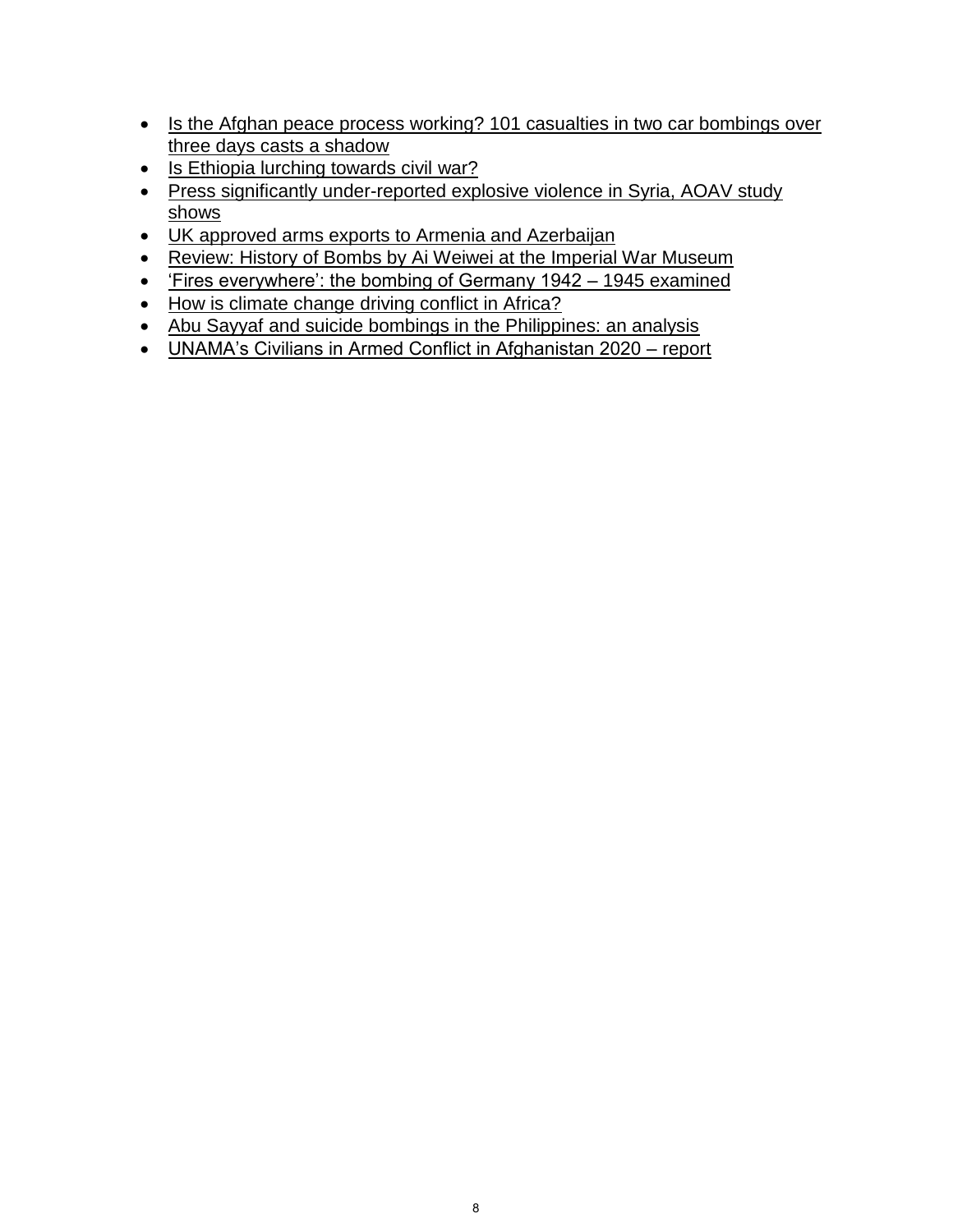### **2. The media and its reporting on explosive violence examined**

This report was published with supporting social media output: [Conflict reporting in the](https://aoav.org.uk/2020/conflict-reporting-in-the-21st-century-summary-report/)  [21st century: summary report](https://aoav.org.uk/2020/conflict-reporting-in-the-21st-century-summary-report/)

On the 12th February 2020, we hosted a major conference on Conflict Reporting in the 21st Century at Birkbeck, University of London. This was in collaboration with the Paddington-based Frontline Club. This conference brought together leading war correspondents and international journalists to discuss the challenges, developments, and future of conflict reporting. Over 600 people subscribed to this event, with in excess of 350 people attending on the day.

Our online publication of interviews with editors, journalists and media experts on this matter featured reporters including Janine di Giovanni and Lindsey Hilsum. Interviews with many journalists were included in the above media report.

In addition, we published a series of other reports that took evidence from media experts and journalists:

- [British media significantly underreporting explosive violence incidents in](https://aoav.org.uk/2019/british-media-significantly-underreporting-explosive-violence-incidents-in-afghanistan-review-reveals/) [Afghanistan, review reveals](https://aoav.org.uk/2019/british-media-significantly-underreporting-explosive-violence-incidents-in-afghanistan-review-reveals/)
- [The representation of the Royal Air Force in the British media](https://aoav.org.uk/2020/the-representation-of-the-royal-air-force-in-the-british-media-analysed/)

Feedback from the audience was very positive - an online survey showed satisfaction of the event at over 90% and with specific speakers between 70% and 90%. Most importantly, perhaps, the project introduced dozens of journalists to AOAV's work and its mission. This has helped press coverage on our Monitor.

The overriding fact from our research over the last year, was that the use of explosive weapons against civilians is often not considered prominent enough to make the news.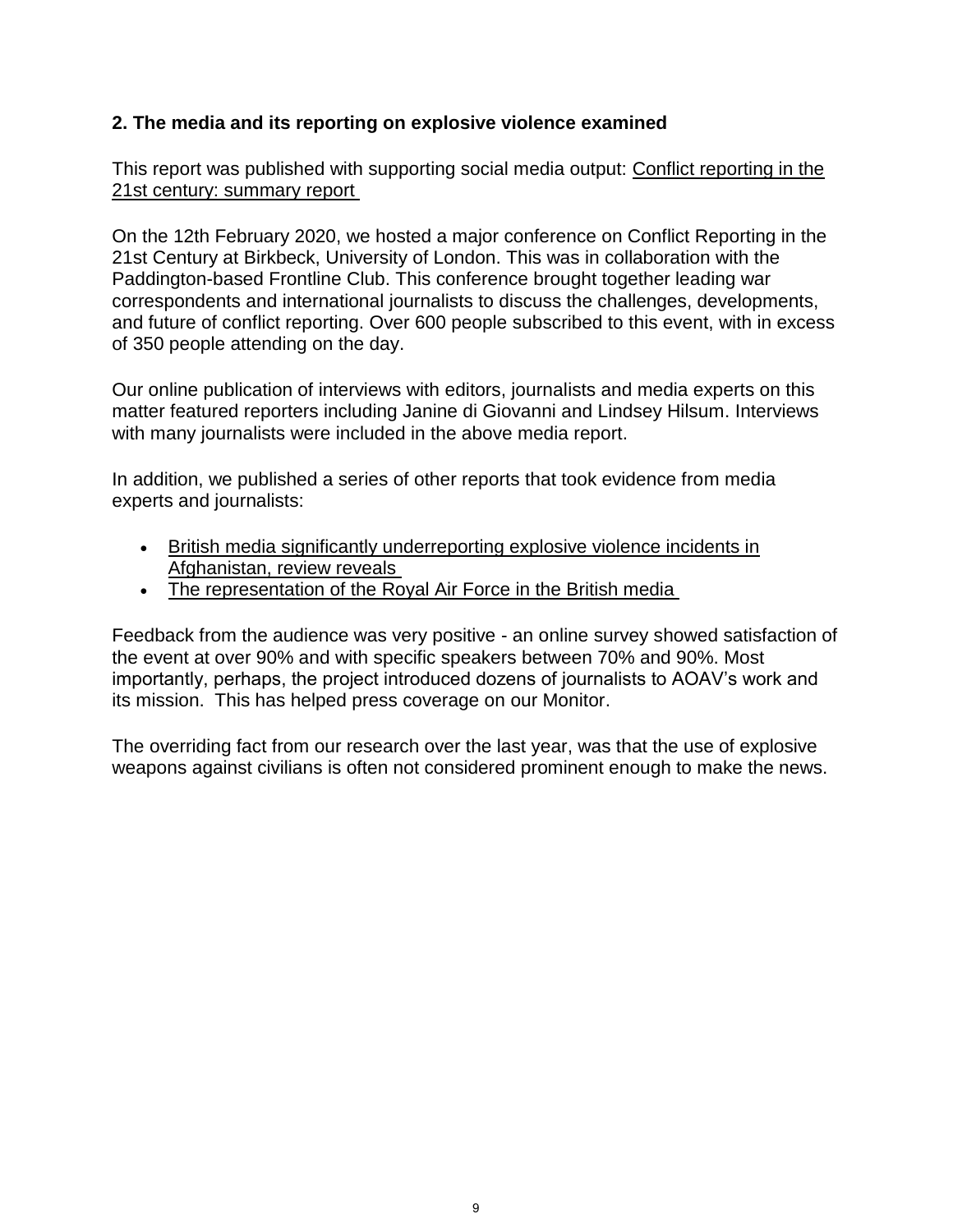**3. The reverberating effects of explosive violence examined: three reports on gender, healthcare and the environment.**

### **i. Gender**

We published the following report: [The gendered effects of explosive weapons](https://aoav.org.uk/2020/summary-report-from-a-joint-aoav-chatham-house-round-table-examining-gender-and-explosive-weapons/) [examined.](https://aoav.org.uk/2020/summary-report-from-a-joint-aoav-chatham-house-round-table-examining-gender-and-explosive-weapons/)

In addition, we published the following reports on this topic:

- [Gender and mental health in the Syrian conflict](https://aoav.org.uk/2019/gender-and-mental-health-in-the-syrian-conflict/)
- ['Military Age Males' in US Drone Strikes](https://aoav.org.uk/2019/military-age-males-in-us-drone-strikes/)
- [Health, gender and explosive violence: access to treatment after incidents of](https://aoav.org.uk/2020/health-gender-and-explosive-violence-access-to-treatment-after-incidents-of-explosive-violence/) [explosive violence](https://aoav.org.uk/2020/health-gender-and-explosive-violence-access-to-treatment-after-incidents-of-explosive-violence/)
- [The gendered impact of suicide bombings in Europe: an](https://aoav.org.uk/2019/the-gendered-impact-of-suicide-bombings-in-europe-an-analysis/) analysis

### **ii. Healthcare**

We undertook research trips to the Lebanese/Syrian border to examine the direct, indirect and reverberating impacts of explosive violence on healthcare systems there.

The main health report, detailing the findings can be found in the main report: [Blast](https://aoav.org.uk/wp-content/uploads/2020/07/Blast-Injury-V3.pdf)  [injury: the reverberating health consequences from the use of explosive weapons.](https://aoav.org.uk/wp-content/uploads/2020/07/Blast-Injury-V3.pdf)

Published alongside this publication is a [summary of the main findings.](https://aoav.org.uk/?p=26781) The report was broken down into four key areas of examination; [physical health,](https://aoav.org.uk/?p=26783) [psychological health,](https://aoav.org.uk/?p=26789) [infrastructure and personnel,](https://aoav.org.uk/?p=26794) and [access to healthcare.](https://aoav.org.uk/?p=26804)

We published the following reports that included interviews with experts and victims and highlighted patterns of harm:

- [AOAV interviews Dr Ghassan Abu-Sitta, Head of Plastic and Reconstructive](https://aoav.org.uk/2020/aoav-interviews-dr-ghassan-abu-sitta-head-of-plastic-and-reconstructive-surgery-at-the-american-university-of-beirut-medical-centre/) [Surgery at the American University of Beirut Medical Centre](https://aoav.org.uk/2020/aoav-interviews-dr-ghassan-abu-sitta-head-of-plastic-and-reconstructive-surgery-at-the-american-university-of-beirut-medical-centre/)
- [Explosive violence and its impact on malnutrition in Syria](https://aoav.org.uk/2020/explosive-violence-and-its-impact-on-malnutrition-in-syria/)
- [Health, gender and explosive violence: access to treatment after incidents of](https://aoav.org.uk/2020/health-gender-and-explosive-violence-access-to-treatment-after-incidents-of-explosive-violence/) [explosive violence](https://aoav.org.uk/2020/health-gender-and-explosive-violence-access-to-treatment-after-incidents-of-explosive-violence/)
- [A review of the healthcare impact from violence in eastern Ukraine](https://aoav.org.uk/2019/a-review-of-the-healthcare-impact-from-violence-in-eastern-ukraine/)
- [Syria in 2020: the deadly legacy of explosive violence and its impact of](https://aoav.org.uk/2019/syria-in-2020-the-deadly-legacy-of-explosive-violence-and-its-impact-on-infrastructure-and-health/) [infrastructure and health](https://aoav.org.uk/2019/syria-in-2020-the-deadly-legacy-of-explosive-violence-and-its-impact-on-infrastructure-and-health/)
- [126 attacks on healthcare facilities around the world in 5 years: AOAV analyses](https://aoav.org.uk/2019/2128-civilian-casualties-explosive-weapons-healthcare/) [the 'new normal' in warfare](https://aoav.org.uk/2019/2128-civilian-casualties-explosive-weapons-healthcare/)
- [Protecting medical care in conflict: a solvable problem](https://aoav.org.uk/2020/protecting-medical-care-in-conflict-a-solvable-problem/)
- [The effects of strategic bombing of Germany in WWII on health and medical](https://aoav.org.uk/2020/the-effects-of-strategic-bombing-of-germany-in-wwii-on-health-and-medical-care/) [care](https://aoav.org.uk/2020/the-effects-of-strategic-bombing-of-germany-in-wwii-on-health-and-medical-care/)
- [The Effects of Strategic Bombing in WWII on German Morale](https://aoav.org.uk/2020/the-effects-of-strategic-bombing-in-wwii-on-german-morale/)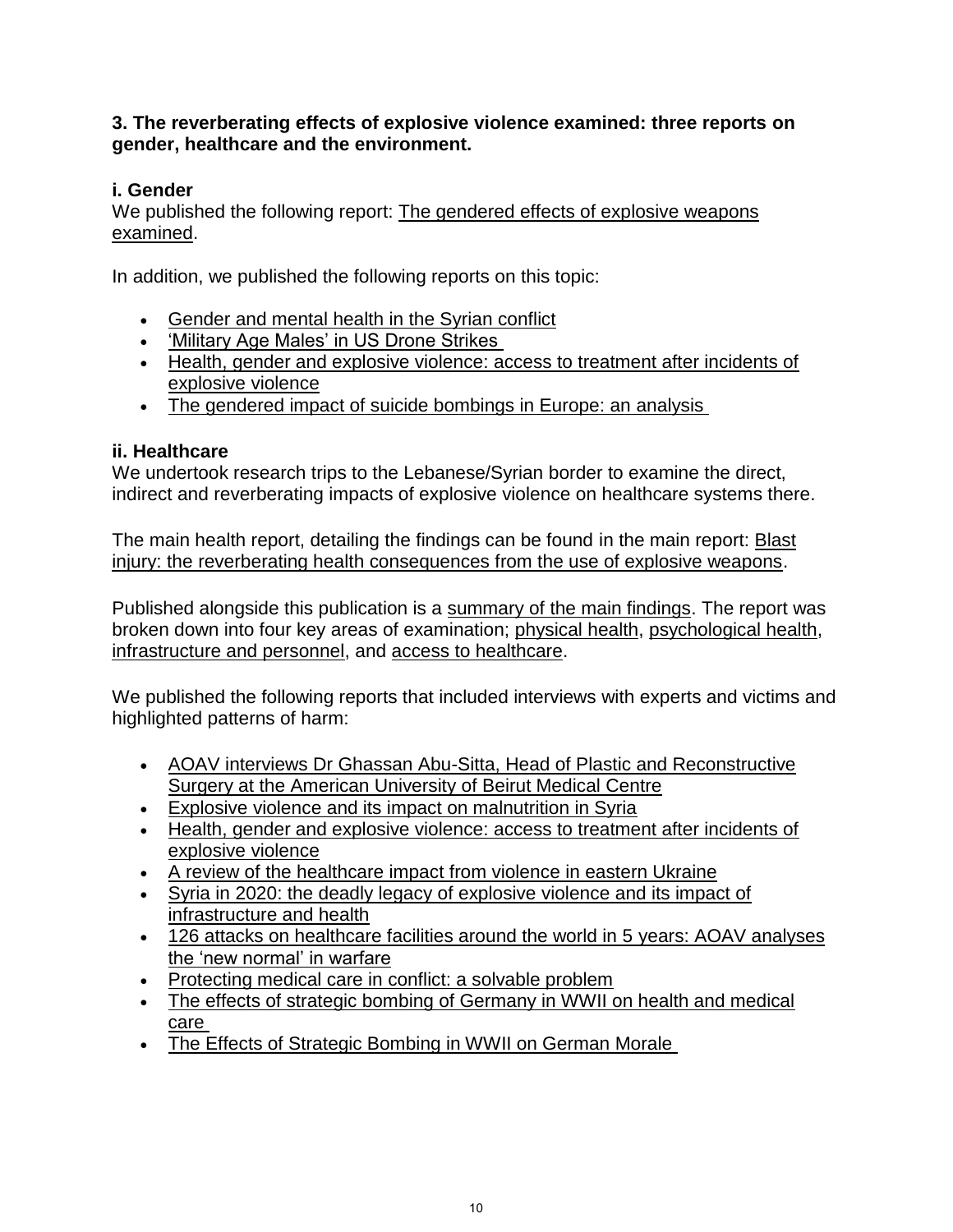All of the above reports contained text that amplified our findings, and were widely disseminated via social media, MailChimp and direct mailing. Infographic and video materials were used to highlight the findings. We published videos showing some of the main findings for each section:

- [physical health](https://youtu.be/QtqA1IDZPrg)
- [psychological health](https://youtu.be/TyWGTQNLlbE)
- [infrastructure and personnel](https://youtu.be/CfzQUluMp_c)
- [access to healthcare](https://youtu.be/fS5MzHVPyts)

AOAV worked closely with Imperial College and Southampton University in the UK to increase an understanding of the healthcare impact of explosive violence as part of the PROTECT and IBRN projects respectively.

### **iii. Environment**

We undertook research trips to Lebanese/Syrian border to examine the direct, indirect and reverberating impacts of explosive violence there. The main environment report, detailing the findings can be found in the main report, [The Broken Land: the](https://aoav.org.uk/wp-content/uploads/2020/04/The-Broken-Land-v4.pdf) [environmental consequences of explosive weapon use.](https://aoav.org.uk/wp-content/uploads/2020/04/The-Broken-Land-v4.pdf) Published alongside this publication is a [summary of the main findings.](https://aoav.org.uk/?p=26712)

The report was broken down into four key areas of examination; [unexploded ordnance](https://aoav.org.uk/?p=26677)  [\(UXO\),](https://aoav.org.uk/?p=26677) [agriculture,](https://aoav.org.uk/?p=26693) [infrastructural damage,](https://aoav.org.uk/?p=26684) and [flora and fauna.](https://aoav.org.uk/?p=26697)

AOAV's data on this was presented at the 23rd International Meeting of Mine Action National Directors and UN Advisers (NDM-UN23).

Publications around the issue of the environment in relation to the above included:

- [The reverberating effects of explosive violence on agriculture in Syria](https://aoav.org.uk/2020/the-reverberating-effects-of-explosive-violence-on-agriculture-in-syria/)
- [The reverberating effects of explosive violence on agriculture in Afghanistan](https://aoav.org.uk/2019/the-reverberating-effects-of-explosive-violence-on-agriculture-in-afghanistan/)
- [The reverberating effects of explosive violence on agriculture in Yemen](https://aoav.org.uk/2020/the-reverberating-effects-of-explosive-violence-on-agriculture-in-yemen/)
- The reverberating [effects of explosive violence on agriculture in Iraq](https://aoav.org.uk/2020/the-reverberating-effects-of-explosive-violence-on-agriculture-in-iraq/)
- [Explosive weapons and their impact on wildlife -](https://aoav.org.uk/2020/explosive-weapons-and-their-impact-on-wildlife-a-global-assessment/) a global assessment

AOAV produced short videos to highlight some of the key findings in these areas:

- [Flora and fauna](https://www.youtube.com/watch?v=Yd1gZge2rFs)
- [Agriculture](https://www.youtube.com/watch?v=SSlEAnrMO0w)
- [Infrastructure](https://www.youtube.com/watch?v=JjFMR9ncC-A)
- [UXO](https://www.youtube.com/watch?v=wIYQjYrnBII)

It is hard to gauge the impact of a series of reports on the environment to actual change in military rules of engagement, however, when we presented our data at the 23rd International Meeting of Mine Action National Directors and UN Advisers (NDM-UN23), it was announced that this was the first time the issue of the environment had been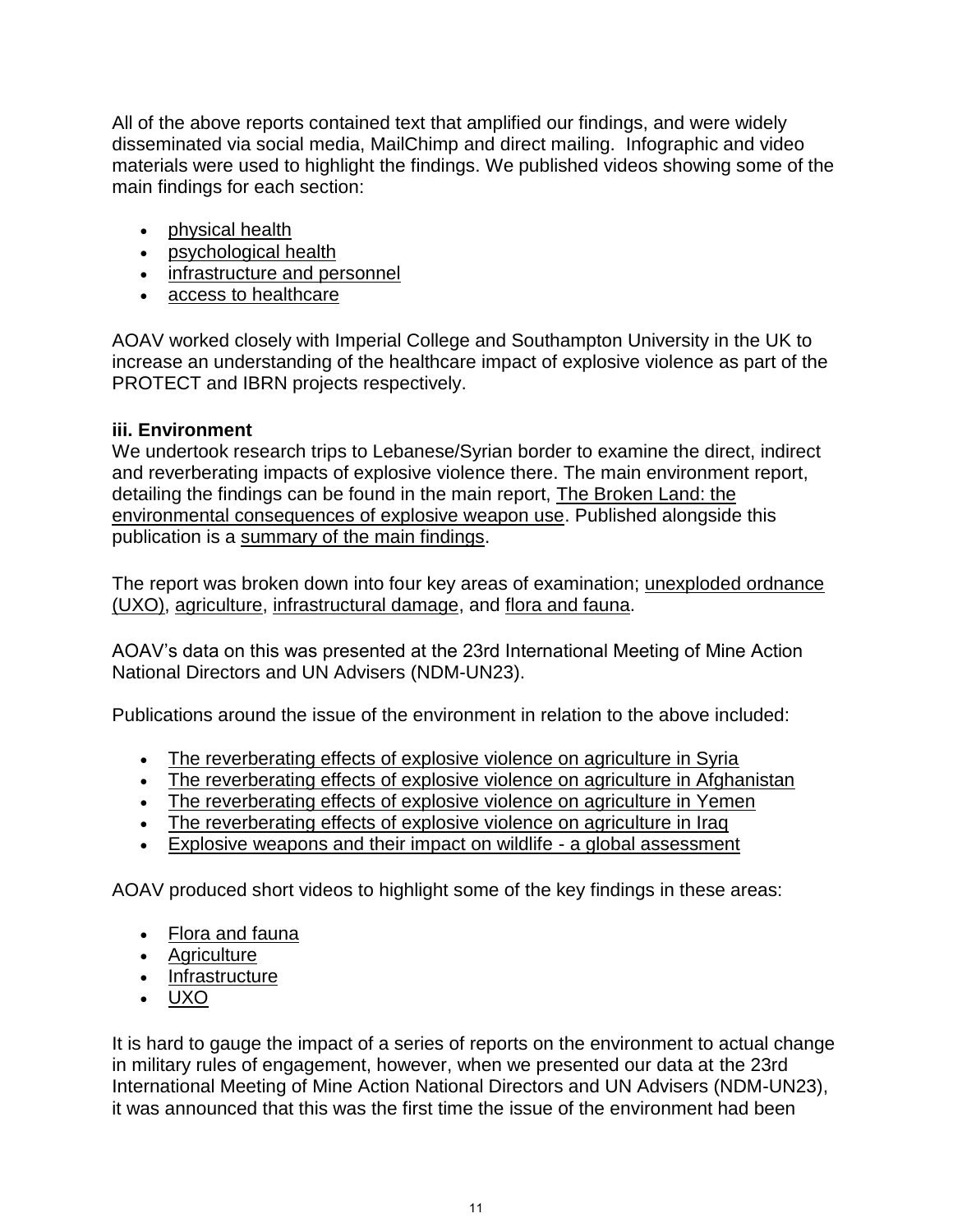included in deliberations as a specific theme. AOAV's work helped push this agenda onto the diary of events, and so it is believed that this has helped create a precedent where the environment has to be considered as part of the EWIPA debate.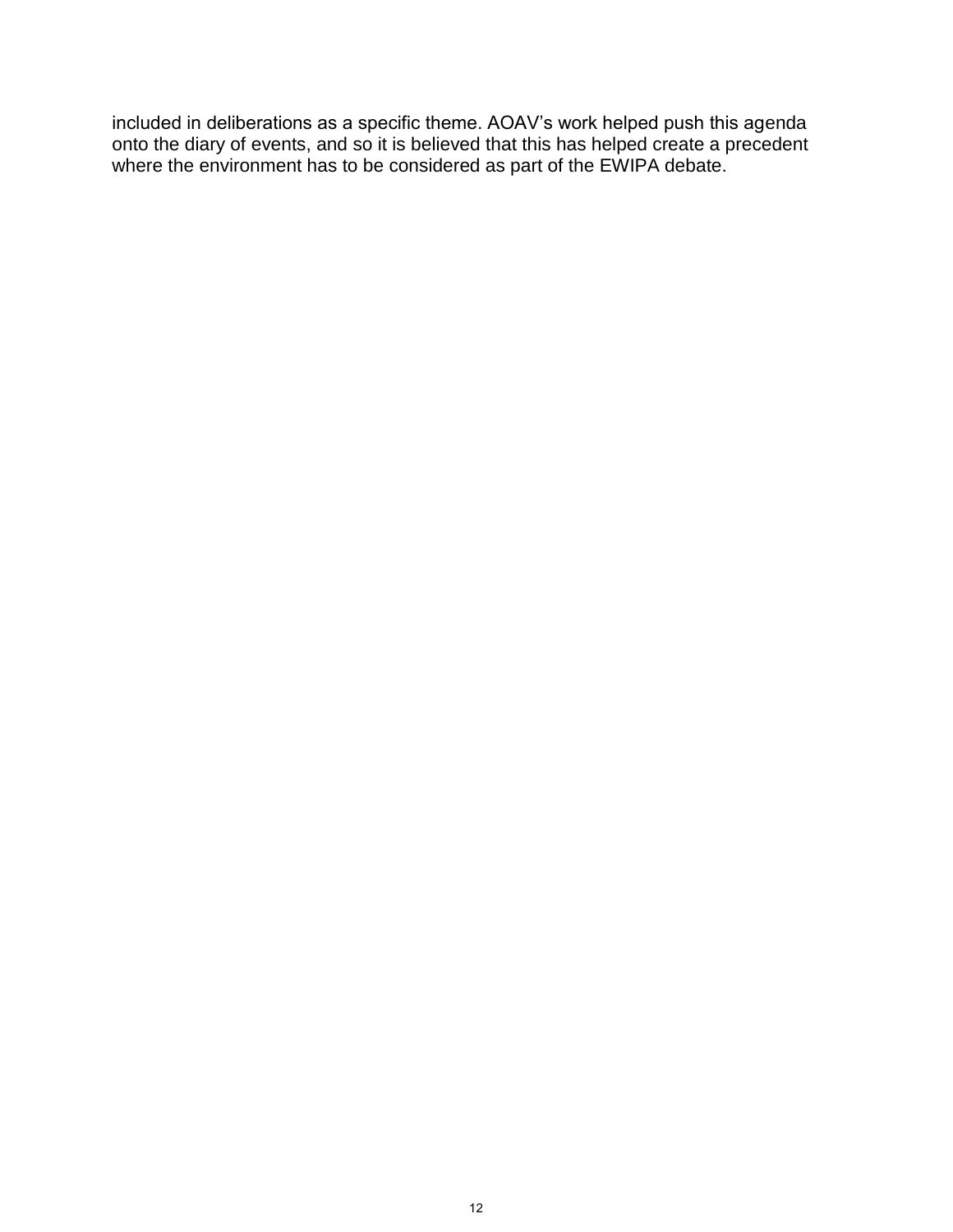### **4. Improvised Explosive Device reports**

As part of a French government sponsored project through the United Nations Mine Action Service (UNMAS), we published a report **IEDs**, Past Present and Future and presented this work at the United Nations General Assembly at a side event hosted online.

This report included the sub-reports:

- [Why are IEDs so prolific today?](https://aoav.org.uk/2020/why-are-ieds-so-prolific-today/)
- [The history of the IED explained](https://aoav.org.uk/2020/the-history-of-the-ied-explained/)
- [Afghanistan: a case study in IED harm](https://aoav.org.uk/2020/afghanistan-a-case-study-in-ied-harm/)
- [A decade of global IED harm reviewed](https://aoav.org.uk/2020/a-decade-of-global-ied-harm-reviewed/)
- [Une décade de violence par EEI](•%09https:/aoav.org.uk/2020/une-decade-de-violence-par-eei-2)

Our plans to produce a report on the precursor chemical materials of IED for November were delayed owing to the CCW not being held, and this will go ahead in 2021.

We have produced that report and are working on a report about deminers for 2021, as well.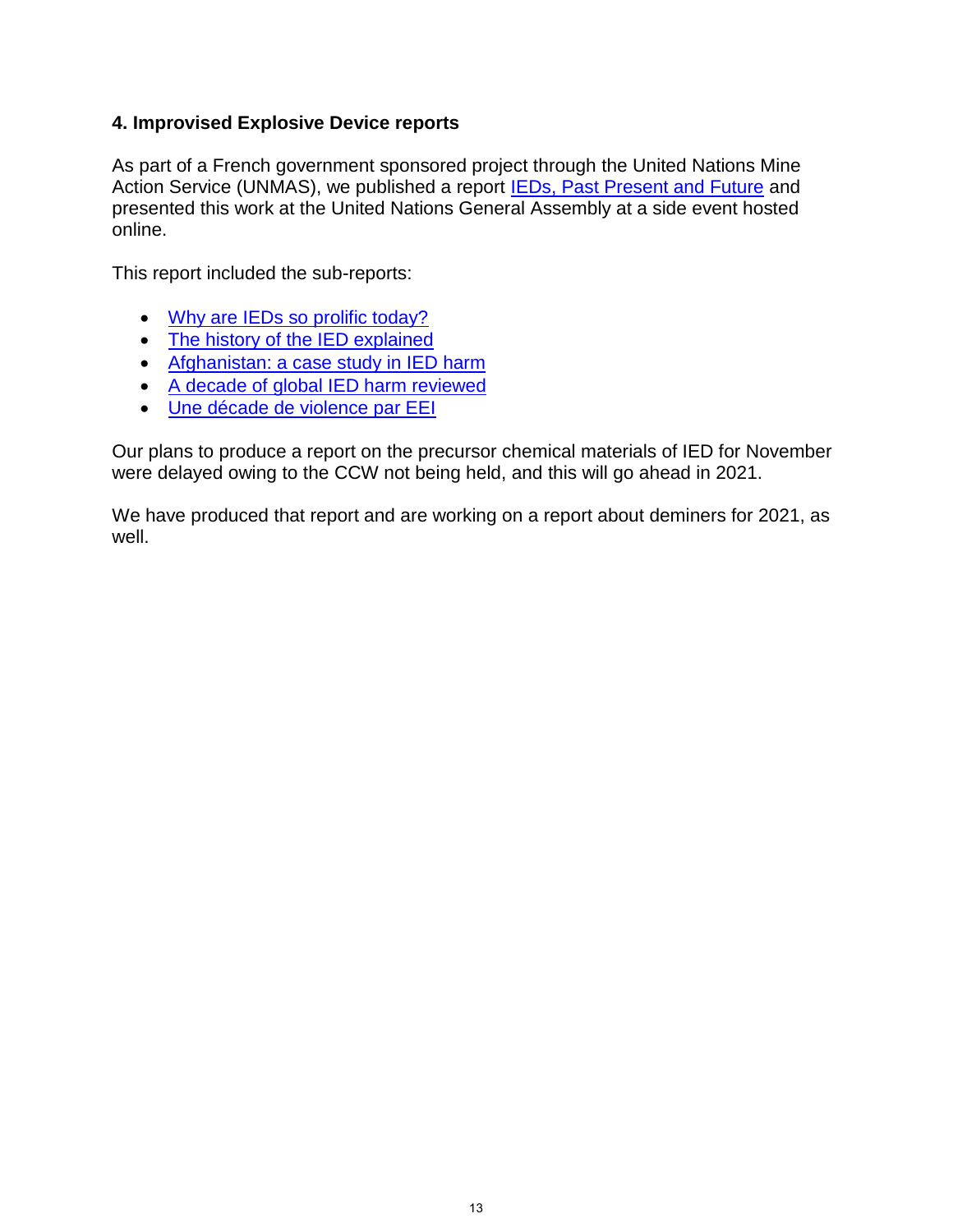### **5. Militarism examined**

In 2020, funded by a core-grant from the Joseph Rowntree Charitable Trust, we began interrogating militarism and accountability, with a part-focus on the British armed forces and police and the preservation of civilian life. To this end, we published the following:

- A [major report](https://aoav.org.uk/2020/for-all-was-lost-comparing-uk-us-military-deaths-in-the-war-on-terror/) comparing the US and US military personnel deaths since 2001. This was reported on by the Guardian in their print newspaper and [online;](https://www.theguardian.com/uk-news/2020/dec/04/uk-soldiers-more-likely-die-us-troops-war-terror)
- A [report](https://aoav.org.uk/2020/one-in-four-shot-by-uk-police-are-black-yet-tiny-fraction-of-armed-officers-are-black-study-finds/) on the racial inequalities of armed police officers in the UK, and the racial disparity of those shot by police. This was featured on [Times Radio;](https://www.thetimes.co.uk/radio)
- An [analysis G](https://aoav.org.uk/2020/why-the-special-treatment-an-analysis-of-the-british-militarys-integrated-operating-concept/)eneral Sir Nick Carter's speech ahead of the Integrated Review, focusing on the increased use of special forces and concerns about accountability;
- An [analysis o](https://aoav.org.uk/2020/uk-media-coverage-of-explosive-violence-in-the-syrian-conflict-examined/)f UK media data on Syria conflict [\(Press significantly under-reported](https://aoav.org.uk/2020/uk-media-coverage-of-explosive-violence-in-the-syrian-conflict-examined/)https:/aoav.org.uk/2020/uk-media-coverage-of-explosive-violence-in-the-syrian-conflict-examined) [explosive violence in Syria, AOAV study shows\)](https://aoav.org.uk/2020/uk-media-coverage-of-explosive-violence-in-the-syrian-conflict-examined/)https:/aoav.org.uk/2020/uk-media-coverage-of-explosive-violence-in-the-syrian-conflict-examined);
- A report on fatal shootings of police officers in the  $UK a$  tragic history;
- A [scoop r](https://aoav.org.uk/2020/uk-arms-in-armenia-and-azerbaijan/)evealing British security exports that have been allowed into Armenia and Azerbaijan despite an arms embargo. This was covered on BBC radio on 16/10 with a report from BBC Defence Correspondent Jonathan Beale;
- An [analysis o](https://aoav.org.uk/2020/the-uks-2019-defence-and-security-exports-examined/)f the latest annual figures on UK defence and security exports;
- A report that offered up a [scrutiny o](https://aoav.org.uk/2020/a-force-for-good-britains-overseas-military-alliances-held-up-to-scrutiny/)f the UK military's alliances, also published in the [Byline Times;](https://bylinetimes.com/2020/10/26/brexit-britain-military-human-rights/)
- A cultural piece on [Ai Weiwei's exhibition](https://aoav.org.uk/2020/review-history-of-bombs-by-ai-weiwei-at-the-imperial-war-museum/) at the Imperial War Museum.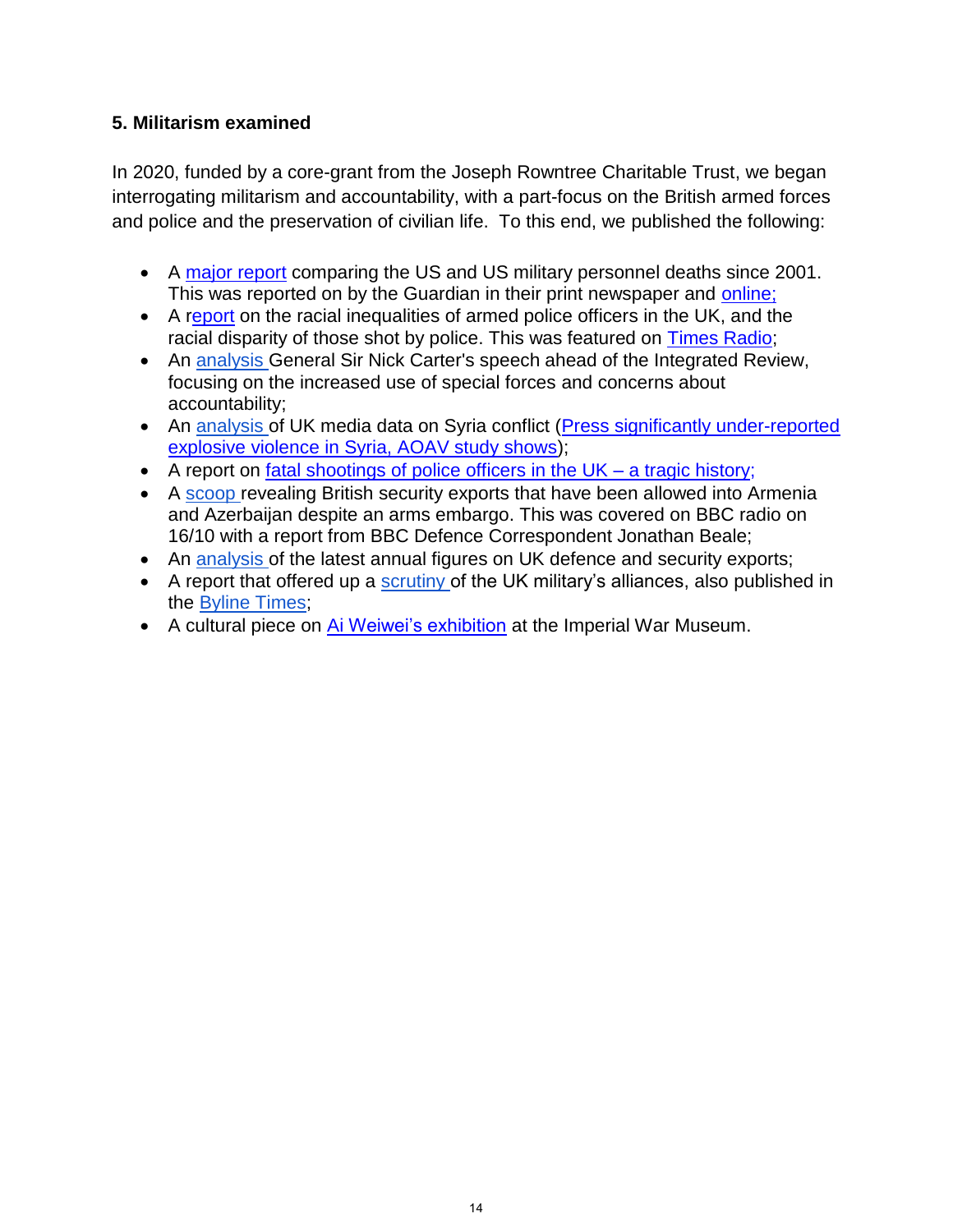### **6. Advocacy**

The following major advocacy interventions were undertaken in 2020:

- Our data was presented at a high-level meeting "Protection of Civilians in Urban Warfare – Explosive Weapons in Populated Areas (EWIPA): Issues, Policy and Practice' – hosted by the Irish government;
- AOAV's data was cited in The UN Security Council's open debate on the protection of civilians on Wednesday 27 May 2020;
- On the 22 September, there was the first ever statement on casualty recording at the UN, with 49 cross regional co-signatories, where AOAV's data was cited;
- We gave a presentation of ten year of AOAV data at a casualty recording seminar hosted by Lichtenstein and with present casualty recording supportive states at the 45th Session of the Human Rights Council (Afghanistan, Costa Rica, Croatia, and Liechtenstein), the OHCHR as well as several civil society representatives;
- We gave a presentation of a lecture on suicide bombers at the Army Major's School (formerly Staff College);
- We submitted an intervention at a Protection of Civilians meeting on "Are We Measuring Success By The Right Metrics?"
- We also attended and spoke at numerous online events hosted on Zoom, owing to the pandemic.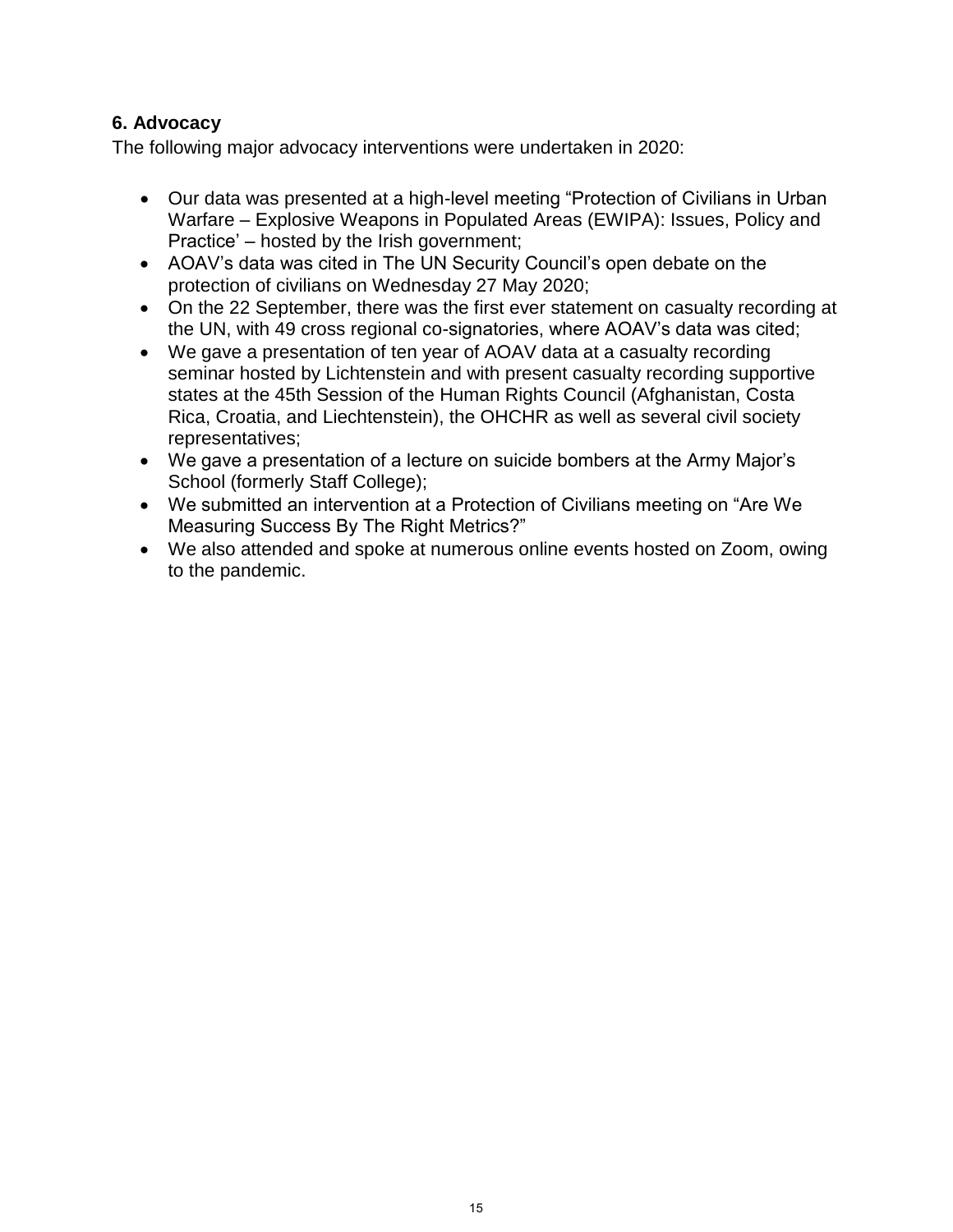### **7. Media coverage**

In addition to the above, we secured considerable media coverage of AOAV's monitor and other research. AOAV's data since the beginning of this funded period, has been cited hundreds of times in national and international press, including[:](https://www.analisidifesa.it/2019/03/londra-una-sola-vittima-civile-in-oltre-1700-raid-della-raf-contro-lisis/)

- [Explosive Weapons Devastating for Civilians](http://hrw.org/news/2020/02/06/explosive-weapons-devastating-civilians%20Explosive%20Weapons%20Devastating%20for%20Civilians)
- [UK drops bombs during coronavirus crisis, defying global ceasefire it claims to](https://www.thecanary.co/uk/analysis/2020/04/27/uk-drops-bombs-during-coronavirus-crisis-defying-global-ceasefire-it-claims-to-support/) [support](https://www.thecanary.co/uk/analysis/2020/04/27/uk-drops-bombs-during-coronavirus-crisis-defying-global-ceasefire-it-claims-to-support/)
- ["We Don't Have That Stuff in America Here": How Can The U.K. Tackle Systemic](https://theowp.org/we-dont-have-that-stuff-in-america-here-how-can-the-u-k-tackle-systemic-racism-when-those-in-power-refuse-to-accept-it-exists/) [Racism When Those In Power Refuse To Accept It Exists?](https://theowp.org/we-dont-have-that-stuff-in-america-here-how-can-the-u-k-tackle-systemic-racism-when-those-in-power-refuse-to-accept-it-exists/)
- [Most casualties caused by explosive weapons in populated areas are civilians –](https://www.independent.co.uk/voices/bombings-gaza-raqqa-syria-palestine-civilian-casualties-deaths-a9325586.html) the [UK has a duty to protect them](https://www.independent.co.uk/voices/bombings-gaza-raqqa-syria-palestine-civilian-casualties-deaths-a9325586.html)
- [The Pentagon lost track of \\$715 million in weapons and gear funneled to anti-ISIS](https://taskandpurpose.com/news/syria-weapons-isis-pentagon-inspector-general-report) [allies in Syria](https://taskandpurpose.com/news/syria-weapons-isis-pentagon-inspector-general-report)
- [Latest UK Airstrikes in Iraq Amid Covid-19 Ceasefire Will Lead to More Bloodshed,](https://sputniknews.com/interviews/202004291079123760-latest-uk-airstrikes-in-iraq-amid-covid-19-ceasefire-will-lead-to-more-bloodshed-peace-group-warns/) [Peace Group Warns](https://sputniknews.com/interviews/202004291079123760-latest-uk-airstrikes-in-iraq-amid-covid-19-ceasefire-will-lead-to-more-bloodshed-peace-group-warns/)
- [Unexploded bombs pose rising threat to civilians in Libya](https://www.theguardian.com/global-development/2020/feb/17/unexploded-bombs-pose-rising-threat-to-civilians-in-libya)
- [Government Refuses to Reveal How Many RAF Bombs Failed to Explode as it](•%09https:/bylinetimes.com/2020/02/05/government-refuses-to-reveal-how-many-raf-bombs-failed-to-explode-as-it-would-harm-arms-trade-manufacturers-trade-secrets) [would Harm Arms Trade Manufacturer's 'Trade Secrets'](•%09https:/bylinetimes.com/2020/02/05/government-refuses-to-reveal-how-many-raf-bombs-failed-to-explode-as-it-would-harm-arms-trade-manufacturers-trade-secrets)
- ['I Drove this Exact Truck' How the War on Terror Came Back to Haunt America](https://bylinetimes.com/2020/06/04/i-drove-this-exact-truck-how-the-war-on-terror-came-back-to-haunt-america)
- [What is Missing in the Debate about Police Violence in the US](•%09https:/bylinetimes.com/2020/06/01/what-is-missing-in-the-debate-about-police-violence-in-the-us)
- [Handicap International Urges States to Act against Bombing of Civilians](https://chronicle.lu/category/charity-volunteering/31992-handicap-international-urges-states-to-act-against-bombing-of-civilians)
- [I ripped the IV out of my arm and started running': Attacks on Health Care in Yemen](https://phr.org/our-work/resources/i-ripped-the-iv-out-of-my-arm-and-started-running-attacks-on-health-care-in-yemen/)
- [UK drops bombs during coronavirus crisis, defying global ceasefire it claims to](https://www.thecanary.co/uk/analysis/2020/04/27/uk-drops-bombs-during-coronavirus-crisis-defying-global-ceasefire-it-claims-to-support/) [support](https://www.thecanary.co/uk/analysis/2020/04/27/uk-drops-bombs-during-coronavirus-crisis-defying-global-ceasefire-it-claims-to-support/)
- [Koijee Defended Against War Criminality](https://inprofiledaily.com/inprofile/index.php/2020/04/28/koijee-defended-against-war-criminality/)
- **[Exploring the links between environmental harm and the use of explosive weapons](http://www.inew.org/exploring-the-links-between-environmental-harm-and-the-use-of-explosive-weapons/)**
- [Exploring Environmental Harm from Explosive Weapons in Populated Areas](https://humanitariandisarmament.org/2020/05/29/exploring-environmental-harm-from-explosive-weapons-in-populated-areas/)
- [New report on Yemen and explosive weapons –](https://www.charitytoday.co.uk/new-report-on-yemen-and-explosive-weapons-a-death-sentence-for-civilians/) A death sentence for civilians
- [Explosive weapons and environmental impact](https://www.losservatorio.org/en/civlians-in-conflict/reports/item/1899-explosive-weapons-and-environmental-impact)
- [The legacy of explosive violence in Syria](https://www.losservatorio.org/en/civlians-in-conflict/reports/item/1792-the-legacy-of-explosive-violence-in-syria)
- [Al-Raqqa's destroyed houses… Who compensates their owners](https://english.enabbaladi.net/archives/2020/08/al-raqqas-destroyed-houses-who-compensates-their-owners/)
- [The Morocco-Western Sahara Conflict](https://borgenproject.org/the-morocco-western-sahara-conflict/)
- [Hundreds killed in explosive violence –](https://www.globaldiasporanews.com/hundreds-killed-in-explosive-violence-caj-news-africa/) CAJ News Africa
- [UK soldiers 12% more likely to die than US troops in 'war on terror'](https://www.theguardian.com/uk-news/2020/dec/04/uk-soldiers-more-likely-die-us-troops-war-terror)
- [How the UK Media Turned Its Back On Syria](https://bylinetimes.com/2020/10/07/sanitising-war-how-the-uk-media-turned-its-back-on-syria/)
- [US military increasingly using drone missile with flying blades in Syria](https://www.theguardian.com/world/2020/sep/25/us-military-syria-non-explosive-drone-missile-blades)
- [US army data on civilian harm in war against ISIL questioned](https://www.aljazeera.com/news/2020/11/27/us-led-coalition-against-isil-resulted-in-civilian-harm)
- [Car Bomb Kills 15 In Nangarhar Province, Afghanistan](https://theowp.org/car-bomb-kills-15-in-nangarhar-province-afghanistan/)
- [Global health diplomacy: a solution to meet the needs of disabled people in Yemen](https://conflictandhealth.biomedcentral.com/articles/10.1186/s13031-020-00310-z)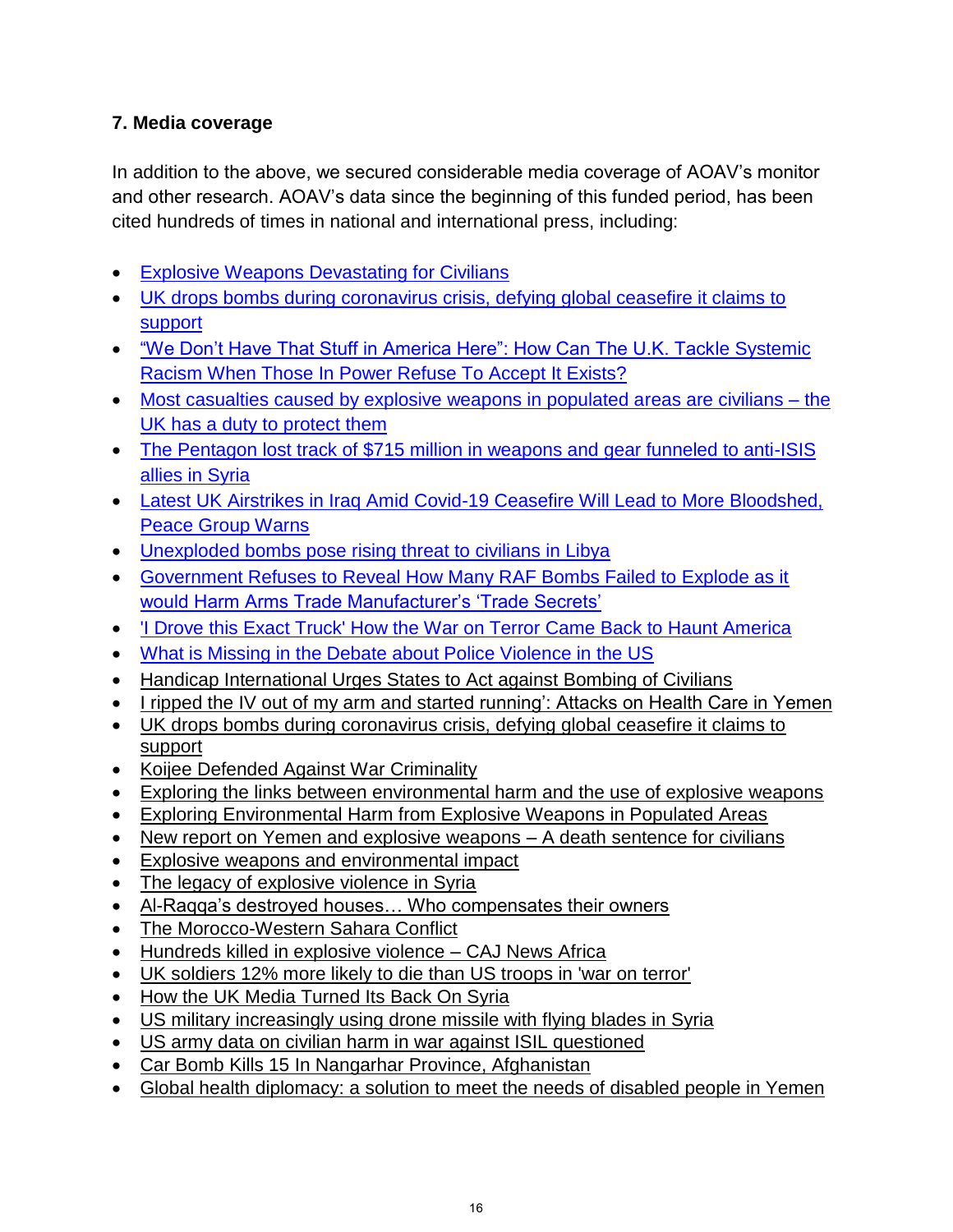- U.S. military steps up [use of razor-wielding 'Ninja bomb' against al Qaeda in Syria](https://www.owensoundsuntimes.com/news/u-s-military-steps-up-use-of-razor-wielding-ninja-bomb-against-al-qaeda-in-syria/wcm/eb65e7e4-355f-4a3a-ae3f-630aeef4ed2c)
- [Frozen War: The Moroccan-](https://smallwarsjournal.com/jrnl/art/frozen-war-moroccan-polisario-conflict) Polisario Conflict
- [مال ت نظي-زع يم-ل م ق تل-األول ى-ال ذك رى-ف ي-داعش](https://www.radiosawa.com/iraqtonight/2020/10/29/)-[ت نظ يم-م س ت ق بل](https://www.radiosawa.com/iraqtonight/2020/10/29/) ل م ق تل األول ى ال ذك رى ف ي داعش ت نظ يم م س ت ق بل ال ل ي لة ال عراق ل ت ع ل ي قاتا
- [EUA usam mísseis com lâminas para atingir alvos na Síria](https://www.rtp.pt/noticias/mundo/eua-usam-misseis-com-laminas-para-atingir-alvos-na-siria_n1261903)
- [Британските войници е 12% по-вероятно да загинат от американските войници](https://news.bg/world/britanskite-voynitsi-e-12-po-veroyatno-da-zaginat-ot-amerikanskite-voynitsi.html)
- [IED: Sprengfallen, Autobomben und Selbstmordattentate](https://www.bundeswehr-journal.de/2020/ied-sprengfallen-autobomben-und-selbstmordattentate/)
- [Yhdysvallat käyttää terroristien surmaamiseen yhä useammin salassa pidettyä](https://www.hs.fi/ulkomaat/art-2000006649430.html) [ohjusta, jossa on on räjähteiden sijaan kuusi pyörivää metalli-terää](https://www.hs.fi/ulkomaat/art-2000006649430.html)
- [US forces kill top al-Shabaab leaders](https://www.aa.com.tr/en/africa/somali-us-forces-kill-top-al-shabaab-leaders/2115970)
- [Civilian deaths in conflict plummeted during pandemic, report finds](https://www.theguardian.com/global-development/2021/mar/03/civilian-deaths-in-conflict-plummeted-during-pandemic-report-finds)
- [As World's Worst Humanitarian Crisis Rages, the 'Perfect Storm' is Blowing Up in](https://www.newsweek.com/worlds-worst-humanitarian-crisis-rages-perfect-storm-blowing-yemen-1572544) [Yemen](https://www.newsweek.com/worlds-worst-humanitarian-crisis-rages-perfect-storm-blowing-yemen-1572544)
- [Health organisations urge UK Government to endorse UN Political Declaration](https://www.politicshome.com/members/article/health-organisations-urge-uk-government-to-endorse-un-political-declaration-protecting-patients-medics-and-health-facilities-in-war-zones) [protecting patients, medics and health facilities in war zones](https://www.politicshome.com/members/article/health-organisations-urge-uk-government-to-endorse-un-political-declaration-protecting-patients-medics-and-health-facilities-in-war-zones)
- [Mine Blast in Central Syria Kills 18](https://www.thedefensepost.com/2021/03/08/syria-mine-blast-kills-18/)
- [Money tops human rights as the UK flogs £2.6bn of sniper rifles, riot shields, tear](https://www.rt.com/op-ed/513809-uk-arms-sales-military-equipment/) [gas and guns to 'dodgy' regimes](https://www.rt.com/op-ed/513809-uk-arms-sales-military-equipment/)
- [Schools Are Targets Of "Explosive Violence," States Report](https://www.moms.com/schools-target-explosive-violence-report/)
- [Bomb attack in Somalia kills 3, injures 7](https://www.aa.com.tr/en/africa/bomb-attack-in-somalia-kills-3-injures-7/2101838)
- [In 10 anni nel mondo oltre 17 mila minori uccisi da armi esplosive](https://www.difesapopolo.it/Fatti/In-10-anni-nel-mondo-oltre-17-mila-minori-uccisi-da-armi-esplosive)

Academic citations for the period 2020 of AOAV's work include:

- [Norwegian People's Aid Humanitarian Disarmament Strategy](https://commons.lib.jmu.edu/cgi/viewcontent.cgi?article=2432&context=cisr-globalcwd)
- [The impact of development aid on organised violence](https://pdfs.semanticscholar.org/701d/1bf3691ef9e82b7ccad9476c7588fb3c2c27.pdf)
- [Australia: Expanding and Applying the Field of Civil-Military Relations](https://oxfordre.com/politics/view/10.1093/acrefore/9780190228637.001.0001/acrefore-9780190228637-e-1885)
- [Mitigation Measures on Improvised Explosive Device \(IED\) Attacks in Mandera East](•https:/www.researchgate.net/profile/Paul_Chepkenen/publication/343995617_Mitigation_Measures_on_Improvised_Explosive_Device_IED_Attacks_in_Mandera_East_Sub_County_Mandera_County_Kenya/links/5f4faca7299bf13a3197b028/Mitigation-Measures-on-Improvised-Explosive-Device-IED-Attacks-in-Mandera-East-Sub-County-Mandera-County-Kenya.pdf) [Subcounty, Mandera County, Kenya](•https:/www.researchgate.net/profile/Paul_Chepkenen/publication/343995617_Mitigation_Measures_on_Improvised_Explosive_Device_IED_Attacks_in_Mandera_East_Sub_County_Mandera_County_Kenya/links/5f4faca7299bf13a3197b028/Mitigation-Measures-on-Improvised-Explosive-Device-IED-Attacks-in-Mandera-East-Sub-County-Mandera-County-Kenya.pdf)
- [Intersecting Vulnerabilities: The Impacts of COVID-19 on the Psycho-emotional](https://link.springer.com/article/10.1057/s41287-020-00325-5) [Lives of Young People in Low-](https://link.springer.com/article/10.1057/s41287-020-00325-5) and Middle-Income Countries
- [Military Spending and Global Security](https://books.google.co.uk/books?hl=en&lr=&id=FBIHEAAAQBAJ&oi=fnd&pg=PA41&dq=%22action+on+armed+violence%22&ots=Tx6ljO_0oI&sig=jAdqmSa3CC_c3HoCA9N6XobzqTU&redir_esc=y#v=onepage&q="action%20on%20armed%20violence"&f=false)
- [Mission creep or responding to wider security needs? The evolving role of mine](https://www.stabilityjournal.org/articles/10.5334/sta.av/) [action organisations in Armed Violence Reduction](https://www.stabilityjournal.org/articles/10.5334/sta.av/)
- [International Human Rights, Social Policy & Global](https://books.google.co.uk/books?hl=en&lr=&id=AureDwAAQBAJ&oi=fnd&pg=PA141&dq=%22action+on+armed+violence%22&ots=rUaLqY7-QF&sig=D2nKzmXTcRpyAjTy_goYpB8Auiw&redir_esc=y#v=onepage&q=%22action%20on%20armed%20violence%22&f=false)
- [Children's Conceptualizations of Forgiveness, Reconciliation, and Peacebuilding in](https://library.oapen.org/bitstream/handle/20.500.12657/23096/1007062.pdf?sequence=1#page=233) [the Context of Armed Conflict](https://library.oapen.org/bitstream/handle/20.500.12657/23096/1007062.pdf?sequence=1#page=233)
- [A New Inventory of 30 Terrorism Databases and Data Sets](https://www.jstor.org/stable/26891985?seq=1#metadata_info_tab_contents)
- [Children and Adolescents in Conflict and Displacement](https://link.springer.com/chapter/10.1007/978-3-030-45278-0_2)
- ["The Nigeria Police Force and its constitutional responsibility in the present](https://journalissues.org/ibme/wp-content/uploads/sites/4/2020/10/Iheriohanma-et-al-2.pdf) [democratic dispensation.](https://journalissues.org/ibme/wp-content/uploads/sites/4/2020/10/Iheriohanma-et-al-2.pdf)"
- [Between Borders and Bombs: The Existence and Resistance of the Sahrawi](https://www.conjunctions-tjcp.com/article/view/119862) [Territory through the Bodies of Sahrawi Women](https://www.conjunctions-tjcp.com/article/view/119862)
- [Types of Accidents in Nineveh Governorate / Iraq](•%09https:/www.researchgate.net/profile/Najlaa_Al-Sammak/publication/341832698_Types_of_Accidents_in_Nineveh_Governorate_Iraq/links/5ed6ba50299bf1c67d34c05c/Types-of-Accidents-in-Nineveh-Governorate-Iraq.pdf%20%20•)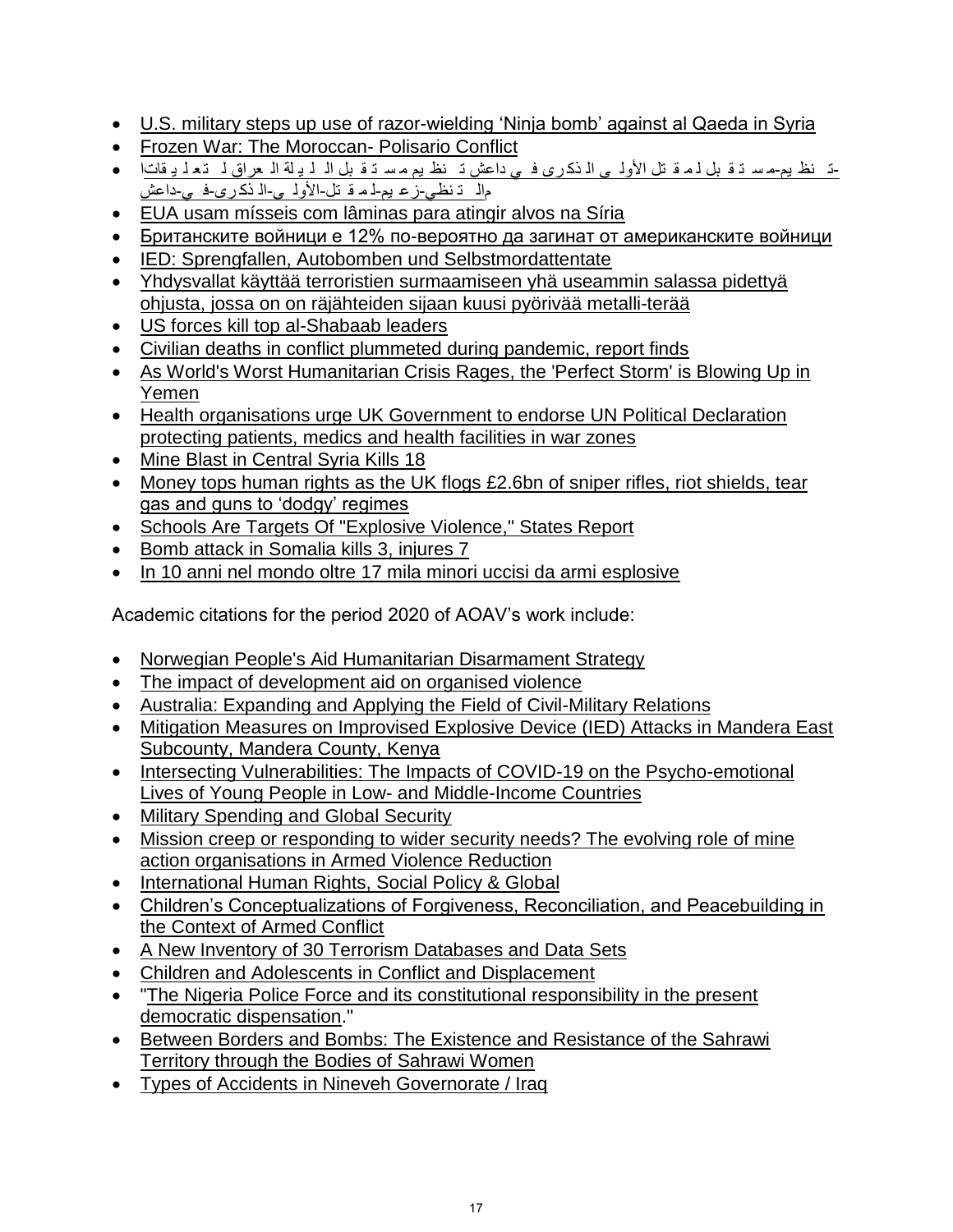- [Delivering trauma and rehabilitation interventions to women and children in conflict](revi%20https:/gh.bmj.com/content/5/Suppl_1/e001980.abstract) [settings: a systematic](revi%20https:/gh.bmj.com/content/5/Suppl_1/e001980.abstract)
- [American Exceptionalism: A Deadly Excuse for Mass Shootings](https://search.proquest.com/openview/3a703c8999a5d78b4232fc2b94ffca26/1?pq-origsite=gscholar&cbl=18750&diss=y)
- [Survival of forensic trace evidence on improvised explosive devices: perspectives on](https://www.nature.com/articles/s41598-020-69385-1) [individualisation](https://www.nature.com/articles/s41598-020-69385-1)
- [Behaviour of a blast-driven ball bearing embedded in rear detonated cylindrical](•%09https:/www.sciencedirect.com/science/article/abs/pii/S0734743X20307685) [explosive](•%09https:/www.sciencedirect.com/science/article/abs/pii/S0734743X20307685)
- [Explosive Ordnance Risk Education: Sector mapping and needs analysis](https://commons.lib.jmu.edu/cgi/viewcontent.cgi?article=2349&context=cisr-globalcwd)
- [Performances of RCIED Activation Signal Multisweep Jamming](https://www.etran.rs/2020/ZBORNIK_RADOVA/Radovi_prikazani_na_konferenciji/140_TEI1.2.pdf)
- [Survival of forensic trace evidence on improvised explosive devices: perspectives on](https://search.proquest.com/openview/7eeadd613f3533550b5f0c4179aa5677/1?pq-origsite=gscholar&cbl=2041939) [individualisation](https://search.proquest.com/openview/7eeadd613f3533550b5f0c4179aa5677/1?pq-origsite=gscholar&cbl=2041939)
- [Making sense of resilience in the Boko Haram crisis](https://journals.co.za/content/journal/10520/EJC-1fee561ef6)
- [Improvised explosive devices: assessing the global risk for use in terrorism](https://rucore.libraries.rutgers.edu/rutgers-lib/64147/)
- [Why Not Suicide?](https://link.springer.com/chapter/10.1007/978-981-13-9737-0_8)
- ['Its Flames Will Blaze': The Battle for Fallujah, 7–13 November 2004](https://link.springer.com/chapter/10.1007/978-3-030-27088-9_11)
- ["Imagining justice for Syria: water always finds its way.](https://openaccess.leidenuniv.nl/bitstream/handle/1887/87514/front.pdf?sequence=3)"
- ["Rhythm, Rhythmanalysis and Algorithm-Analysis."](•%09https:/research.gold.ac.uk/id/eprint/23989/1/Henriques_Rhythm&Algorithm.pdf)
- [Jihad for Hearts and Minds: Al Qaeda in the Arabian Peninsula's Propaganda During](https://cdr.lib.unc.edu/concern/honors_theses/cc08hn029) [the Civil War in Yemen](https://cdr.lib.unc.edu/concern/honors_theses/cc08hn029)
- [The International Legal \(Dis\)order: Deleterious Effects of 'Us and Them' Politics,](https://papers.ssrn.com/sol3/papers.cfm?abstract_id=3609321) [Zero-Sum Games, and Flagrancy of Power at Global Scale](https://papers.ssrn.com/sol3/papers.cfm?abstract_id=3609321)
- [Between Power and Irrelevance: The Future of Transnational NGOs.](https://books.google.co.uk/books?hl=en&lr=&id=THXnDwAAQBAJ&oi=fnd&pg=PP1&dq=%22action+on+armed+violence%22&ots=8PnEKgjGii&sig=Qm232Q7vykamxkmR6ZgrGzN62rI&redir_esc=y#v=onepage&q=%22action%20on%20armed%20violence%22&f=false)
- [Workplace based learning and youth employment in Africa](•https:/idl-bnc-idrc.dspacedirect.org/bitstream/handle/10625/58851/IDL%20-%2058851.pdf?sequence=2)
- [Defining blast loading 'zones of relevance' for primary blast injury research: A](https://engrxiv.org/ecqwx/) [consensus of injury criteria for idealised explosive scenarios](https://engrxiv.org/ecqwx/)
- [Perchlorate detection via an invertebrate biosensor](https://pubs.rsc.org/en/content/articlehtml/2021/ay/d0ay01732a)
- [Landmines in America's Backyard](https://commons.lib.jmu.edu/cisr-journal/vol24/iss2/11/)
- [Perspectivas de retorno e identidad de exilio: el caso de los refugiados sirios](https://repositorio.comillas.edu/xmlui/handle/11531/53232) en [Líbano](https://repositorio.comillas.edu/xmlui/handle/11531/53232)
- [Australia: Expanding and Applying the Field of Civil-Military Relations](https://oxfordre.com/politics/view/10.1093/acrefore/9780190228637.001.0001/acrefore-9780190228637-e-1885)
- [Military Spending and Global Security](https://books.google.co.uk/books?hl=en&lr=&id=FBIHEAAAQBAJ&oi=fnd&pg=PA41&dq=%22action+on+armed+violence%22&ots=Tx7jjPZ0mL&sig=KaABkdUaf4Z_i4ek18OCJa9gl98&redir_esc=y#v=onepage&q&f=false)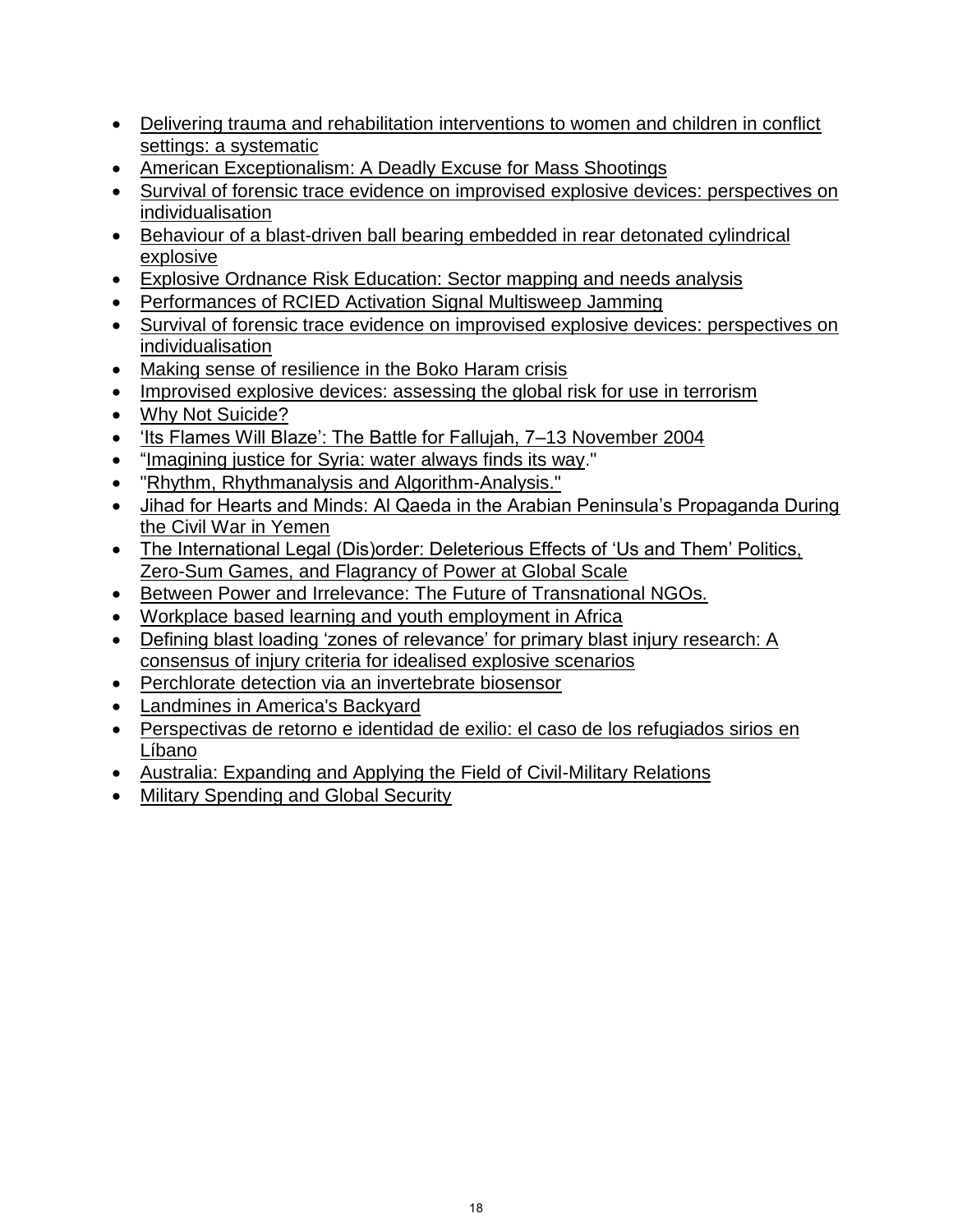### **OVERVIEW OF FUTURE PLANS FOR 2021**

AOAV seeks to continue its crucial research and advocacy work that focuses on the use of explosive weapons in populated areas worldwide, as well as looking more into UK issues of armed violence, militarism and counter-terrorism.

In addition, we plan to publish a series of reports on issues relating to children and explosive violence, an examination of five major explosive weapon types, and a review of the ten years of data of explosive violence that our monitor has gathered together.

As a consequence of the pandemic, 2021 and not 2020, looks set to be a crucial year in the development of a political commitment to cease/avoid the use of explosive weapons in populated areas. We hope that State parties, guided by members of the International Network on Explosive Weapons (INEW), sign to this much needed declaration.

The competition for funding is, as ever, tight.

AOAV will safeguard its future by ensuring that it responds quickly and flexibly to opportunities as they arise, with hard-hitting, compelling bids.

At the end of 2019 we secured funding from the Sir Bobby Charlton Foundation to look into the impact of explosive weapons on victims, and the provision of victim assistance following. This will lead to a major report published in late 2021.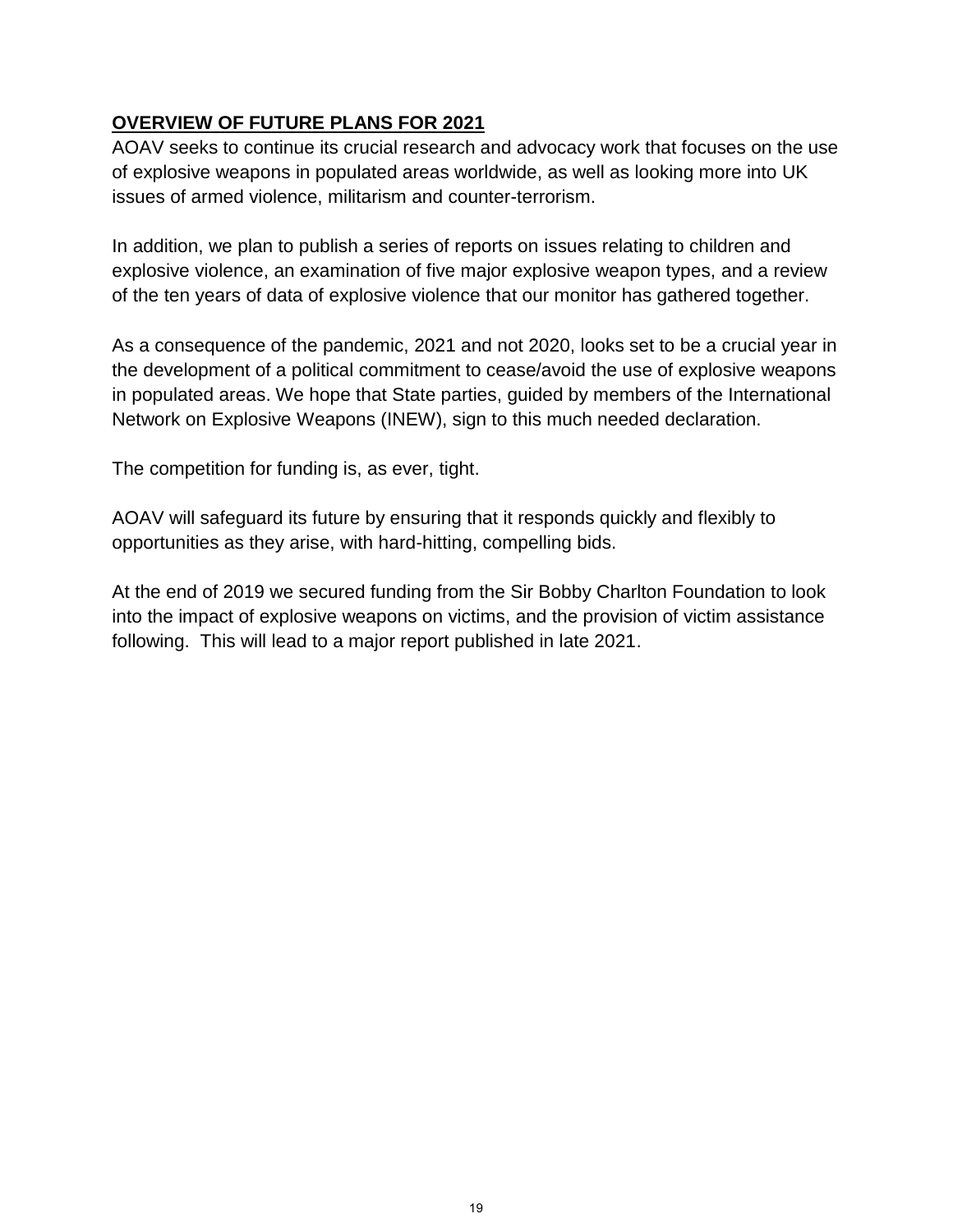### **STRUCTURE, GOVERNANCE AND MANAGEMENT**

Action on Armed Violence was established as a charitable trust in 2007, originally called the Landmine Action Charitable Trust. The Trust's name was changed to Action on Armed Violence in 2010. It is also a charitable company. The charity is governed under a Memorandum and Articles of Association which established the objects and powers of the charitable company.

### **Operational Decision-Making**

The Board of Trustees, who are also Directors of the charitable company, is responsible for the governance of Action on Armed Violence (AOAV), especially with respect to representation and accountability. These responsibilities include: determining policy and strategy, appointing and overseeing the Chief Executive Officer (CEO), monitoring performance, managing the governance process, and providing insight, guidance and wisdom. Management is provided by the CEO working with the staff of the organisation.

### **Recruitment & Appointment of Board Members**

AOAV aims to select Board members in a manner consistent with the organisation's equal opportunities policy. The procedure for recruiting and inducting board members is as follows:

1) Skills required by new Board members are assessed on the basis of gaps within the existing board.

2) Invitations are issued through the national press, existing networks and/or the website, as appropriate.

3) Candidates are short-listed, contacted and interviewed by the Board Chair and CEO.

Procedures for Board member recruitment, election, rotation/re-election and retirement continue to be developed.

### **Induction & Training of Board Members**

New Board members are issued with an induction pack covering AOAV's work and key policies. They meet the CEO and staff to discuss strategy, policy, current and planned activities. All Trustees are invited to attend network and parliamentary meetings and relevant conferences (when time and funding permit).

### **Risk Management Statement**

All procurement and administrative procedures are in place to ensure that authorisation and accountability lines are respected. AOAV's Trustees recognise their collective and individual responsibilities to assess and manage risks which may affect the company in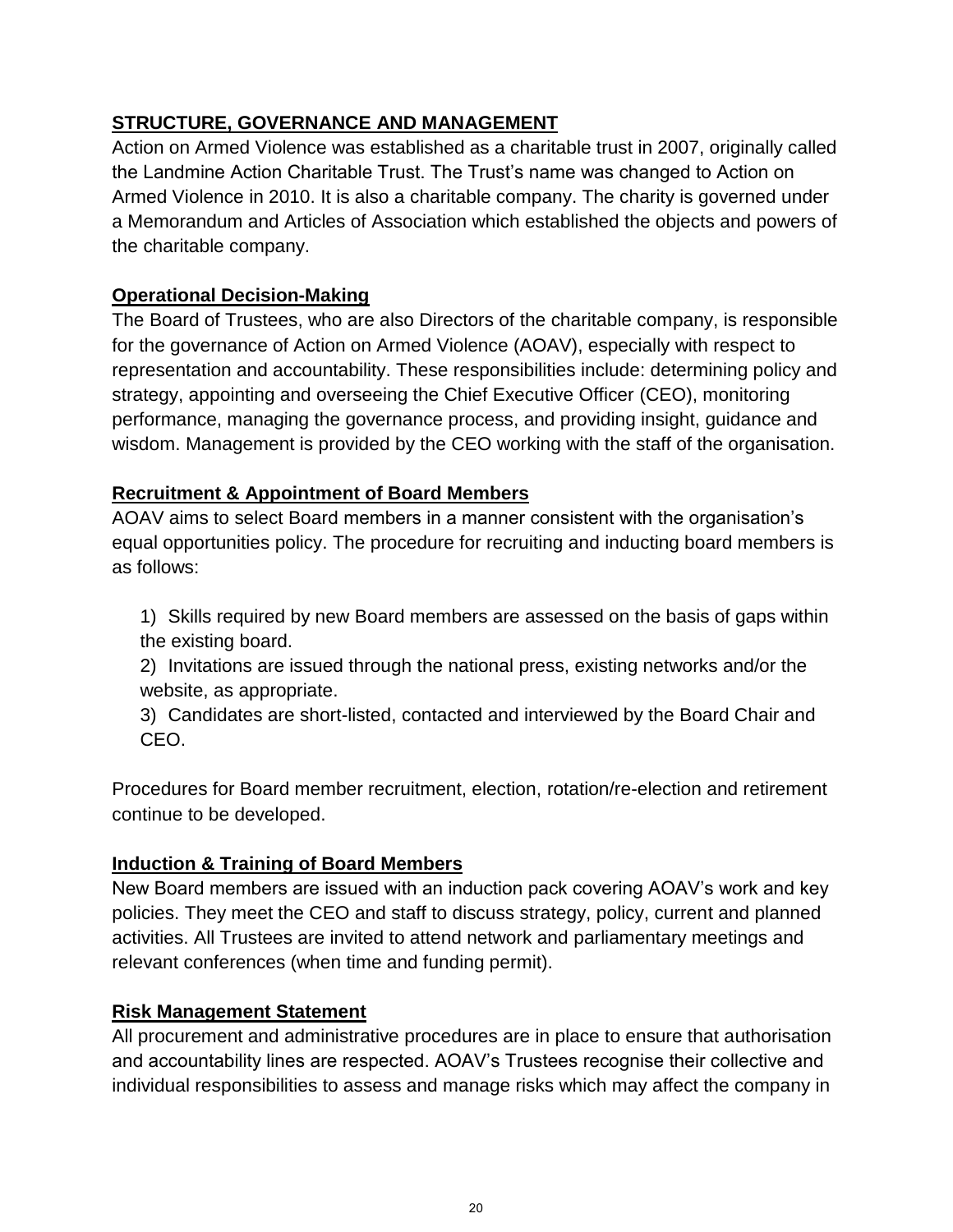the achievement of its objectives. Internal risks are reduced by the application of appropriate controls to ensure that financial, administrative and operational procedures are effective, thus minimising the risk of financial loss and litigation against the company. All risks are assessed according to their likelihood and potential impact on organisation, and managed accordingly

### **Public Benefit**

The Board of Trustees has complied with the requirements of Section 17 of the Charities Act 2011 and has referred to the Charity Commission's general guidance on Public Benefit when reviewing its aims and objectives and in planning future activities. In particular, the trustees consider how the planned activities of the company will contribute to achieving the aims and objectives they have set.

### **Principal Financial Management Policies**

Funds received from institutional donors are managed in line with agreed contractual arrangements. The allocation of donations from unrestricted income is decided on the basis of needs identified by AOAV Board of Trustees. Donations derived from noninstitutional restricted income are allocated according to the requests of the donors.

### **Reserves Policy**

The majority of AOAV work is funded from restricted funds. The contractual arrangements with donors cover the completion of such tasks and related financial commitments. AOAV retains unrestricted reserves to ensure the longer-term viability of the organization and the sustainability of its programmes against short-term funding shortfalls or emergency funding requirements. The reserves balance is reviewed regularly along with the level of the organization's total incoming and outgoing funds. The Board considers current level of reserves to be adequate.

The minimum reserve amount is the cost of running the charity for three months salaries and other running expenses, £45,000. This is kept in reserve. At 31 December 2020, AOAV had £68,782 in unrestricted funds (this includes the reserve) and £35,705 in restricted income funds carried forward to 2021.

### **Financial Position**

During 2020 Action on Armed Violence received registered income of £176,669. Our expenditure was £170,298.

Our major funding source for our research work was the Royal Norwegian Ministry of Foreign Affairs, UNMAS (as part of a French Government Fund) and the Joseph Rowntree Charitable Trust.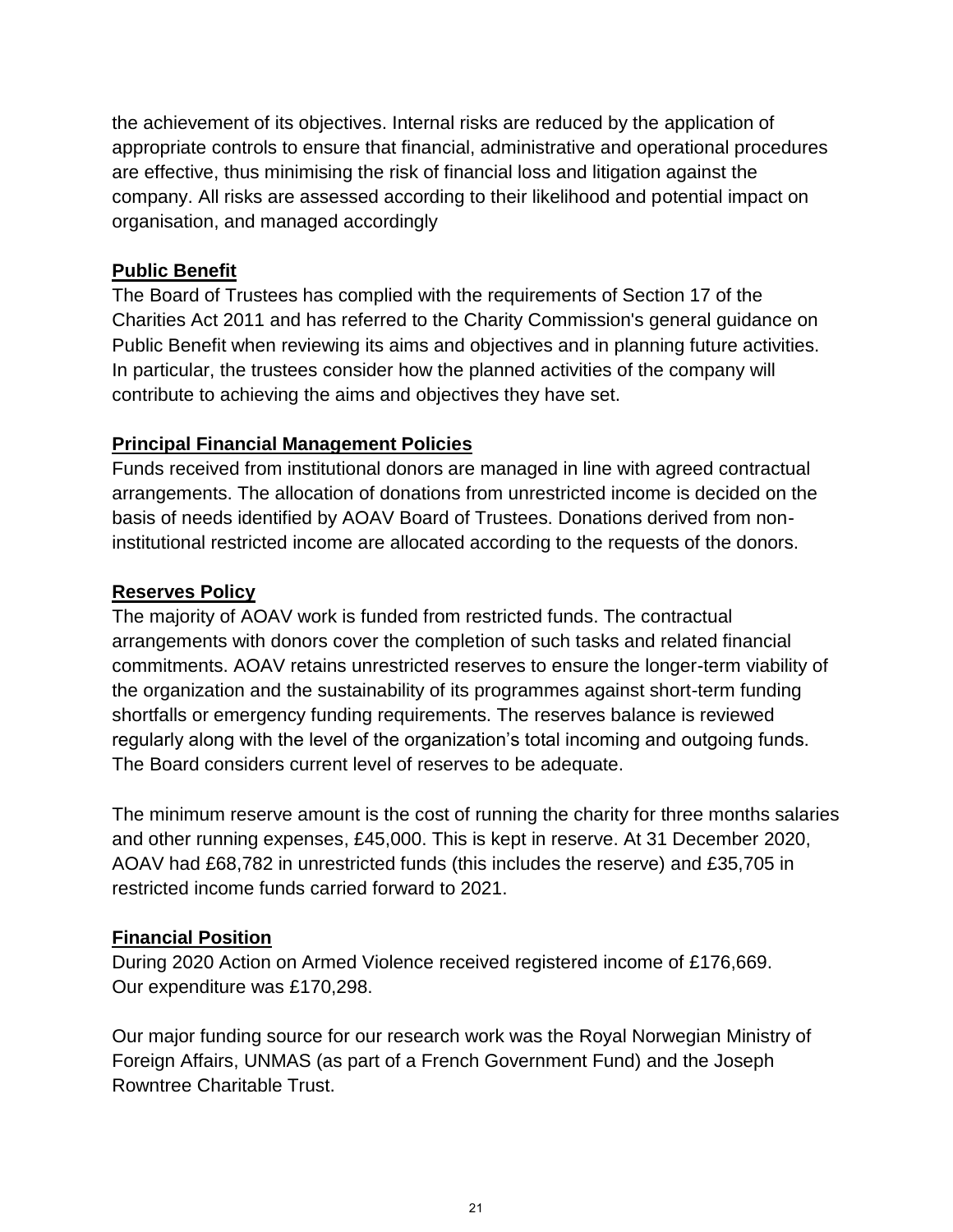AOAV renewed its efforts to ensure that funds for its research activities are available on a consistent basis. AOAV will continue to work closely with current and new donors to secure continuing financial support for its work.

### **Small Company Rules**

This report has been prepared in accordance with the special provisions for small companies under Part 15 of the Companies Act 2006.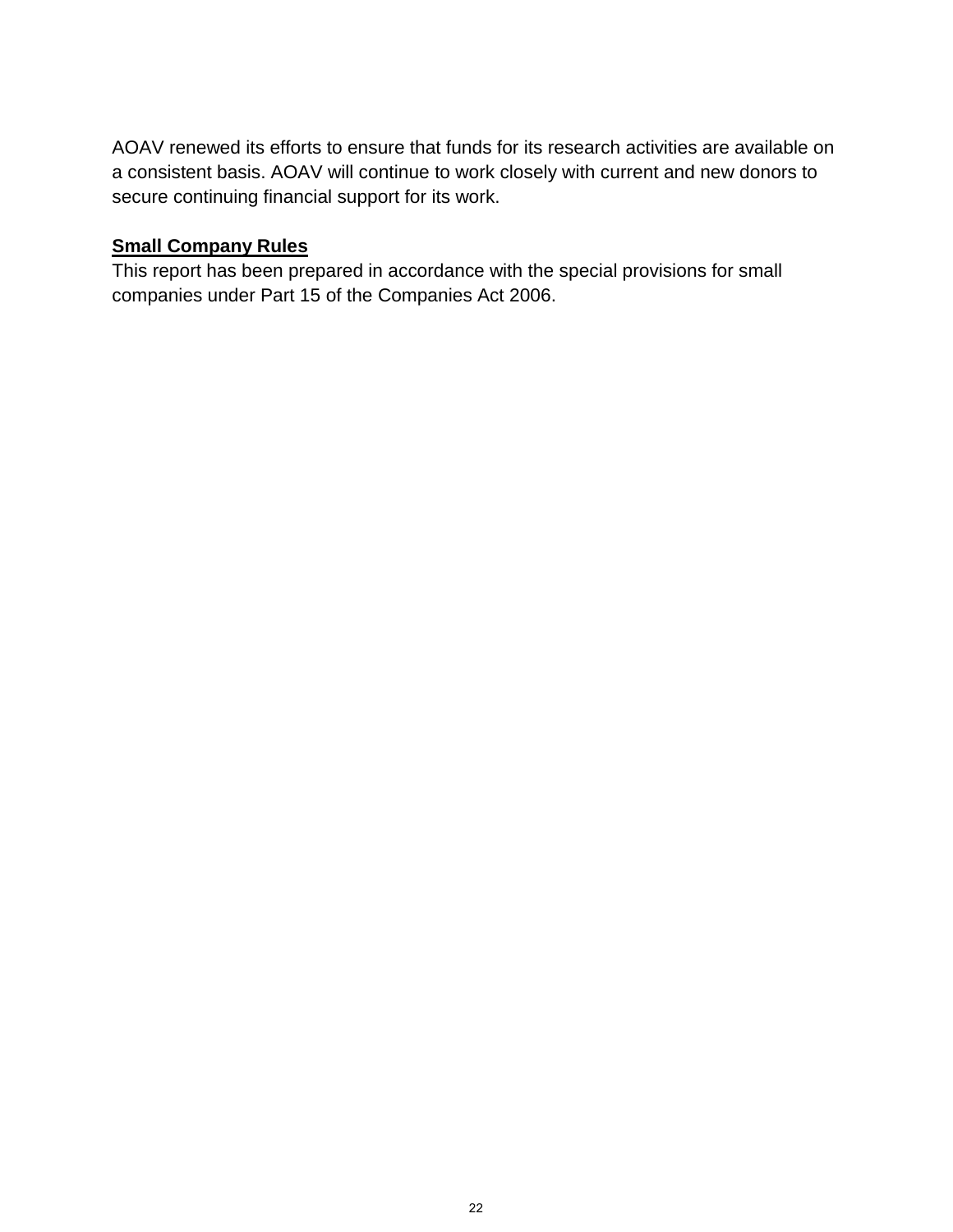### **STATEMENT OF TRUSTEES' RESPONSIBILITIES**

The Trustees (who are also directors of AOAV for the purposes of company law) are responsible for preparing the Trustees' Annual Report and the financial statements in accordance with applicable law and United Kingdom Accounting Standards (United Kingdom Generally Accepted Accounting Practice).

Company Law requires the Trustees to prepare financial statements for each financial year which give a true and fair view of the state of affairs of the charitable company and of the incoming resources and application of resources, including the income and expenditure, of the charitable company for that period. In preparing these financial statements, the Trustees are required to:

- Select suitable accounting policies and then apply them consistently.
- Observe the methods and principles in the Charities SORP.
- Make judgments and accounting estimates that are reasonable and prudent.
- State whether applicable UK Accounting Standards have been followed.
- Prepare the financial statements on the going concern basis unless it is inappropriate to presume that the charitable company will continue in business.

The Trustees are responsible for keeping adequate accounting records that are sufficient to show and explain the company's transactions and disclose with reasonable accuracy at any time the financial position of the company and enable them to ensure that the financial statements comply with the Companies Act 2006. They are also responsible for safeguarding the assets of the company and hence for taking reasonable steps for the prevention and detection of fraud and other irregularities.

The Trustees are responsible for the maintenance and integrity of the corporate and financial information included on the charitable company's website. Legislation in the United Kingdom governing the preparation and dissemination of financial statements may differ from legislation in other jurisdictions

In so far as the Trustees are aware:

- There is no relevant audit information of which the company's auditor is unaware.
- That each trustee has taken all the steps that ought to have been taken as a Trustee in order to be aware of any relevant audit information and to establish that the company's auditor is aware of that information.

Members of the charity guarantee to contribute an amount not exceeding £1 to the assets of the charity in the event of winding up. The total number of such guarantees at 31 December 2020 was 5 (2019:5). The Trustees are members of the charity. The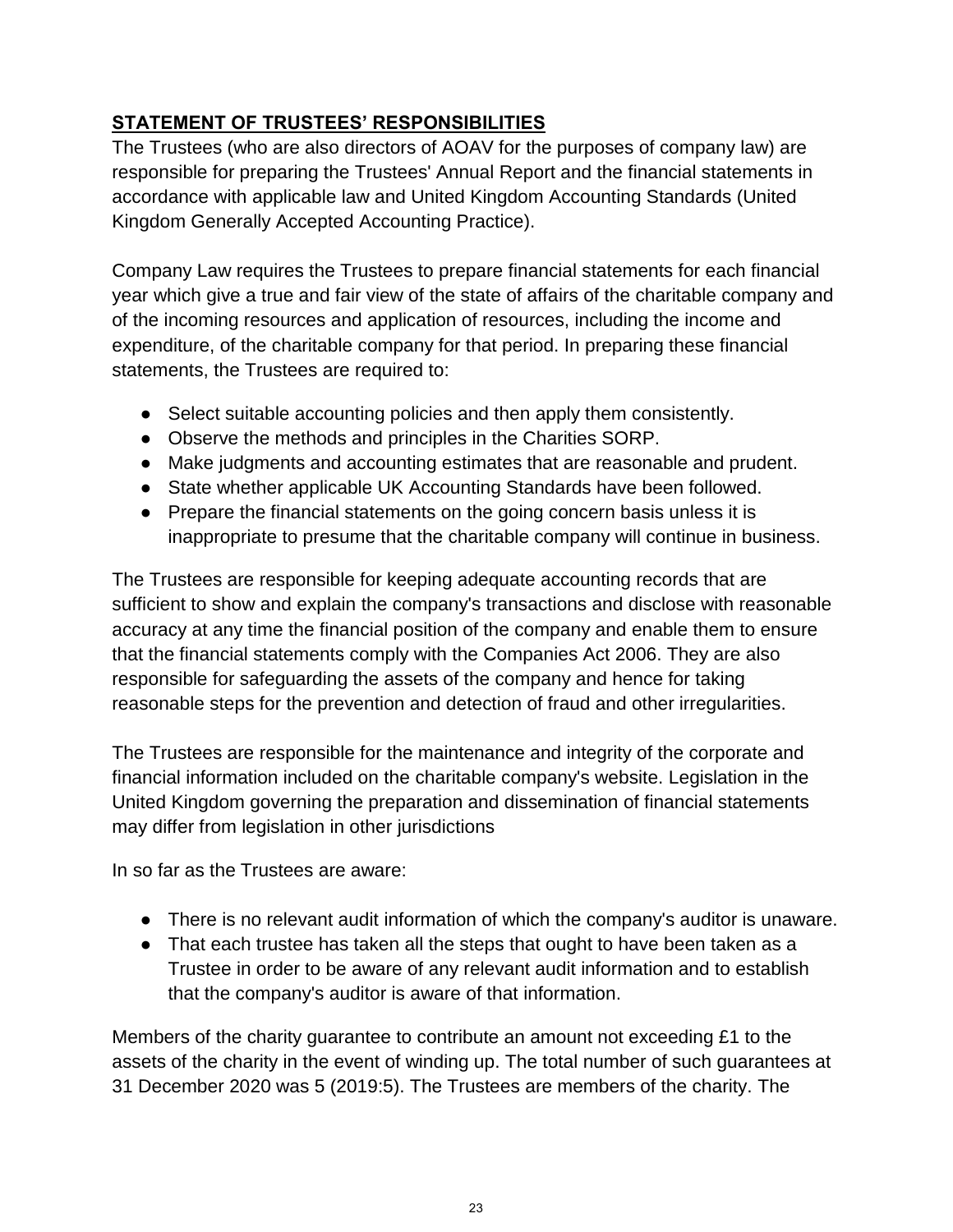Trustees have no beneficial interest in the charity and are not remunerated.

The trustees' annual report has been prepared in accordance with small companies regime under the Companies Act 2006.

Approved by the Board of Trustees on \_\_\_\_\_\_23/09/2021 and signed on their behalf by

mind drap

Professor Mike Spagat **Trustee** Date: **23/09/2021**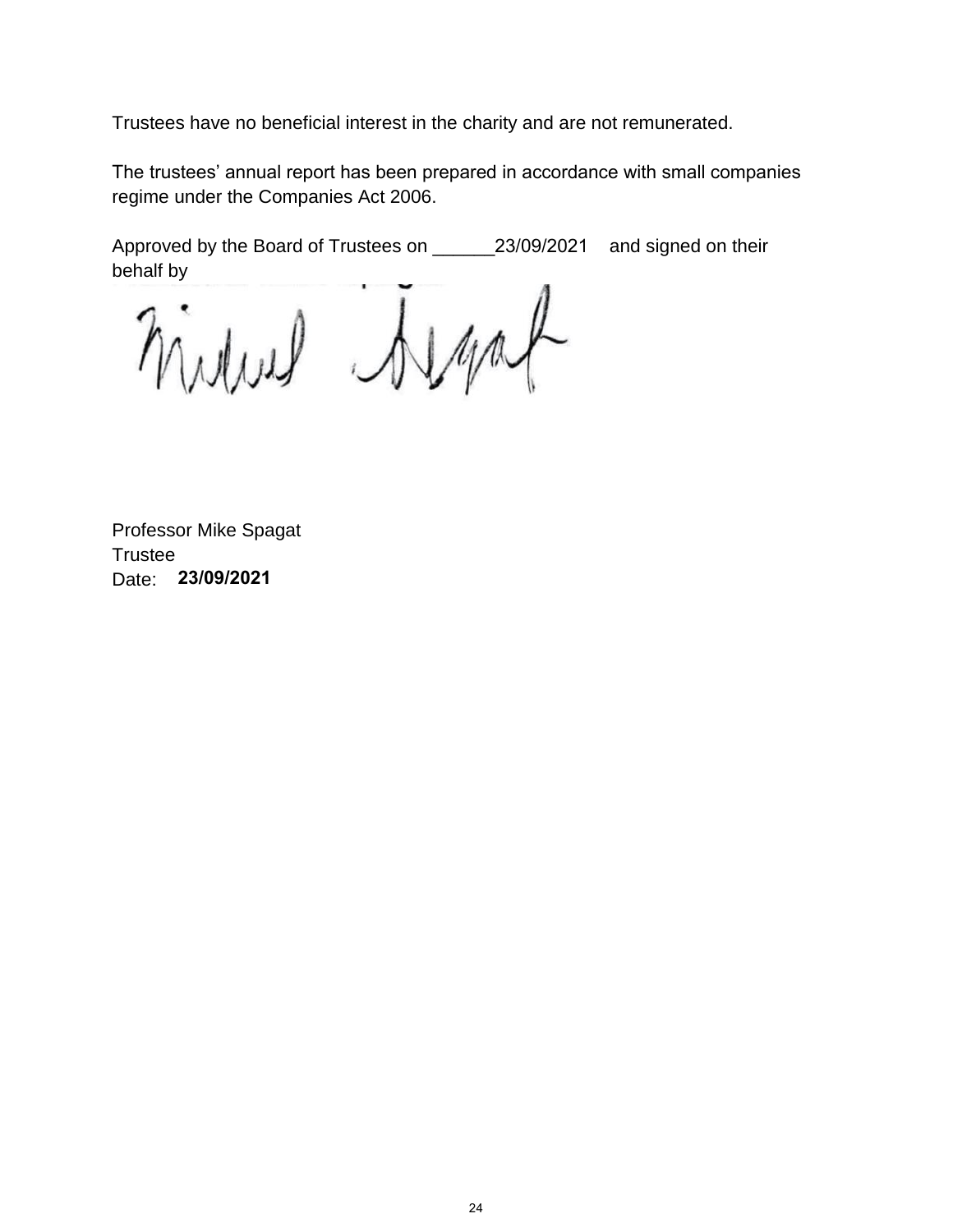### **Independent Examiner's Report**

### **To the Trustees of Action on Armed Violence**

I report on the accounts of the charity for the year ended 31 December 2020, which are set out on pages 26-39

#### **Respective responsibilities of Trustees and examiner**

As the charity trustees of the company (and also its directors for the purposes of company law) you are responsible for the preparation of the accounts in accordance with the requirements of the Companies Act 2006 ('the 2006 Act').

Having satisfied myself that the accounts of the company are not required to be audited under Part 16 of the 2006 Act and are eligible for independent examination, I report in respect of my examination of your company's accounts as carried out under section 145 of the Charities Act 2011 ('the 2011 Act'). In carrying out my examination I have followed the Directions given by the Charity Commission under section 145(5)(b) of the 2011 Act.

#### **Independent examiner's statement**

I have completed my examination. I confirm that no matters have come to my attention in connection with the examination giving me cause to believe that in any material respect:

- 1 accounting records were not kept in respect of the company as required by section 386 of the 2006 Act; or
- 2 the accounts do not accord with those records; or
- 3 the accounts do not comply with the accounting requirements of section 396 of the 2006 Act other than any requirement that the accounts give a 'true and fair view' which is not a matter considered as part of an independent examination; or
- 4 the accounts have not been prepared in accordance with the methods and principles of the Statement of Recommended Practice for accounting and reporting by charities applicable to charities preparing their accounts in accordance with the Financial Reporting Standard applicable in the UK and Republic of Ireland (FRS 102).

I have no concerns and have come across no other matters in connection with the examination to which attention should be drawn in this report in order to enable a proper understanding of the accounts to be reached.

Shriti Soni

Shruti Soni FCCA Shruti Soni Ltd 117A St Johns Hill Sevenoaks TN13 3PL Date 24 September 2021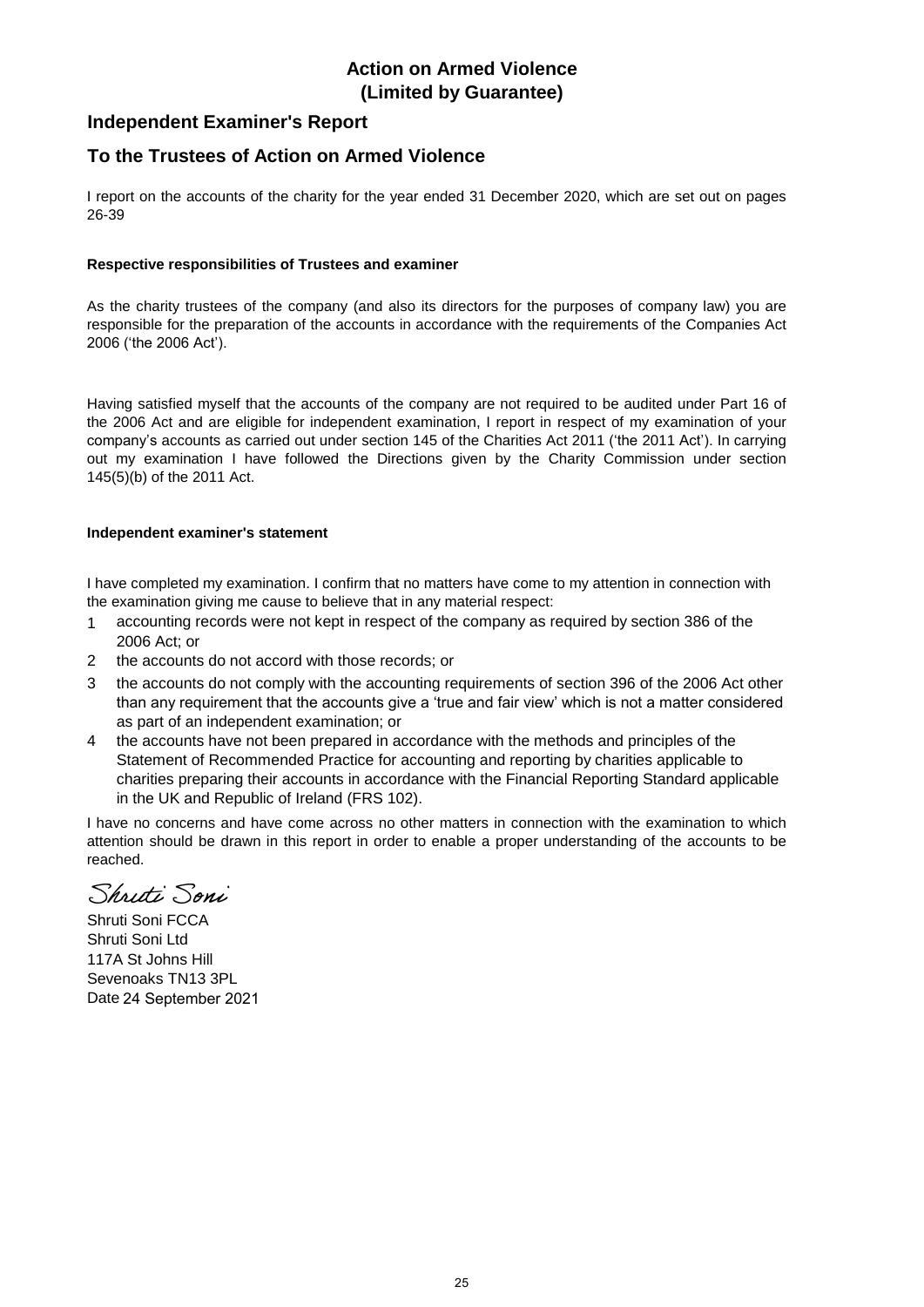### **Statement of Financial Activities (including Income and Expenditure Account) For the year ended 31 December 2020**

|                                                               |             |                     |                   | <b>Total</b> |                                |              | <b>Total</b> |
|---------------------------------------------------------------|-------------|---------------------|-------------------|--------------|--------------------------------|--------------|--------------|
|                                                               |             | <b>Unrestricted</b> | <b>Restricted</b> | <b>Funds</b> | <b>Unrestricted Restricted</b> |              | <b>Funds</b> |
|                                                               |             | <b>Funds</b>        | <b>Funds</b>      | 2020         | <b>Funds</b>                   | <b>Funds</b> | 2019         |
| Income                                                        | <b>Note</b> | £                   | £                 | £            | £                              | £            | £            |
| Donations and legacies                                        | 3           | 5,999               |                   | 5,999        | 2,079                          |              | 2,079        |
| Charitable activities                                         | 4           | 49,815              | 120,855           | 170,670      | 10,389                         | 161,967      | 172,356      |
| Other income: Corporation                                     |             |                     |                   |              |                                |              |              |
| <b>Tax Refund</b>                                             |             |                     |                   |              |                                |              |              |
| <b>Total income</b>                                           |             | 55,814              | 120,855           | 176,669      | 12,468                         | 161,967      | 174,435      |
| <b>Expenditure:</b>                                           | 5           |                     |                   |              |                                |              |              |
| Raising funds                                                 |             | 4,056               |                   | 4,056        | 4,082                          |              | 4,082        |
| Charitable activities                                         |             | 30,132              | 136,110           | 166,242      | 4,548                          | 136,349      | 140,897      |
| <b>Total expenditure</b>                                      |             | 34,188              | 136,110           | 170,298      | 8,630                          | 136,349      | 144,979      |
| Net income/(expenditure)<br>before other gains and losses     |             | 21,626              | (15,255)          | 6,371        | 3,838                          | 25,618       | 29,456       |
| Gains/(losses) on exchange rate                               |             |                     |                   |              |                                |              |              |
| Net movement in funds                                         |             | 21,626              | (15,255)          | 6,371        | 3,838                          | 25,618       | 29,456       |
| <b>Reconciliation of funds</b><br>Total funds brought forward |             | 47,156              | 50,960            | 98,116       | 43,318                         | 25,342       | 68,660       |
| <b>Total funds carried forward</b>                            |             | £<br>68,782         | 35,705<br>£       | 104,487<br>£ | £<br>47,156                    | £ 50,960     | 98,116<br>£  |

The statement of financial activities includes all gains and losses recognised in the year. All income and expenditure derives from continuing activities.

The statement of financial activities complies wiith the requirements for an income and expenditure account under the Companies Act 2006.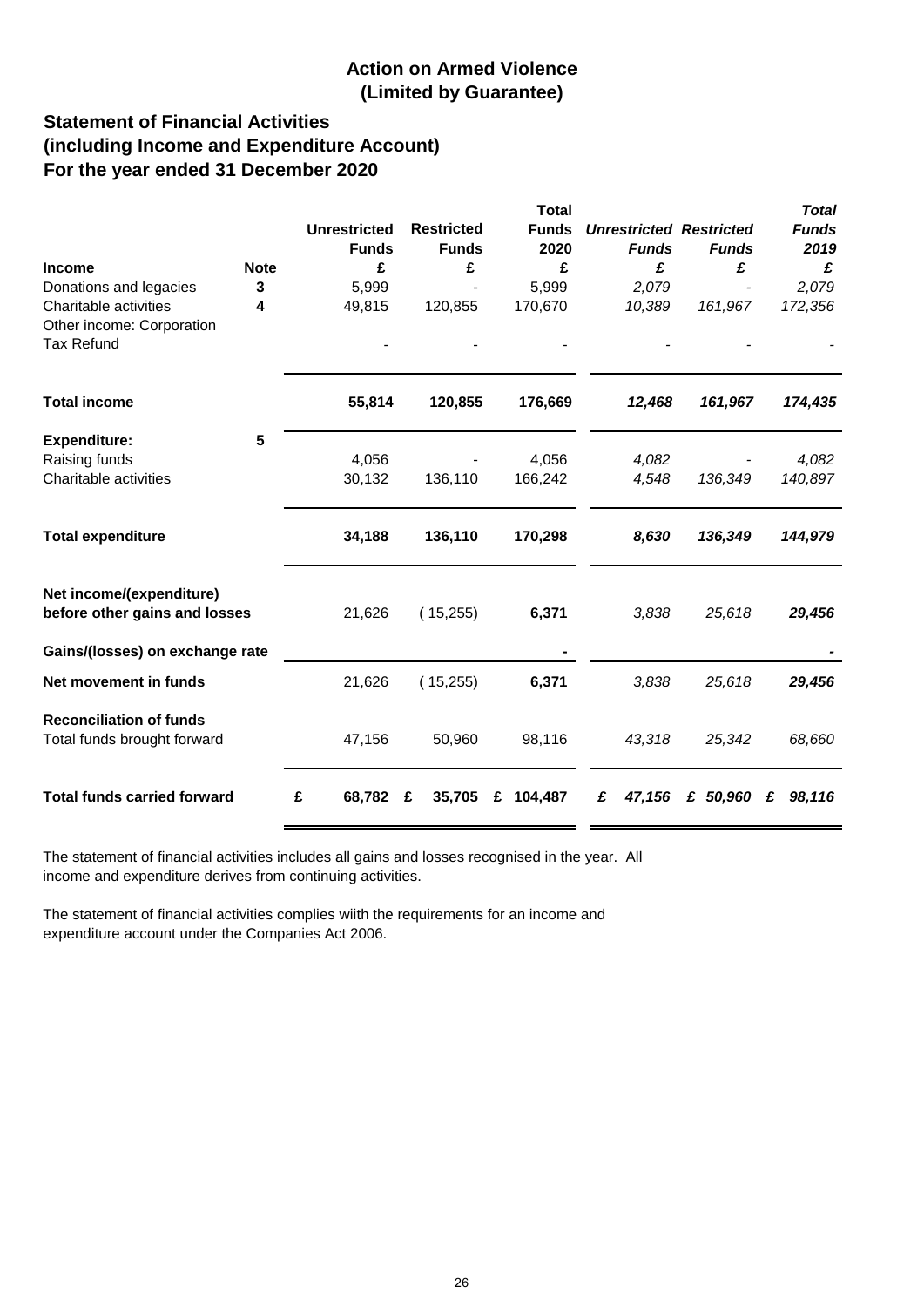### **Balance Sheet As at 31 December 2020**

|                                                                                                      | <b>Note</b>  |                   | 2020             |                   | 2019             |
|------------------------------------------------------------------------------------------------------|--------------|-------------------|------------------|-------------------|------------------|
| <b>Fixed assets</b><br><b>Tangible Assets</b>                                                        | 8            | £                 | £                | £                 | £                |
| <b>Current assets</b><br><b>Debtors</b><br>Cash at bank and in hand                                  | $\mathbf{9}$ | 600<br>112,325    |                  | 600<br>104,611    |                  |
| <b>Liabilities:</b><br>Creditors: Amount falling due within one year                                 | 10           | 112,925<br>8,438) |                  | 105,211<br>7,095) |                  |
| Net current assets / (liabilities)                                                                   |              |                   | 104,487          |                   | 98,116           |
| <b>Net assets</b>                                                                                    |              |                   | £104,487         |                   | £ 98,116         |
| The funds of the charity:<br>Restricted income funds<br>Unrestricted income funds<br>General reserve | 13           |                   | 35,705<br>68,782 |                   | 50,960<br>47,156 |
| <b>Total charity funds</b>                                                                           |              |                   | £104,487         |                   | £ 98,116         |

The charity is entitled to the exemption from the audit requirement contained in section 477 of the Companies Act 2006, for the year ended 31 December 2020. No member of the charity has deposited a notice, pursuant to section 476, requiring an audit of these accounts.

The trustees acknowledge their responsibilities for ensuring that the charity keeps accounting records which comply with sections 386 and 387 of the Act and for preparing accounts which give a true and fair view of the state of affairs of the charity as at the end of the financial year and of its incoming resources and application of resources, including its income and expenditure, for the financial year in accordance with the requirements of sections 394 and 395 and which otherwise comply with the requirements of the Companies Act 2006 relating to accounts so far as applicable to the charitable company.

These financial statements have been prepared in accordance with the special provisions of Part 15 of the Companies Act 2006 relating to small companies.

The notes on pages 28 to 39 form part of these accounts.

The accounts were approved by the Board of Trustees on 23/09/2021

midwel Argat

**Name: Professor Mike Spagat Trustee Company Registration No. 06381573 Charity Registration No. 1122057**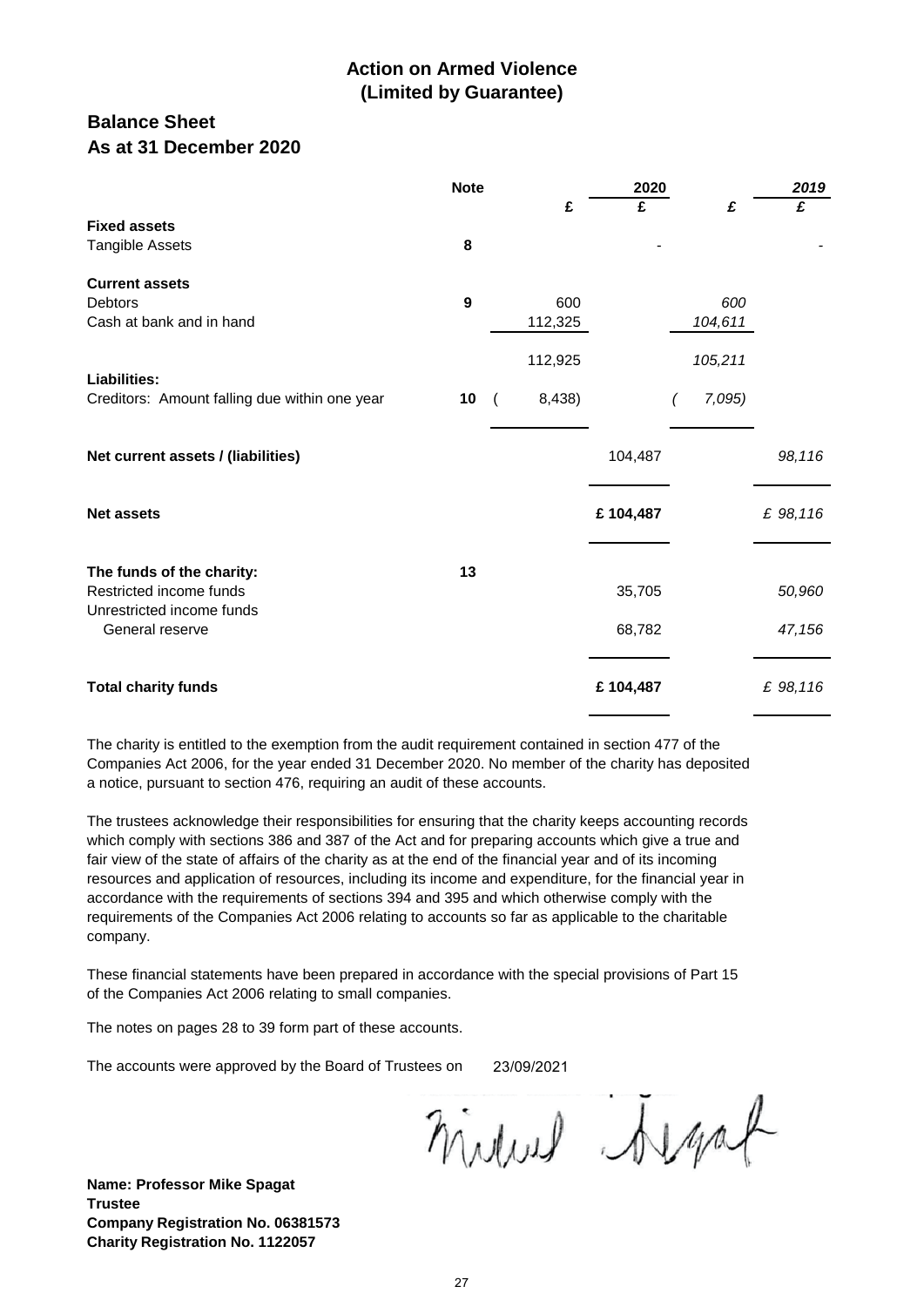### **Notes to the financial statements for the year ended 31 December 2020**

#### **1 Statutory information**

Action on Armed Violence is a charitable company, limited by guarantee, registered in England and Wales number 06381573 and is registered with the Charity Commission number 1122057. In the event of the charitable company being wound up, the liability in respect of the quarantee is limited to  $£1$  per member of the charity. The nature of the charitable company's operations and principle activities are to carry out research, advocacy and fieldwork in order to reduce the incidence and impact of global armed violence.

Action on Armed Violence meets the definition of a public benefit entity under FRS102. Assets and liabilities are initially recognised at historical cost or transaction value unless otherwise stated in the relevant accounting policy note(s). There are no material uncertainties about Action on Armed Violence's ability to continue as a going concern. The financial statements are presented, to the nearest pound, in sterling which is the functional currency of the charitable company.

#### **2 Accounting policies**

#### **2.1 Basis of preparation**

The financial statements have been prepared in accordance with Accounting and Reporting by Charities: Statement of Recommended Practice applicable to charities preparing their accounts in accordance with the Financial Reporting Standard applicable in the UK and Republic of Ireland (FRS 102) (effective 1 January 2015) - (Charities SORP FRS 102), the Financial Reporting Standard applicable in the UK and Republic of Ireland (FRS 102) (September 2015) and the Companies Act 2006.

The financial statements have been prepared to give a 'true and fair' view and have departed from the Charities (Accounts and Reports) Regulations 2008 only to the extent required to provide a 'true and fair view'.

The significant accounting policies applied in the preparation of these financial statements are set out below. These policies have been applied consistently to all the years presented unless otherwise stated.

#### **2.2 Income**

All incoming resources are included in the Statement of Financial Activities when the charitable company is legally entitled to the income, it is probable the income will be received and the amount can be quantified with reasonable accuracy. The following specific policies apply to particular categories of income:

Where donations and grants are restricted to future accounting periods, they are deferred and recognised in those future accounting periods. Grants for immediate financial support and assistance, or to reimburse costs previously incurred, are recognised immediately.

The charitable company receives government grants in respect of furthering its charitable objectives. Income from government and other grants are recognised at fair value.

Charitable activities includes commissioned work carried out by Action on Armed Violence staff and is recognised in the period along with other income.

#### **Fund accounting**

of the Trustees. Unrestricted funds are to be used in accordance with the charitable objectives at the discretion

Restricted funds are to be used for particular restricted purposes within the objectives of the charitable company. The aim and use of each restricted fund is set out in the notes to the financial statements.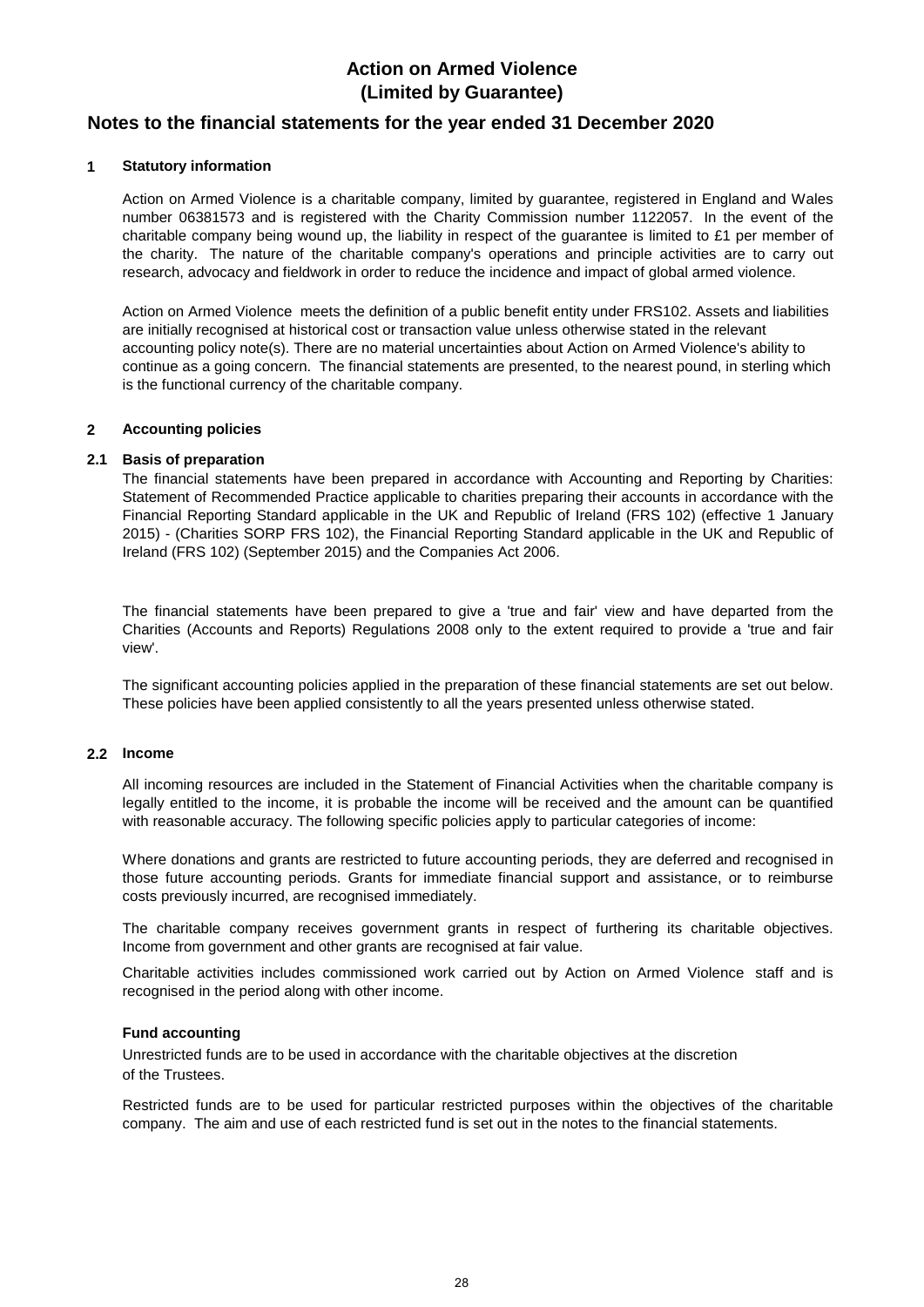#### **Notes to the financial statements for the year ended 31 December 2020:** *continued*

Restrictions arise when specified by the donor or when funds are raised for particular restricted purposes.

#### **2.3 Expenditure recognition**

Expenditure is accounted for on an accruals basis with the irrecoverable element of VAT included with the item to which it relates and has been classified under headings that aggregate all costs related to the category.

Expenditure is recognised when there is a legal or constructive obligation to make payment to third parties, it is probable and the amount of the obligation can be measured reliably.

Support costs are those that assist the work of the charitable company but do not directly represent charitable activities and include office costs, governance costs, administrative and payroll costs. They are incurred directly in support of expenditure on the objects of the charitable company. Where support costs cannot be directly attributed to particular headings they have been allocated to expenditure on charitable activities on a basis constistent with the use of resources. Governance costs are those incurred in connection with the running of the charitable company and compliance with consititutional and statutory requirements.

Analysis of these costs is included in note 5.

#### **2.4 Tangible fixed assets and depreciation**

The charitable company operates a policy of capitalising fixed asset items over £1,000. Tangible fixed assets are stated at cost less depreciation. Depreciation is provided at rates calculated to write off the cost less estimated residual value of each asset over its expected useful life. The principal annual rates used for this purpose are:

Furniture and equipment

4 years, on a straight line basis

#### **2.5 Leasing commitments**

Rental charges are charged on a straight line basis over the term of the lease.

#### **2.6 Debtors and Creditors**

Trade and other debtors are recognised at the settlement amount due after any trade discount offered. Prepayments are valued at the amount prepaid net of any trade discounts due.

Creditors and provisions are recognised where the charity has a present obligation resulting from a past event that will probably result in a transfer of funds to a third party and the amount due to settle the obligation can be measured or estimated reliably, after allowing for any trade discounts due.

#### **2.7 Foreign currency**

The charitable company no longer operates foreign currency bank accounts.

#### **2.8 Pensions**

Contributions are charged to the Statement of Financial Activities as they are incurred. The charitable company now operates an Auto Enrolment defined contribution pension scheme.

#### **2.9 Cash at bank and in hand**

Cash at bank and in hand includes cash and short term highly liquid investments. The trustees seek to use short term deposits to maximise the return on monies held at the bank and to manage cash flow.

The charitable company does not have a material holding in complex financial instruments.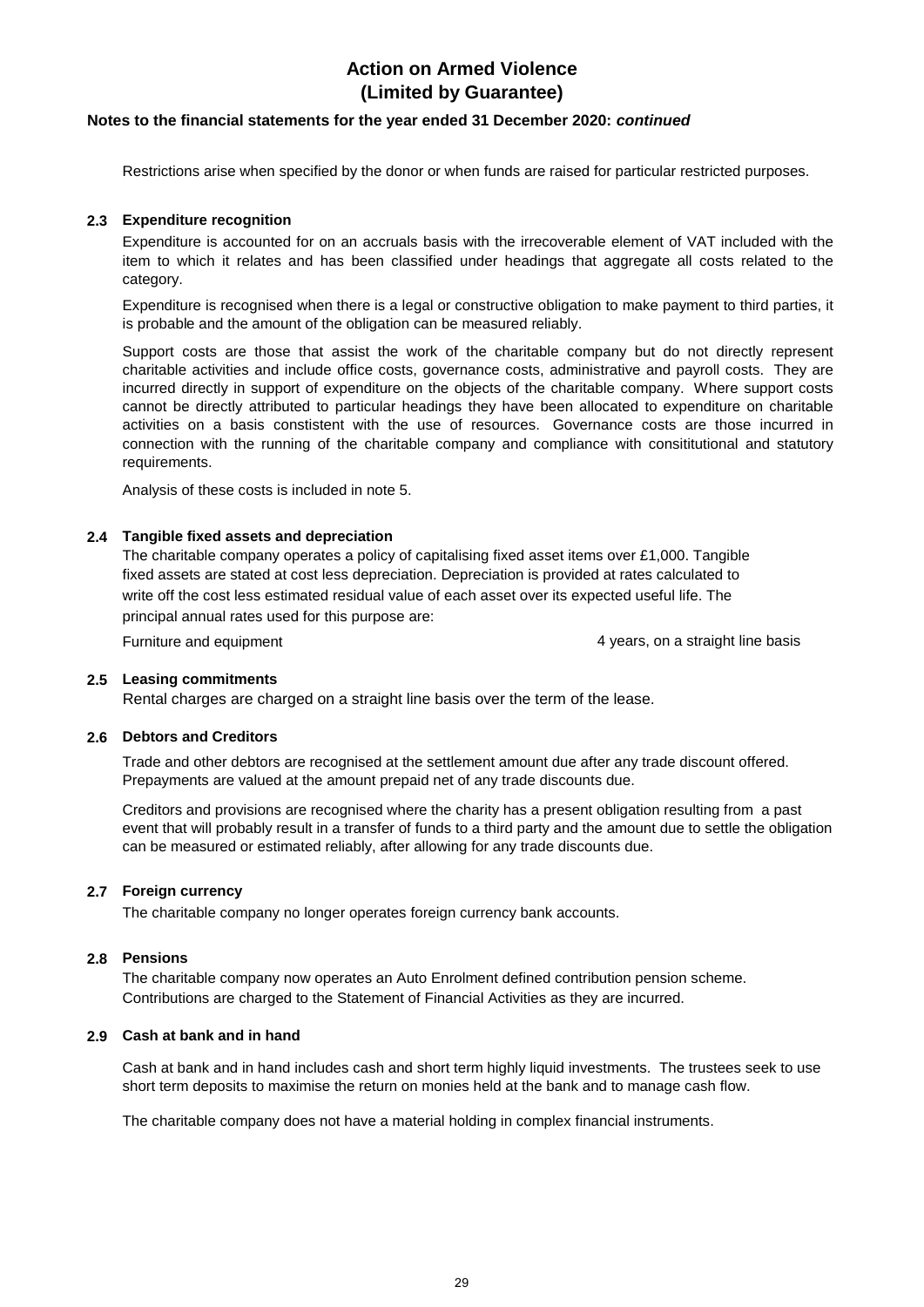### **Notes to the financial statements for the year ended 31 December 2020:** *continued*

| 3 | <b>Donations and legacies</b>                                                                                                           | <b>Unrestricted</b>       | <b>Restricted</b>          | <b>Total</b><br>2020<br>£                    |
|---|-----------------------------------------------------------------------------------------------------------------------------------------|---------------------------|----------------------------|----------------------------------------------|
|   | Donations                                                                                                                               | 5,999                     |                            | 5,999                                        |
|   |                                                                                                                                         | 5,999                     |                            | 5,999                                        |
|   | Prior year comparatives: 2019                                                                                                           |                           |                            | 2019<br>£                                    |
|   | <b>Donations</b>                                                                                                                        | 2,079                     |                            | 2,079                                        |
|   |                                                                                                                                         | 2,079                     |                            | 2,079                                        |
| 4 | Income from charitable activities                                                                                                       | <b>Unrestricted</b>       | <b>Restricted</b>          | <b>Total</b><br>2020<br>£                    |
|   | Norwegian Funding Article 36<br>Joseph Rowntree Charitable Trust<br>EU Funds (Lot12)<br>Australian High Commission<br><b>CJRS Grant</b> | 24,607<br>3,357<br>18,626 | 90,998<br>29,857           | 90,998<br>54,464<br>3,357<br>18,626          |
|   | Other                                                                                                                                   | 3,225<br>49,815           | 120,855                    | 3,225<br>170,670                             |
|   | Prior year comparatives: 2019                                                                                                           |                           |                            | 2019<br>£                                    |
|   | Norwegian Funding Article 36<br>Joseph Rowntree Charitable Trust<br>EU Funds (Lot12)<br>Australian High Commission<br>Other             | 4,798<br>5,591            | 99,711<br>51,188<br>11,068 | 99,711<br>51,188<br>4,798<br>11,068<br>5,591 |
|   |                                                                                                                                         | 10,389                    | 161,967                    | 172,356                                      |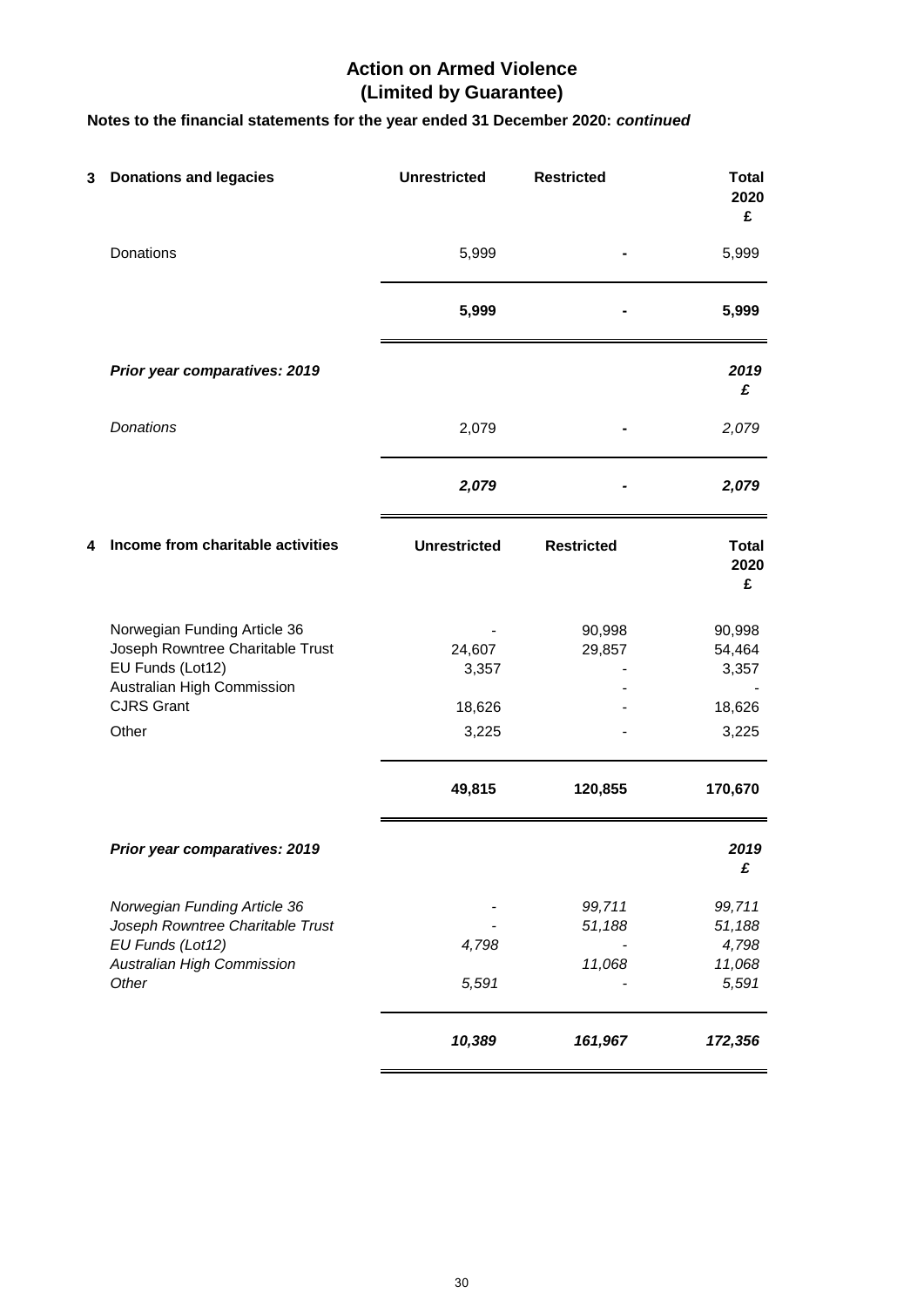### **Notes to the financial statements for the year ended 31 December 2020: continued**

#### **5 Analysis of expenditure**

|                                            | Cost of<br>raising funds | Charitable activities -<br>Research | Governance<br>costs | Support<br>costs | 2020 Total      |
|--------------------------------------------|--------------------------|-------------------------------------|---------------------|------------------|-----------------|
|                                            | £                        | £                                   | £                   | £                | £               |
| Staff costs                                | 4,011                    | 107,737                             | 3,364               |                  | 115,112         |
| Staff training                             |                          | 1,618                               |                     |                  | 1,618           |
| Research and reports                       |                          | 23,738                              |                     |                  | 23,738          |
| Travel                                     |                          | 5,945                               |                     |                  | 5,945           |
| Office costs                               | 45                       | 7,374                               | 375                 |                  | 7,794           |
| Communications                             |                          | 3,135                               | 122                 |                  | 3,257           |
| Legal and professional fees                |                          |                                     |                     | 3,849            | 3,849           |
| Grant audit and independent                |                          |                                     |                     |                  |                 |
| examination                                |                          |                                     | 2,130               |                  | 2,130           |
| Depreciation                               |                          |                                     |                     |                  |                 |
| Other                                      |                          | 6,855                               |                     |                  | 6,855           |
|                                            | 4,056                    | 156,402                             | 5,991               | 3,849            | 170,298         |
| Support costs                              |                          | 3,849                               |                     | (3,849)          |                 |
| Governance costs                           |                          | 5,991                               | (5,991)             |                  |                 |
|                                            |                          |                                     |                     |                  |                 |
| <b>Total expenditure 2020</b>              | 4,056                    | 166,242                             |                     |                  | 170,298         |
|                                            |                          |                                     |                     |                  |                 |
| Total expenditure 2019                     | 4,082                    | 140,897                             |                     |                  | 144,979         |
|                                            |                          |                                     |                     |                  |                 |
| Of the total expenditure: Unrestricted     |                          | <b>Restricted</b>                   | <b>Total</b>        |                  |                 |
| 2020 £                                     | 34,188                   | 136,110<br>£                        | £<br>170,298        |                  |                 |
| 2019 £                                     | 8,630                    | $\mathbf f$<br>136,349              | £<br>144,979        |                  |                 |
| Prior year comparatives: 2019              | £                        | £                                   | £                   | £                | £               |
|                                            |                          |                                     |                     |                  |                 |
| Staff costs                                | 4,037                    | 96,792                              | 3,364               |                  | 104,193         |
| Staff training                             |                          |                                     |                     |                  |                 |
| Research and reports<br>Travel             |                          | 7,860<br>10,917                     |                     |                  | 7,860<br>10,917 |
| Office costs                               | 45                       | 11,053                              | 375                 |                  | 11,473          |
| Communications                             |                          | 2,502                               | 122                 |                  | 2,624           |
|                                            |                          |                                     |                     |                  |                 |
| Legal and professional fees                |                          |                                     |                     | 3,910            | 3,910           |
| Grant audit and independent<br>examination |                          |                                     |                     |                  |                 |
|                                            |                          |                                     | 2,230               |                  | 2,230           |
| Depreciation<br>Other                      |                          | 1,772                               |                     |                  | 1,772           |
|                                            |                          |                                     |                     |                  |                 |
| Support costs                              | 4,082                    | 130,896                             | 6,091               | 3,910            | 144,979         |
| Governance costs                           |                          | 3,910<br>6,091                      | (6,091)             | (3,910)          |                 |
|                                            |                          |                                     |                     |                  |                 |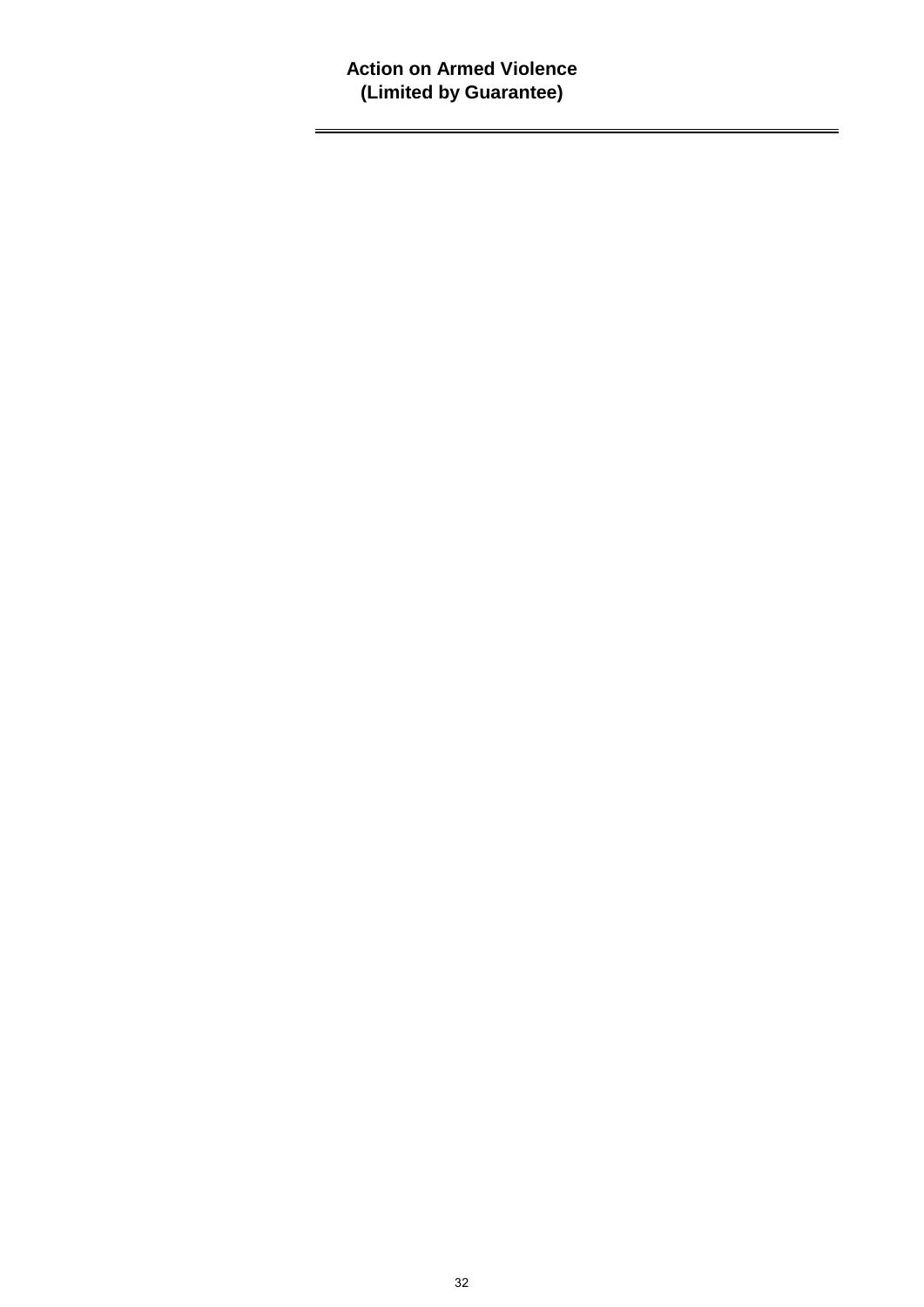### **Notes to the financial statements for the year ended 31 December 2020: continued**

#### **6 Net income for the year**

| The net income for the year is stated after charging:              | 2020<br>£ | 2019<br>£ |
|--------------------------------------------------------------------|-----------|-----------|
| Depreciation of tangible fixed assets owned by                     |           |           |
| the Charity                                                        |           |           |
| Independent Examination                                            | 1,200     | 1,200     |
| <b>Staff costs</b>                                                 |           |           |
| Staff costs during the year were:                                  | 2020<br>£ | 2019<br>£ |
| Salaries and wages                                                 | 92,542    | 92,342    |
| Social Security costs                                              | 5,686     | 6,781     |
| Employer's contribution to defined contribution pension<br>schemes | 3,141     | 5,070     |
| Underpayment to HMRC relating to 2014/15                           | 13,743    |           |
|                                                                    | 115,112   | 104,193   |

|                       | 2020 | 2019 |
|-----------------------|------|------|
| Charitable activities | 2.5  |      |
|                       |      |      |

There were no employees whose annual remuneration was £60,000 or more.

The key management personnel of the charitable company included the Trustees and Chief Executive Officer. Total employee benefits paid to key management personnel including NIC and pension were £66,850 in 2020 (2019:£67,284).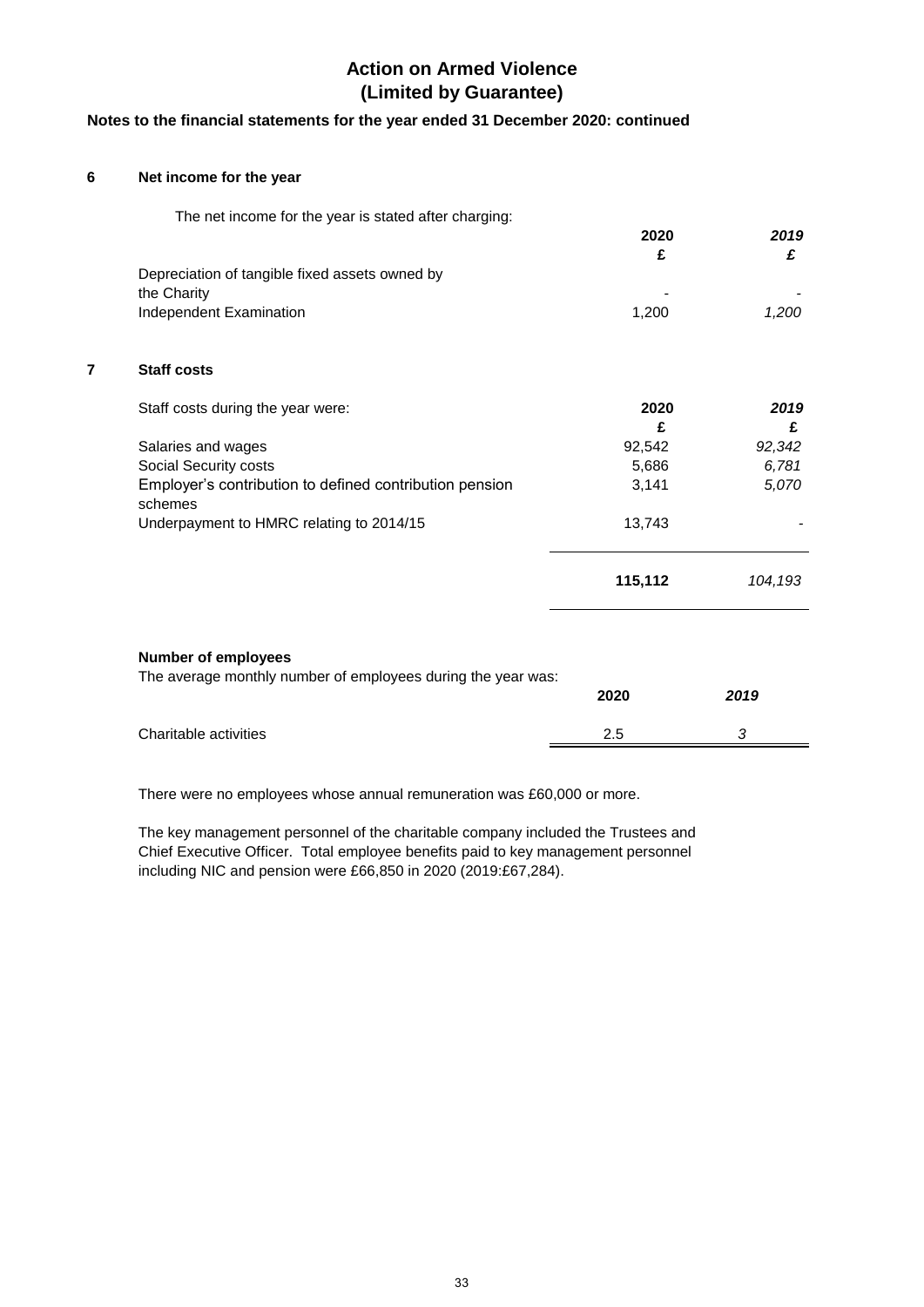115112 -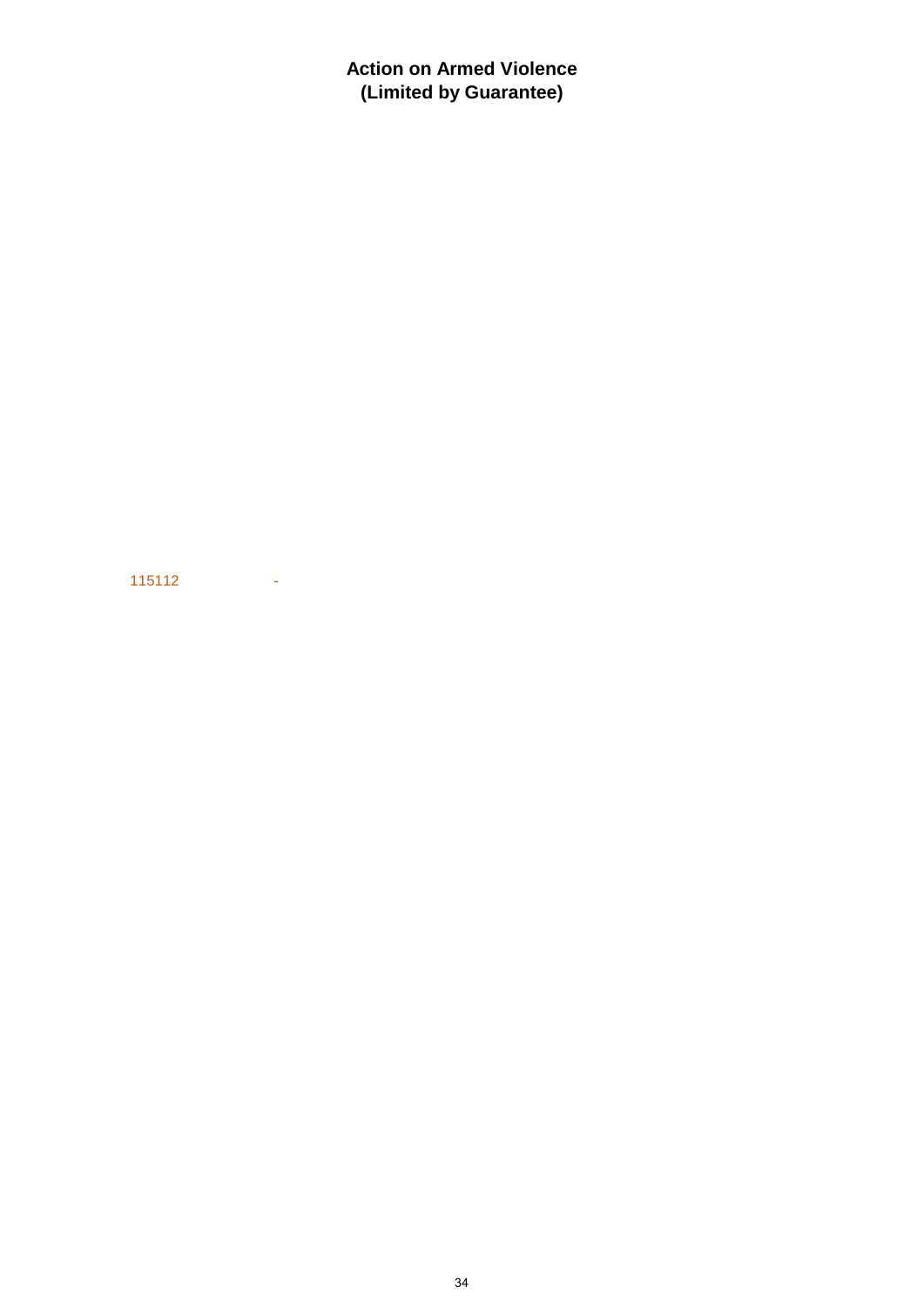### **Notes to the financial statements for the year ended 31 December 2020: continued**

### **8 Tangible fixed assets**

|                                 | <b>Furniture and</b><br><b>Equipment</b><br>£ | <b>Total</b><br>£ |
|---------------------------------|-----------------------------------------------|-------------------|
| Cost:                           |                                               |                   |
| At 1 January 2020               | 825                                           | 825               |
| Disposals                       |                                               |                   |
| Additions at cost               |                                               |                   |
| At 31 December 2020             | 825                                           | 825               |
| <b>Depreciation:</b>            |                                               |                   |
| At 1 January 2020               | 825                                           | 825               |
| Charge for year<br>On disposals |                                               |                   |
| At 31 December 2020             | 825                                           | 825               |
| Net book value:                 |                                               |                   |
| At 31 December 2020             |                                               |                   |
| At 31 December 2019             |                                               |                   |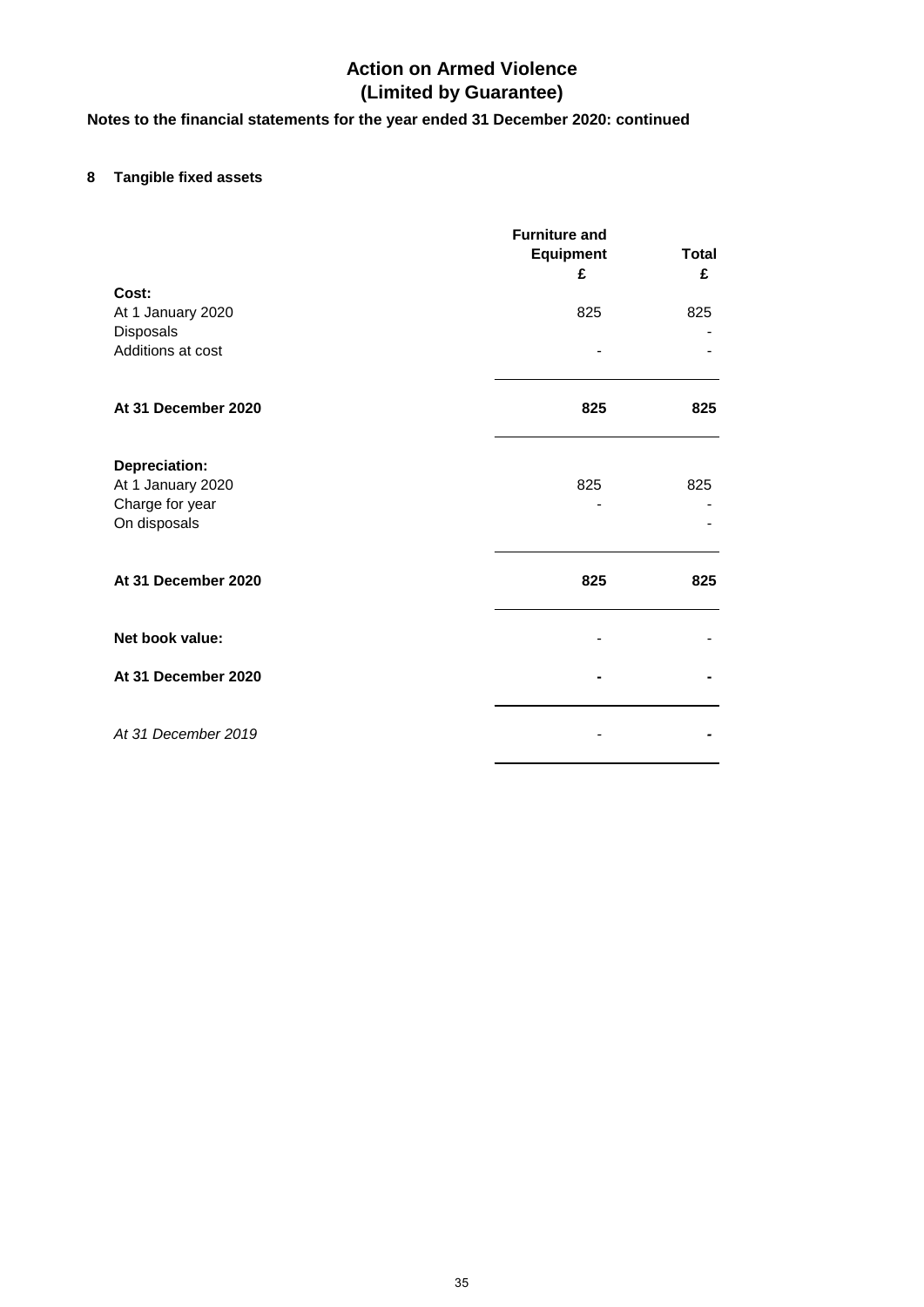### **Notes to the financial statements for the year ended 31 December 2020: continued**

| 9  | <b>Debtors</b><br>Due within one year:                  |                     | 2020<br>£         | 2019<br>£         |
|----|---------------------------------------------------------|---------------------|-------------------|-------------------|
|    | Other debtors                                           |                     | 600               | 600               |
|    | 10 Creditors                                            |                     |                   |                   |
|    | Amounts falling due within one year:                    |                     | 2020              | 2019              |
|    |                                                         |                     | £                 | £                 |
|    | <b>Trade creditors</b>                                  |                     | 2,072             | 2,666             |
|    | Social Security and other taxes                         |                     |                   | 0                 |
|    | Other creditors<br>Accruals and deferred income         |                     | 1,812<br>4,554    | 0<br>4,429        |
|    |                                                         |                     | 8,438             | 7,095             |
| 11 | Analysis of net assets between funds                    |                     |                   |                   |
|    |                                                         | <b>Unrestricted</b> | <b>Restricted</b> | <b>Total</b>      |
|    |                                                         | <b>Funds</b>        | <b>Funds</b>      | <b>Funds</b>      |
|    | Fund Balances at 31 December 2020 are represented by:   | £                   | £                 | £                 |
|    | <b>Current Assets</b><br>Creditors: Amounts falling due | 75,148              | 37,777            | 112,925           |
|    | within one year                                         | (6,366)             | (2,072)           | (8, 438)          |
|    | <b>Total net assets</b>                                 | 68,782              | 35,705            | 104,487           |
| 12 | Analysis of net assets between funds - comparative 2019 |                     |                   |                   |
|    |                                                         | <b>Unrestricted</b> | <b>Restricted</b> | <b>Total</b>      |
|    |                                                         | <b>Funds</b><br>£   | <b>Funds</b><br>£ | <b>Funds</b><br>£ |
|    | Fund Balances at 31 December 2019 are represented by:   |                     |                   |                   |
|    | <b>Tangible Fixed Assets</b>                            |                     |                   |                   |
|    | <b>Current Assets</b>                                   | 51,585              | 53,626            | 105,211           |
|    | Creditors: Amounts falling due<br>within one year       | (4, 429)            | (2,666)           | (7,095)           |
|    | <b>Total net assets</b>                                 | 47,156              | 50,960            | 98,116            |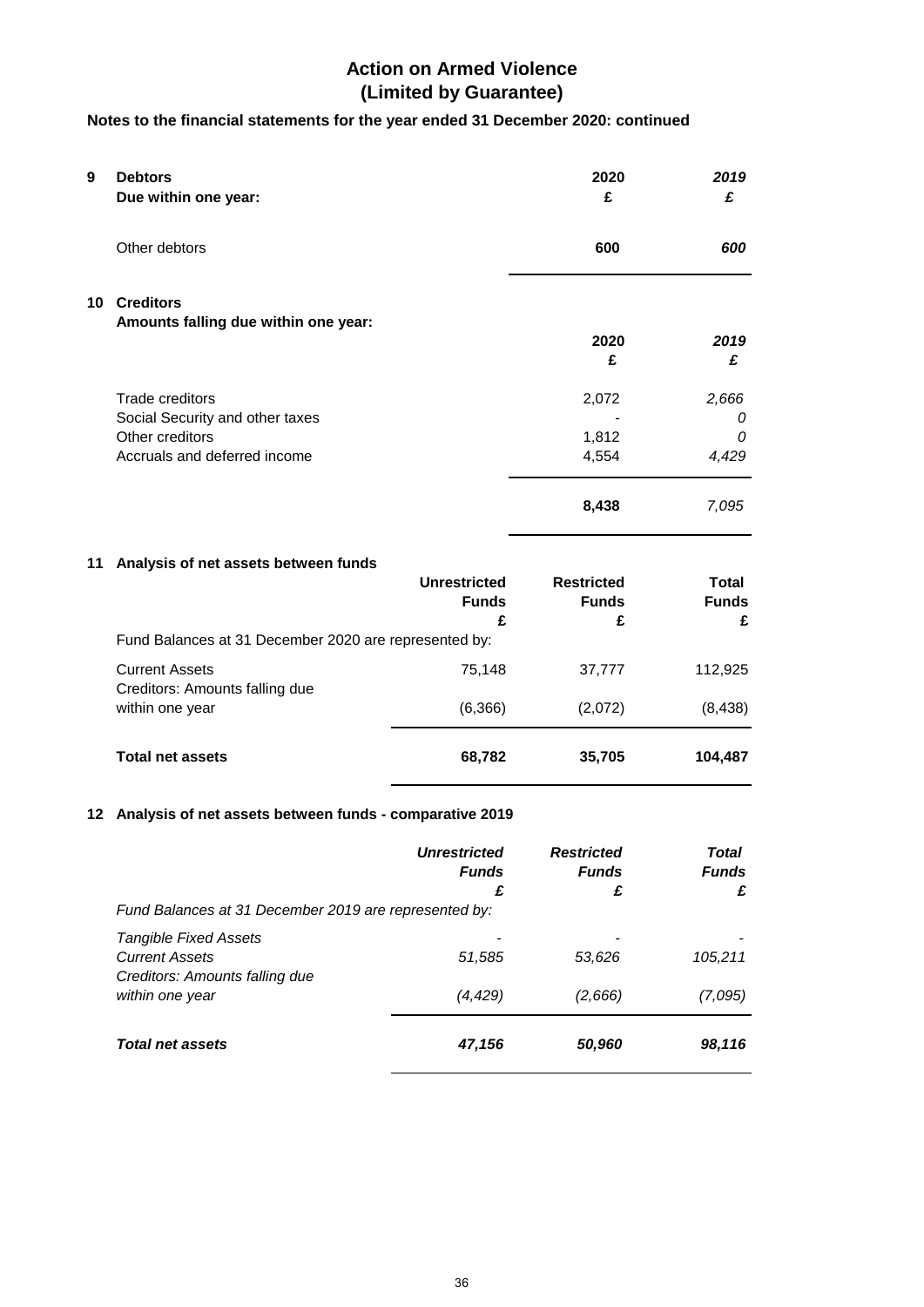#### **Notes to the financial statements for the year ended 31 December 2020: continued**

#### **13 Funds - current year**

The income funds of the charity include restricted and unrestricted funds comprising the following unexpended balances of donations and grants held on trust:

|                                                        | At<br>01-Jan<br>2020 | Incoming | Outgoing   | At<br>31-Dec<br>2020 |
|--------------------------------------------------------|----------------------|----------|------------|----------------------|
|                                                        | £                    | £        | £          | £                    |
| <b>Restricted Funds</b>                                |                      |          |            |                      |
| Norwegian Funding 2019/20                              | 36,656               |          | (36, 656)  |                      |
| Norwegian Funding 2020/21                              |                      | 90,998   | (53, 403)  | 37,595               |
| Joseph Rowntree Charitable<br><b>Trust Air Strikes</b> | 6,185                |          | (6, 185)   |                      |
| Rowntree 19/20                                         | 8,119                | 29,857   | (37, 976)  |                      |
| <b>UNMAS</b>                                           |                      |          | (1,890)    | (1,890)              |
| <b>Total Restricted Funds</b>                          | 50,960               | 120,855  | (136, 110) | 35,705               |
| <b>Unrestricted funds:</b><br><b>General funds</b>     | 47,156               | 55,814   | (34, 188)  | 68,782               |
| <b>Total funds</b>                                     | 98,116               | 176,669  | (170, 298) | 104,487              |

#### **Restricted Funds - description**

**Norweigan Funding;** funding as part of a consortium bid to Norwegian People's Aid.

For AOAV it includes:

- 1. Monitoring and data collection for the Global Explosive Weapons Monitor
- 2. A research report on the reverberating effects of explosive weapons
- 3. A global improvised explosive device (IED) review publication
- 4. A process of mapping counter IED work

#### **Joseph Rowntree Charitable Trust**

Funding over a one year period to undertake an impartial, wide-ranging, thorough and indepth investigation in order to uncover the hidden networks and relationships which have facilitated and sustained the trade in arms between the UK and multiple repressive regimes since 2010.

#### **Joseph Rowntree Charitable Trust Air Strikes**

Funding over two years to intergate RAF rules of engagement and protection of civilians in air strikes.

#### **UN Mine Action Service (UNMAS)**

Funding received from the French Government to highlight the figures of IED victims. The project runs from November 20 until October 21, with the first tranche of funding received in January 21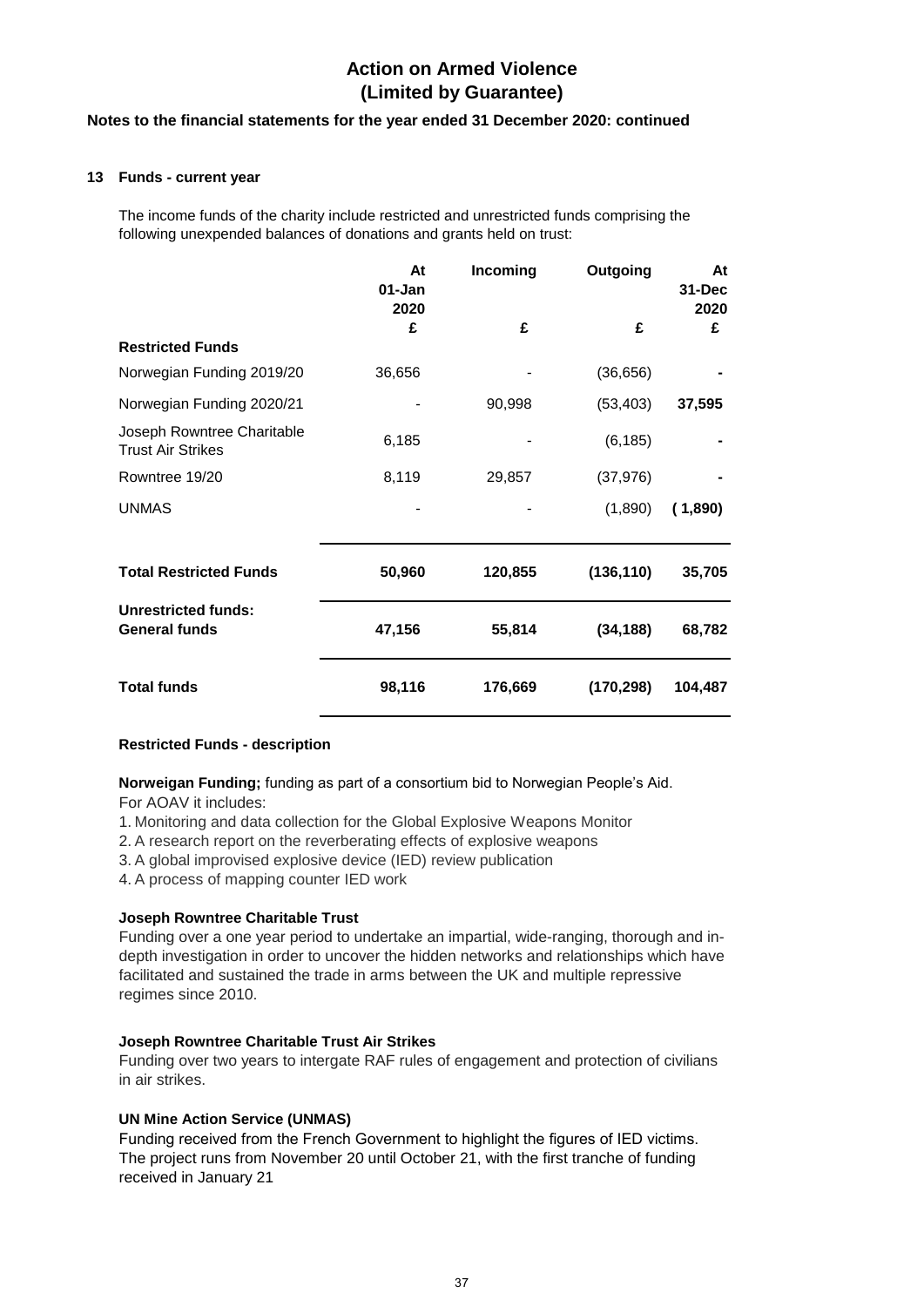#### **Notes to the financial statements for the year ended 31 December 2020: continued**

#### **14 Funds - prior year comparative**

The income funds of the charity include restricted and unrestricted funds comprising the following unexpended balances of donations and grants held on trust:

|                                                                   | At<br>01-Jan<br>2019 | <b>Incoming</b> | <b>Outgoing</b> | At<br>$31 - Dec$<br>2019 |
|-------------------------------------------------------------------|----------------------|-----------------|-----------------|--------------------------|
|                                                                   | £                    | £               | £               | £                        |
| <b>Restricted Funds</b>                                           |                      |                 |                 |                          |
| Norwegian Funding 2018/19                                         | 20,397               |                 | (20, 397)       |                          |
| Norwegian Funding 2019/20<br>Joseph Rowntree Charitable Trust Air |                      | 99,711          | (63,055)        | 36,656                   |
| <b>Strikes</b>                                                    | 4,945                | 34,011          | (32, 771)       | 6,185                    |
| Rowntree 19/20                                                    |                      | 17,177          | (9,058)         | 8,119                    |
| <b>Australian High Commission</b>                                 |                      | 11068           | (11,068)        |                          |
| <b>Total Restricted Funds</b>                                     | 25,342               | 161,967         | (136,349)       | 50,960                   |
| Unrestricted funds:                                               |                      |                 |                 |                          |
| General funds                                                     | 43,318               | 12,468          | (8,630)         | 47,156                   |
| Total funds                                                       | 68,660               | 174,435         | (144,979)       | 98,116                   |

#### **15 Operating lease commitments**

The charity's total future minimum lease payments under non-cancellable operating leases is as follows for each of the following periods:

| <b>Property</b>                         | 2020<br>£  | 2019<br>£ |
|-----------------------------------------|------------|-----------|
| Less than one year<br>One to five years | 2,400<br>- | 2,400     |
|                                         | 2,400      | 2,400     |

#### **16 Related parties**

There are no related party transactions to disclose for 2020 (2019: none).

restricted donations from related parties. There are no donations from related parties which are outside the normal course of business and no

#### **17 Trustees**

None of the trustees (or any person connected with them) received any remunerations from the charity during the year. No reimbursements were made to trustees in 2020 (2019: nil) for travelling and other expenses and no payments were made direct to third parties.